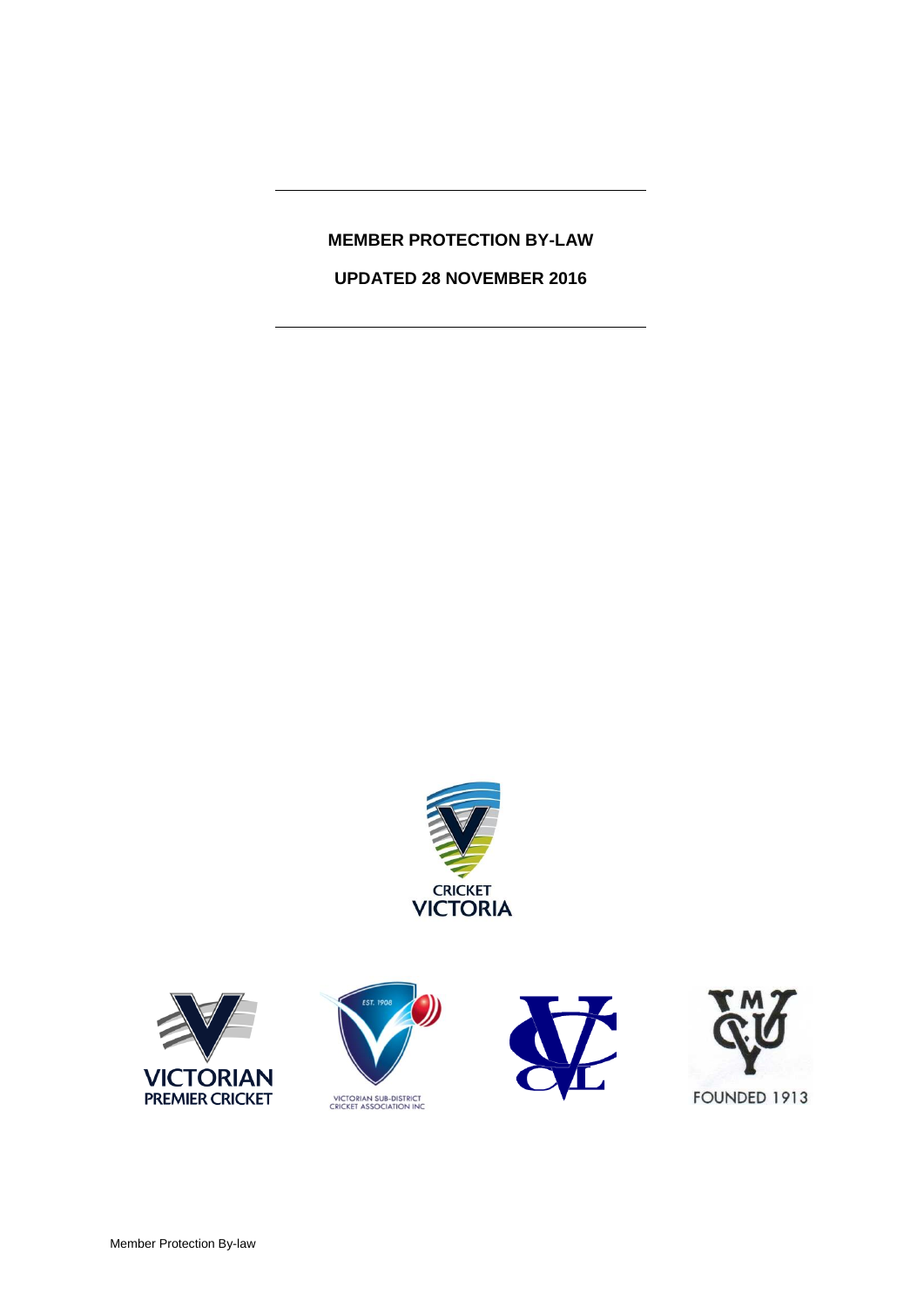#### **PREFACE**

Cricket is a game that owes much of its unique appeal to the fact that it is to be played not only within its Laws, but also within the spirit of the game. Any action seen as abusing this spirit causes injury to the game itself.

Embracing the spirit of the game means participating, either as a player or as an official, fairly and exhibiting respect for other players and officials and the game's traditional values such as graciousness in defeat and humility in victory.

Cricket has a distinct place in Australian society and history. As an element in Australia's national identity, cricket plays a significant role. This status brings with it particular responsibilities for players and officials to conform to high standards of fair play and personal behaviour on and off the field.

This By-law is intended to protect and enshrine such important qualities and standards so that all may continue to enjoy the game of cricket now and in the future.

The Premier Clubs and Community Cricket Peak Bodies are committed to the health, safety and well-being of all its members and participants and is dedicated to providing a safe environment for participating in the sport of cricket throughout Victoria.

The positive virtues of involvement in the sport of cricket are well heralded and evidenced by the thousands of young Victorians participating in cricket activities and competition across the State each week. The value of regular exercise gained through cricket to an individual's personal health and fitness should not be underestimated, nor the role that social interaction provided through the cricket club environment can play in developing a young person's selfesteem and involvement in their local community.

However, harassment in sport can serve to drastically undermine these intrinsic benefits of involvement in cricket. The unfortunate reality is that cricket, as a sport, is not immune from acts of discrimination, harassment and abuse, rather to the contrary, sport provides an environment which in many cases lends itself to conduct which is not only inappropriate, but also unlawful.

Depending on the nature of the case, instances of harassment or abuse in sport can have devastating effects for not only the individuals involved, but also the sporting organisation itself. Apart from exposing the club or association to potential legal liability, officials may be faced with low morale, an unpleasant environment, higher turnover of volunteers and the prospect of long-term damage to the organisation's image and reputation.

The adoption of the Member Protection By-Law reflects the dedication of community cricket organisations and premier clubs to serving and protecting its members and participants throughout all levels of the sport. However, the adoption of the Member Protection By-Law itself is just the first step in affording our members and participants the protection they deserve. The successful implementation and enforcement of this Member Protection By-Law requires the cooperation and commitment of community cricket associations and participants at all levels.

The following Member Protection By-Law conveys a strong message to all community cricket associations and participants, and prospective members and participants, that as a sport, we are committed to ensuring the safety of our most valuable asset well into the future.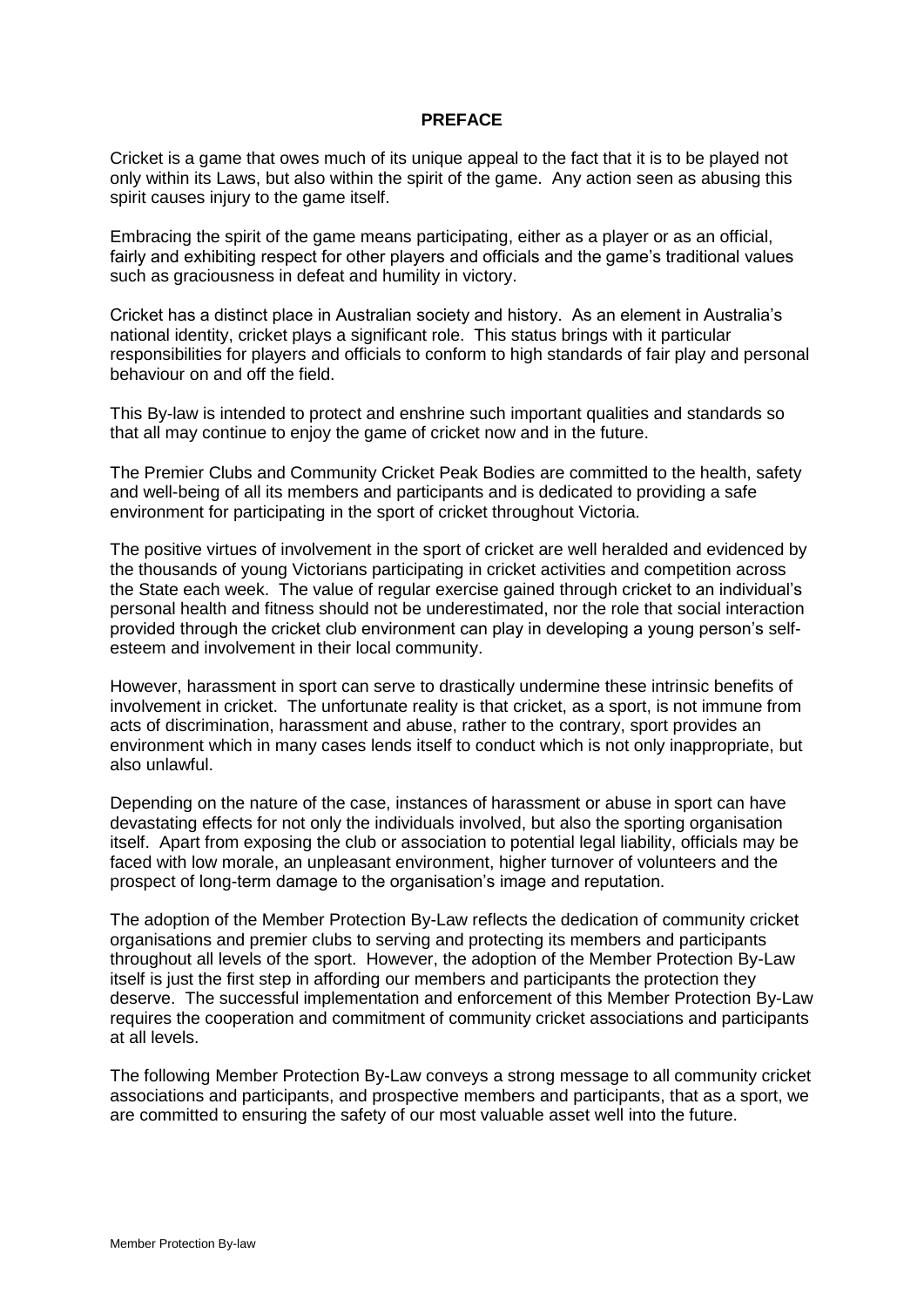# **CONTENTS**

| 1.<br>2.<br>3.<br>4.<br>5.<br>6.<br>7.                             | Commitment and POSITION STATEMENTS relating to Child safety 4                                                                                |  |
|--------------------------------------------------------------------|----------------------------------------------------------------------------------------------------------------------------------------------|--|
|                                                                    |                                                                                                                                              |  |
| 8.<br>9.<br>10.<br>11.<br>12.                                      |                                                                                                                                              |  |
|                                                                    |                                                                                                                                              |  |
| 13.<br>14.<br>15.<br>16.                                           |                                                                                                                                              |  |
|                                                                    |                                                                                                                                              |  |
|                                                                    |                                                                                                                                              |  |
| 17.<br>18.<br>19.<br>20.<br>21.<br>22.<br>23.<br>24.<br>25.<br>26. |                                                                                                                                              |  |
|                                                                    |                                                                                                                                              |  |
|                                                                    | ATTACHMENT B - PREVENTATIVE ACTION (CLAUSES 8 AND 9) FLOW DIAGRAM  41                                                                        |  |
|                                                                    | ATTACHMENT C - COMPLAINT RESOLUTION PROCEDURE (CLAUSES 18 AND 19)<br><b>ATTACHMENT D-HEARING TRIBUNAL PROCESS (CLAUSE 21) FLOW DIAGRAM42</b> |  |
|                                                                    |                                                                                                                                              |  |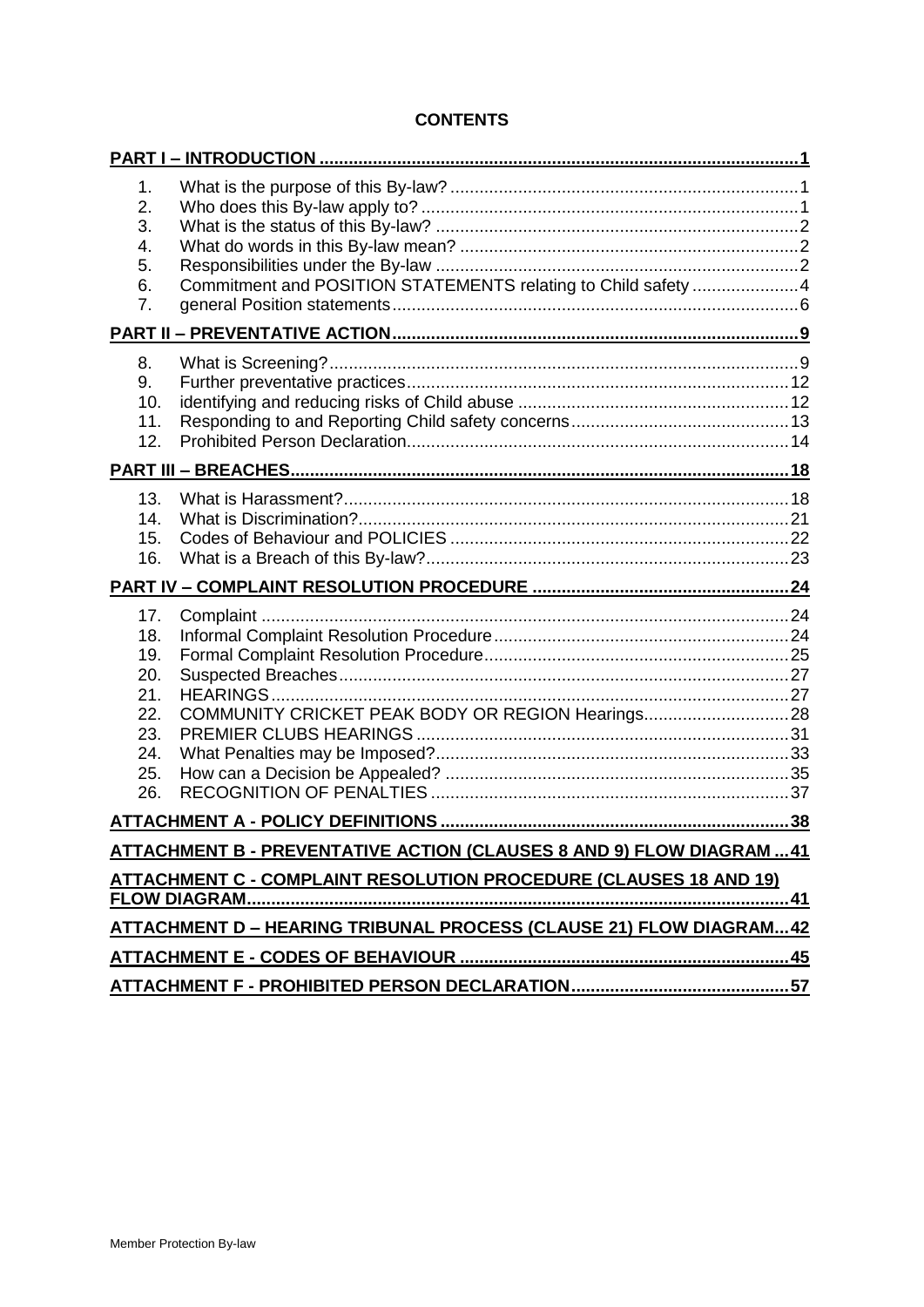## **PART I – INTRODUCTION**

This Part sets out the purpose of this By-law, who it applies to, when it commences, what words mean and who has responsibilities under the By-law.

## **1. WHAT IS THE PURPOSE OF THIS BY-LAW?**

- **1.1** The purpose of this By-law is to provide guidelines for the protection of the health, safety and wellbeing of all persons who participate in the activities of CV Organisations. For the purposes of this By-Law, a CV Organisation means all of Cricket Victoria, Premier Clubs, Community Cricket Peak Bodies, Regions and Affiliated Clubs and Associations.
- **1.2** This By-law sets out the procedures to be followed in dealing with Harassment and other forms of inappropriate behaviour in an effective, appropriate and timely manner. The By-law provides a procedure for informal and formal resolution of complaints and a procedure for the appeal of such complaints.

# **2. WHO DOES THIS BY-LAW APPLY TO?**

- **2.1** This By-law applies to the following organisations and individuals:
	- (a) persons appointed or elected to boards of directors, executives and/or committees (including sub-committees) of a CV Organisation;
	- (b) employees of a CV Organisation;
	- (c) officials appointed or elected by a CV Organisation in relation to players and/or teams which represent such organisations including team management personnel such as managers, physiotherapists and other support personnel (whether paid or unpaid);
	- (d) coaches (including assistant coaches) who:
		- (i) are appointed and/or employed by a CV Organisation (whether paid or unpaid); or
		- (ii) have an agreement (whether or not in writing) with a CV Organisations to coach at a facility (whether owned or managed by such organisation or otherwise);
	- (e) umpires and other officials involved in the regulation of the sport appointed by a CV Organisation;
	- (f) players who enter any competition, carnival, activity or events (including camps, training sessions etc.) which are held or sanctioned by or under the auspices of a CV Organisation;
	- (g) CV Organisations;
	- (h) any other person or organisation, who or which is, a member of, or affiliated to a CV Organisation; and
	- (i) any other person or organisation (for example, a parent/guardian, spectator or sponsor) who or which agrees, in writing or otherwise (whether on a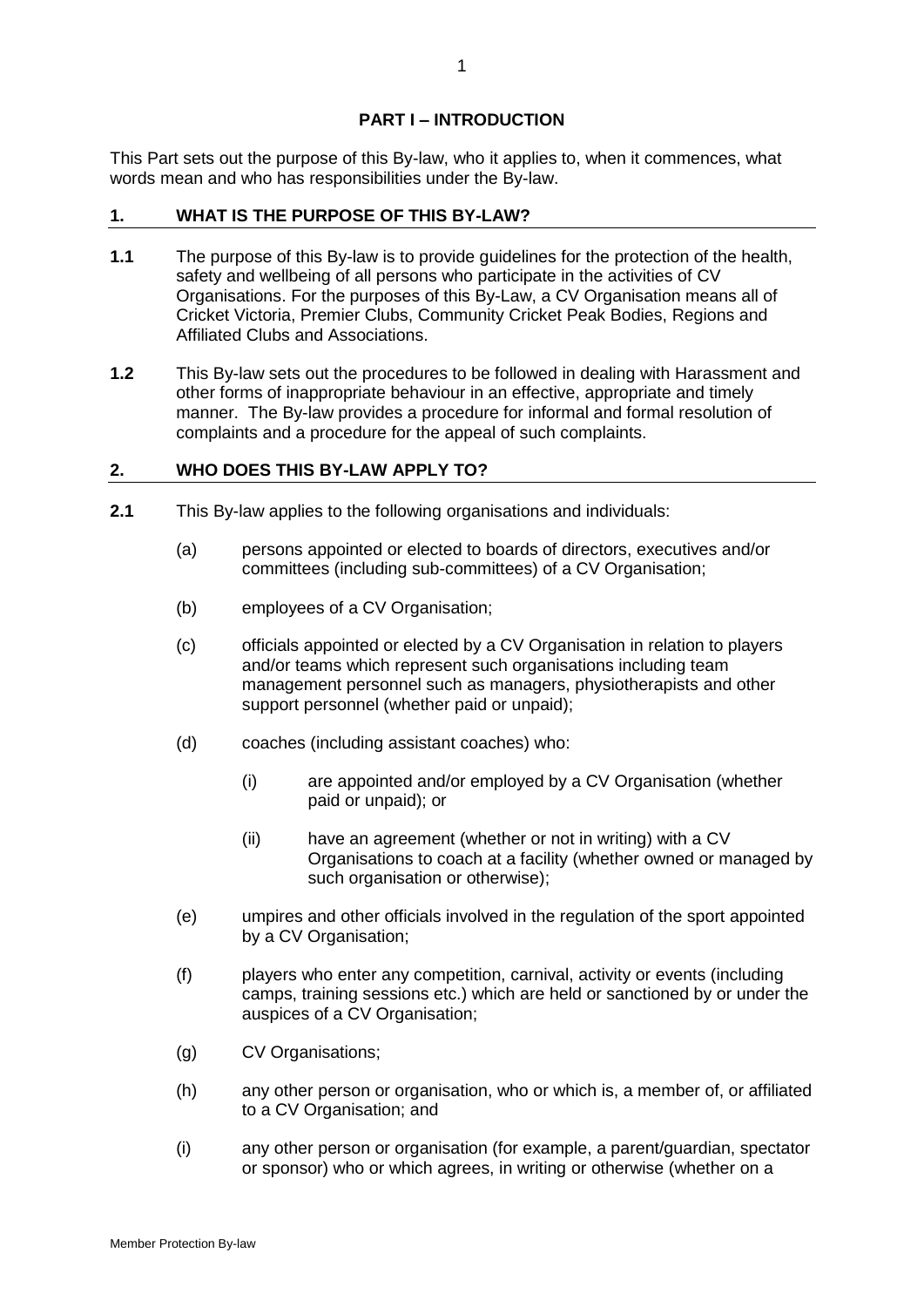ticket, entry form etc.) to be bound by this By-law or to whom this By-law otherwise applies.

#### **3. WHAT IS THE STATUS OF THIS BY-LAW?**

- **3.1** This By-law is issued by the Board of each Premier Club, Community Cricket Peak Body under their respective constitutions and comes into force on the date of adoption.
- **3.2** This By-law may be changed from time to time by the respective Premier Clubs and Community Cricket Peak Bodies in accordance with their respective constitutions, provided that such changes must have received prior written approval from Cricket Victoria.

#### **4. WHAT DO WORDS IN THIS BY-LAW MEAN?**

- **4.1** In this By-law, words appearing with a capital shall be have the meaning set out in Attachment A or as defined elsewhere in this By-law, and Attachment A will form part of this By-law.
- **4.2** In this By-law, unless the context requires otherwise;
	- (a) Words denoting the singular shall include the plural and vice versa;
	- (b) Including means including without limitation and include shall be construed accordingly; and
	- (c) Words denoting a gender shall include a reference to the other gender and the neutral gender.

## **5. RESPONSIBILITIES UNDER THE BY-LAW**

- <span id="page-4-0"></span>**5.1** Premier Clubs, Community Cricket Peak Bodies and Regions must:
	- (a) adopt, implement and comply with this By-law (by adopting this By-law, each Premier Club, Community Cricket Peak Body, Region and the respective members of such Premier Club, Community Cricket Peak Body or Region, will be bound by the terms of this By-law);
	- (b) promote and model appropriate standards of behaviour at all times;
	- (c) recognise and enforce any penalty imposed under this By-law;
	- (d) publish, distribute and promote this By-law (and any amendments made to it from time to time) to its members and make this By-law available for inspection, or provide a copy on request;
	- (e) make such amendments to its constitution, rules and/or by laws in order for this By-law to be enforceable;
	- (f) use any forms, contracts and clauses recommended by Cricket Victoria in order to give effect to this By-law in such documents as contracts, entry forms and player registration forms, as recommended by Cricket Victoria;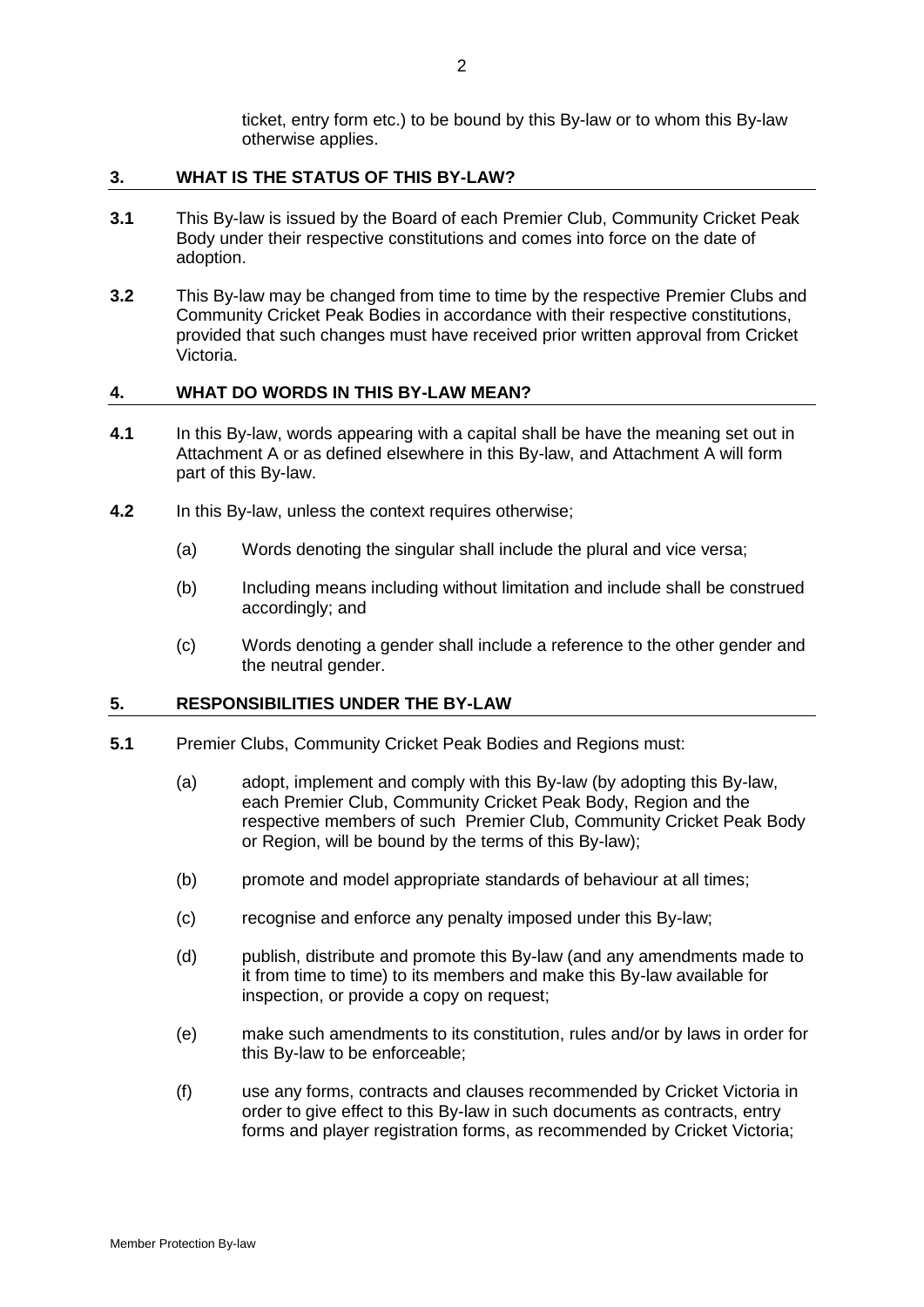- (h) apply this By-law consistently;
- (i) seek advice and refer serious issues to Cricket Victoria;
- (j) appoint at least one Member Protection Information Officer and one Mediator to fulfil the functions set out in clauses [18,](#page-26-0) [19](#page-27-0) and [20,](#page-29-0) and to publish and display the names and contact details of such persons to its members (for the avoidance of doubt Cricket Victoria will appoint a Member Protection Information Officer and Mediator in relation matters related to Premier Clubs;
- (k) appoint a Hearings Convenor to fulfil the functions set out in this By-law (including those set out in clauses [21\)](#page-29-1) and to publish and display the name of such person to its members;
- (l) establish a Hearings Tribunal in accordance with clause [22.2,](#page-30-0) to fulfil the functions set out in clauses [21](#page-29-1) and [23;](#page-33-0) and
- (m) monitor and review this By-law at least annually.
- <span id="page-5-0"></span>**5.2** Affiliated Clubs and Associations must:
	- (a) adopt, implement and comply with this By-law (by adopting this By-law, all Affiliated Clubs and Associations, and the respective members of such Affiliated Clubs and Associations, will be bound by the terms of this Bylaw);
	- (b) recognise and enforce any penalty imposed under this By-law;
	- (c) publish, distribute and promote this By-law (and any amendments made to it from time to time) to their members and make this By-law available for inspection, or provide a copy on request;
	- (d) make such amendments to their constitution, rules and/or by laws in order for this By-law to be enforceable, as required by a Premier Club, Community Cricket Peak Body;
	- (e) use any forms, contracts and clauses prescribed by a Premier Club, Community Cricket Peak Body in order to give effect to this By-law in such documents as contracts, entry forms and player registration forms, as directed by a Premier Club, Community Cricket Peak Body.
- 5.2A Notwithstanding clauses [5.1](#page-4-0) and [5.2](#page-5-0) above, Affiliated Clubs and Associations are not required to establish procedures for dealing with Complaints and hearings under this By-law. Such Complaints and hearings are to be dealt with at the Premier Club, Community Cricket Peak Body and Region level.
- **5.3** All other organisations and persons (for example, administrators, employees, officials, coaches, players, parents) to which this By-law applies, must:
	- (a) make themselves aware of this By-law and comply with its standards of behaviour;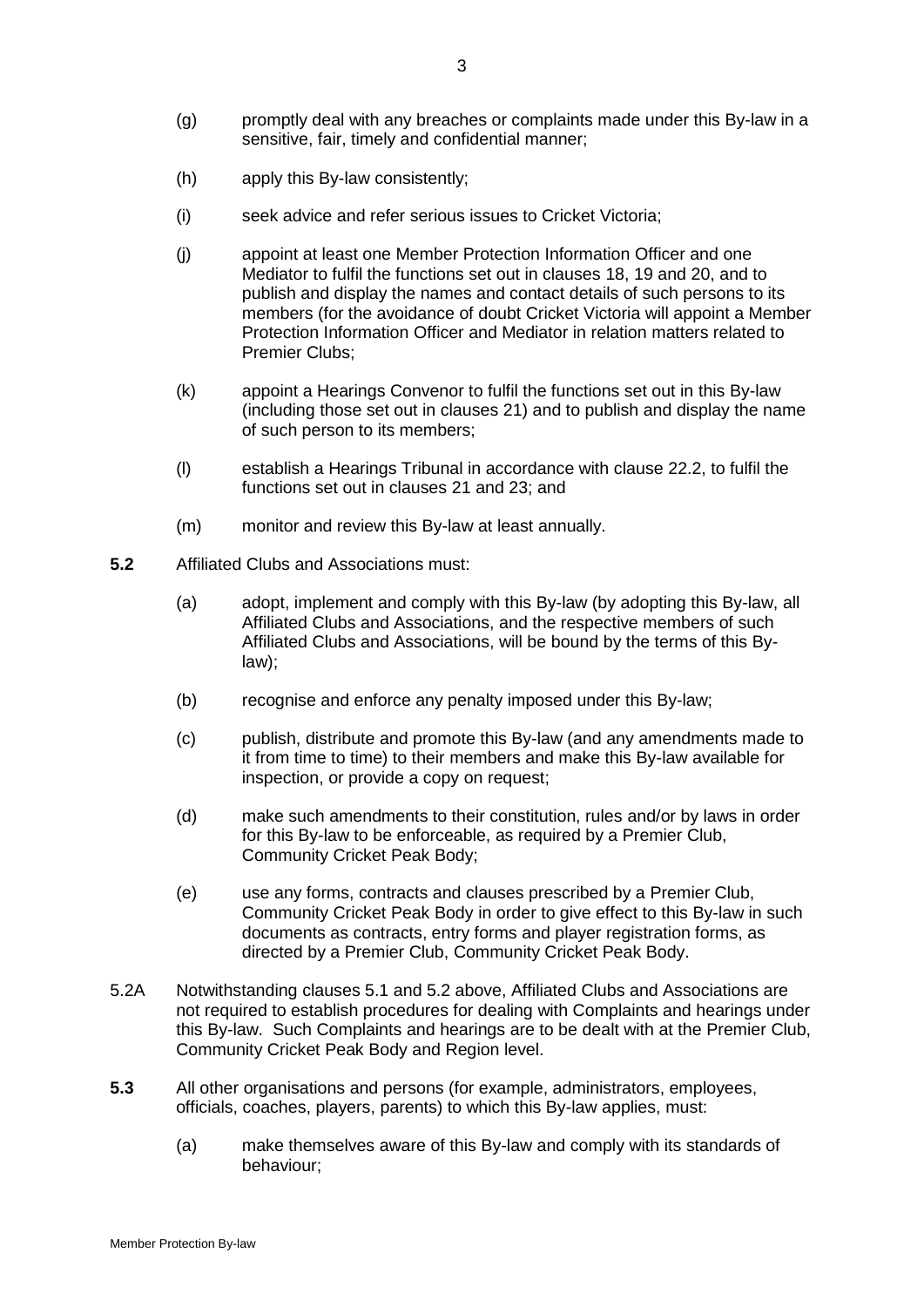- (b) place the safety and welfare of Children above other considerations;
- (c) follow the procedures outlined in Part V of this By-law when lodging a Complaint and comply with any decision or measure imposed under this By-law; and
- (d) comply with all codes and policies (including the Codes of Behaviour) (as applicable).
- **5.4** The CV Organisations are responsible for taking all reasonable steps to ensure implementation, compliance and enforcement of this By-law.

### **6. COMMITMENT AND POSITION STATEMENTS RELATING TO CHILD SAFETY**

#### **6.1 Statement of Commitment to Child Safety**

CV Organisations recognise that Children need special care and attention. As such, CV Organisations are committed to the protection and safety of Children. CV Organisations aim to protect the welfare of Children involved in the sport of cricket by creating, implementing and complying with the following measures.

In recognising the need for an emphasis to be placed on the safety of Children in cricket, CV Organisations are committed to:

- (a) ensuring the safety and wellbeing of Children who participate in Cricket Victoria's activities and ensuring that their experiences within cricket in Victoria are positive;
- (b) ensuring Children are empowered and know what behaviour is and is not acceptable;
- (c) ensuring Children know how to report (and where to report) an incident if and feel empowered to do so if they are either subject to, or become aware of, potential abuse or misconduct;
- (d) prioritising and addressing the concerns of Children in relation to their safety;
- (e) undertaking thorough screening processes to reduce the risk of people with improper motives being involved in Cricket Victoria's activities.
- (f) communicating openly with parents of Children and always ensuring safety of Children is paramount; and
- (g) remaining vigilant to ensure best practice standards in relation to Child safety are utilised in delivering Cricket Victoria's services and activities.

CV will, in addition to the above, also take reasonable steps to promote the cultural safety of Aboriginal Children and Children from culturally and/or linguistically diverse backgrounds as well as promoting the safety of Children with a disability.

# **6.2 Child Safety Position Statements**

(a) Identify and analyse risk of harm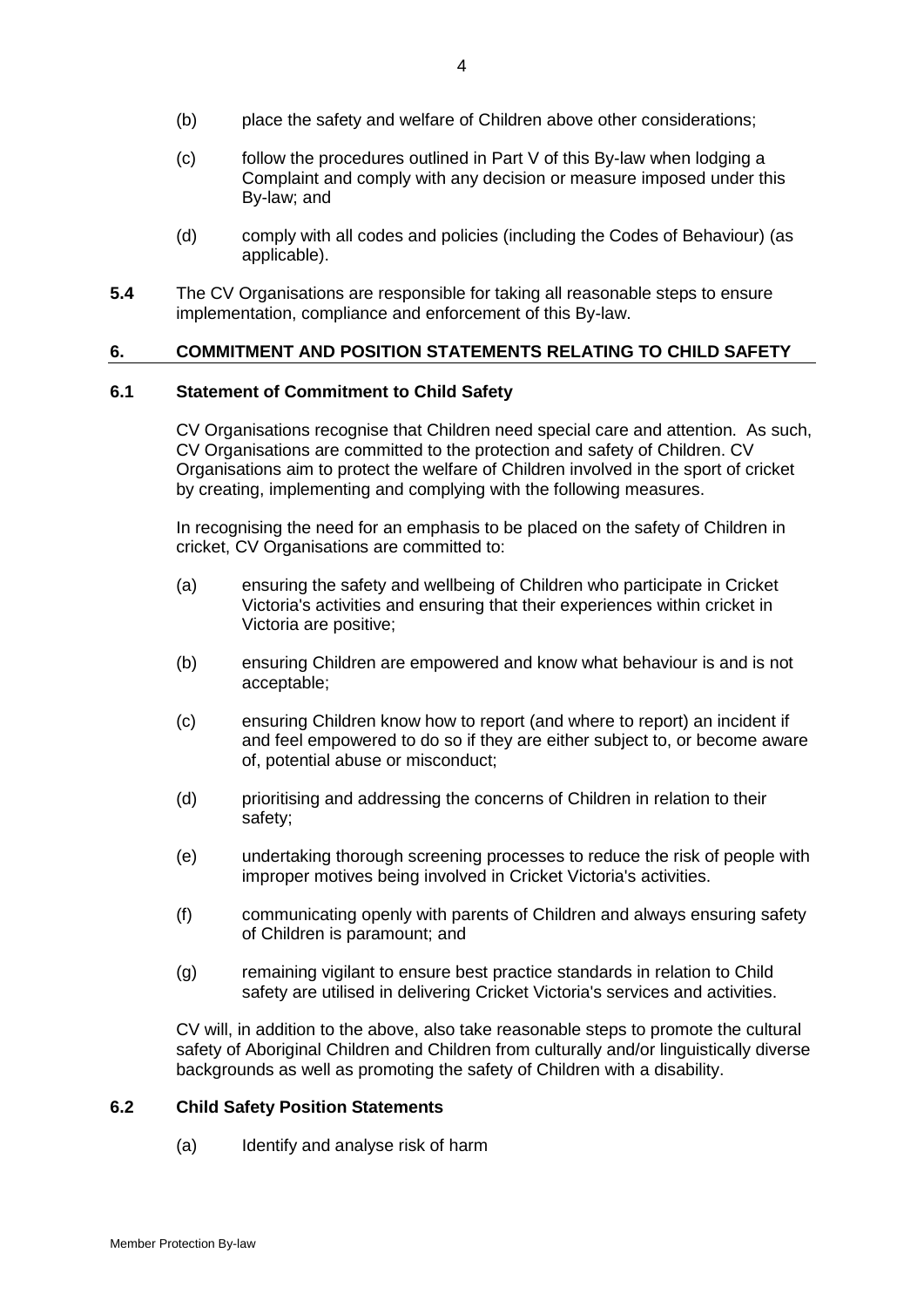Each CV Organisation will develop and implement a risk management strategy to determine how safe that CV Organisation is for Children, and identify any additional strategies that may be required to minimise and prevent harm to Children.

(b) Develop codes of conduct for adults and Children

CV Organisations will use reasonable endeavours to develop and implement a Child protection policy that specifies the standards of behaviour expected of a person when engaging in Child related work where applicable.

(c) Support, train, supervise and enhance performance

CV Organisations will ensure that relevant people who engage in Childrelated work have ongoing supervision, support and training to promote a Child-safe environment.

(d) Empower and promote the participation of Children

CV Organisations will promote the involvement and participation of Children in developing and maintaining Child safe environments.

(e) Response and reporting of suspected abuse and neglect

CV Organisations will take steps to make relevant people aware of their responsibilities under Victorian law in the event that they suspect on reasonable grounds that a Child has been or is being abused or neglected.

In addition to any legal obligation, if a person feels that a person or organisation bound by this By-law is acting inappropriately towards a Child, he or she may make a complaint in accordance with Part IV of this Policy.

Those involved in the handling or resolution of a complaint will document the complaint in accordance with the requirements of this By-law.

- (f) Taking images of Children
	- (i) If a person wishes to take an image of a Child that is not his or her own, the person must obtain prior permission from the Child's parent or guardian and advise of the way in which the image will be used, wherever possible.
	- (ii) CV Organisations do not permit the use of camera phones, videos and cameras inside changing areas, showers and toilets.
	- (iii) If a CV Organisation uses an image of a Child, it will seek to keep the Child anonymous wherever possible, unless it obtains consent from the Child's parent or guardian to publish a Child's personal information. A CV Organisation will only use appropriate images of a Child.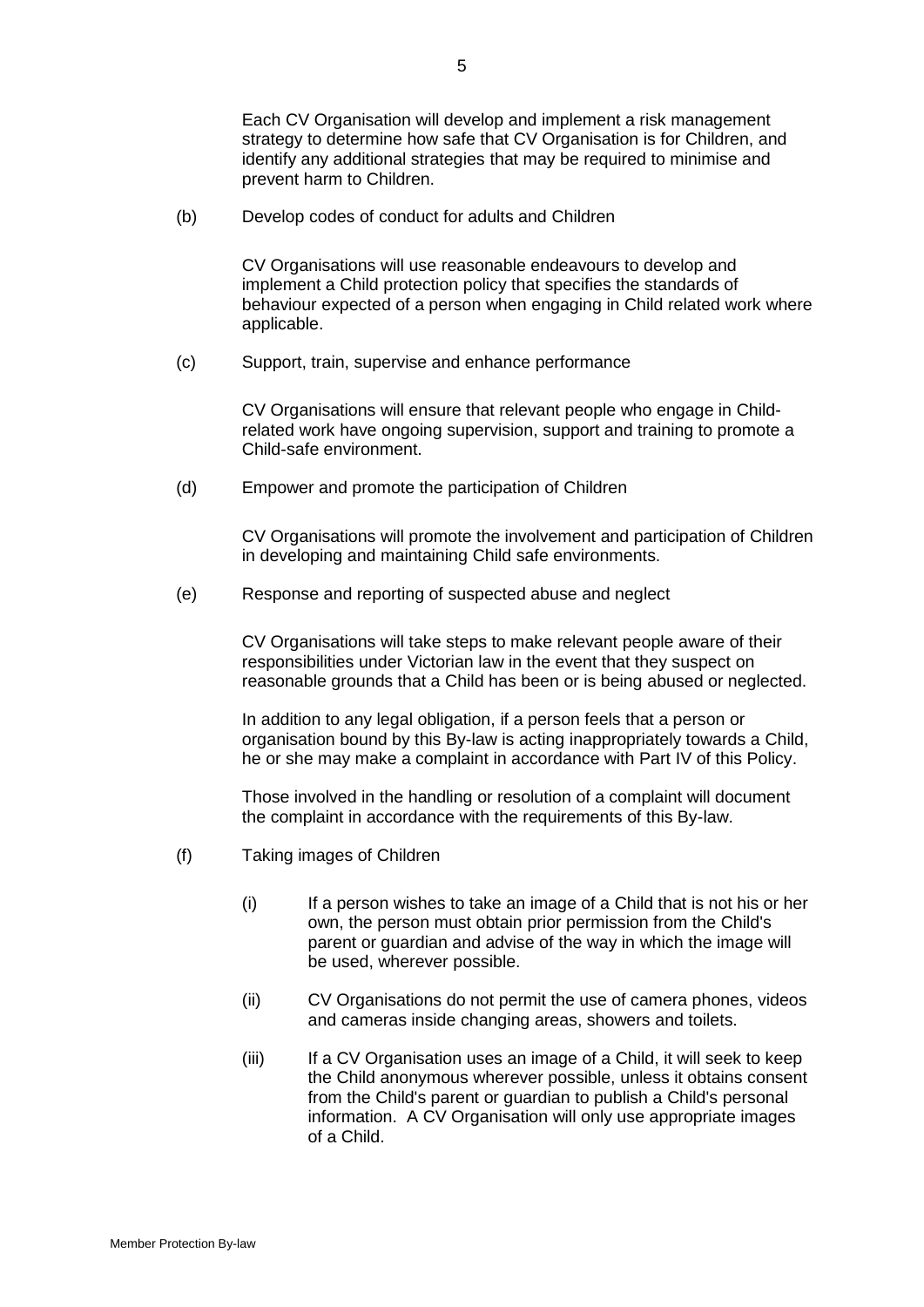## **6.3 Further Strategies to ensure culture of Child Safety**

Cricket Victoria is committed to ensuring all participants or those otherwise involved at a CV Organisation are aware of Cricket Victoria's focus and culture of Child safety. On that basis, Cricket Victoria will use reasonable endeavours to undertake the following steps (outside of this By-Law) to increase the emphasis and culture of Child safety for all involved in Cricket Victoria's services and activities:

- (a) ensure induction and training for Cricket Victoria staff includes training on recognising and responding to Child abuse;
- (b) have a section regarding Child safety in the Cricket Victoria annual report;
- (c) allocate responsibilities to senior Cricket Victoria staff to embed a culture of Child safety;
- (d) develop and promote a confidential reporting culture for concerns of Child abuse;
- (e) produce and distribute materials for use by clubs and associations which demonstrate, in a manner able to be understood by Children, what is not acceptable behaviour and what do if they have a concern;
- (f) implement adequate record keeping requirements in relating to reports of, and handling of, Child safety issues; and
- (g) promote and enforce the Appropriate Behaviour With Children Code of Behaviour provided in this By-Law.

#### **7. GENERAL POSITION STATEMENTS**

### **7.1 Harassment**

CV Organisations oppose all forms of Harassment, as defined by clauses [13](#page-20-0) and [14](#page-23-0) of this By-law.

## **7.2 Sexual Relationships**

CV Organisations all take the position that consensual intimate relationships (whether or not of a sexual nature) between coaches and the adult athletes they coach should be avoided as they can have harmful effects on the athlete involved, on other athletes and coaches and on the sport's public image.

These relationships can also be perceived to be exploitative due to the differences in authority, power, maturity, status, influence and dependence between the coach and the athlete.

If an athlete attempts to initiate an intimate sexual relationship with a coach, it is the coach's responsibility to discourage the approach and to explain why such a relationship is not appropriate.

The coach or athlete may wish to seek advice or support from the Member Protection Information Officer if they feel harassed. Our complaints procedure is outlined in Part IV of this policy.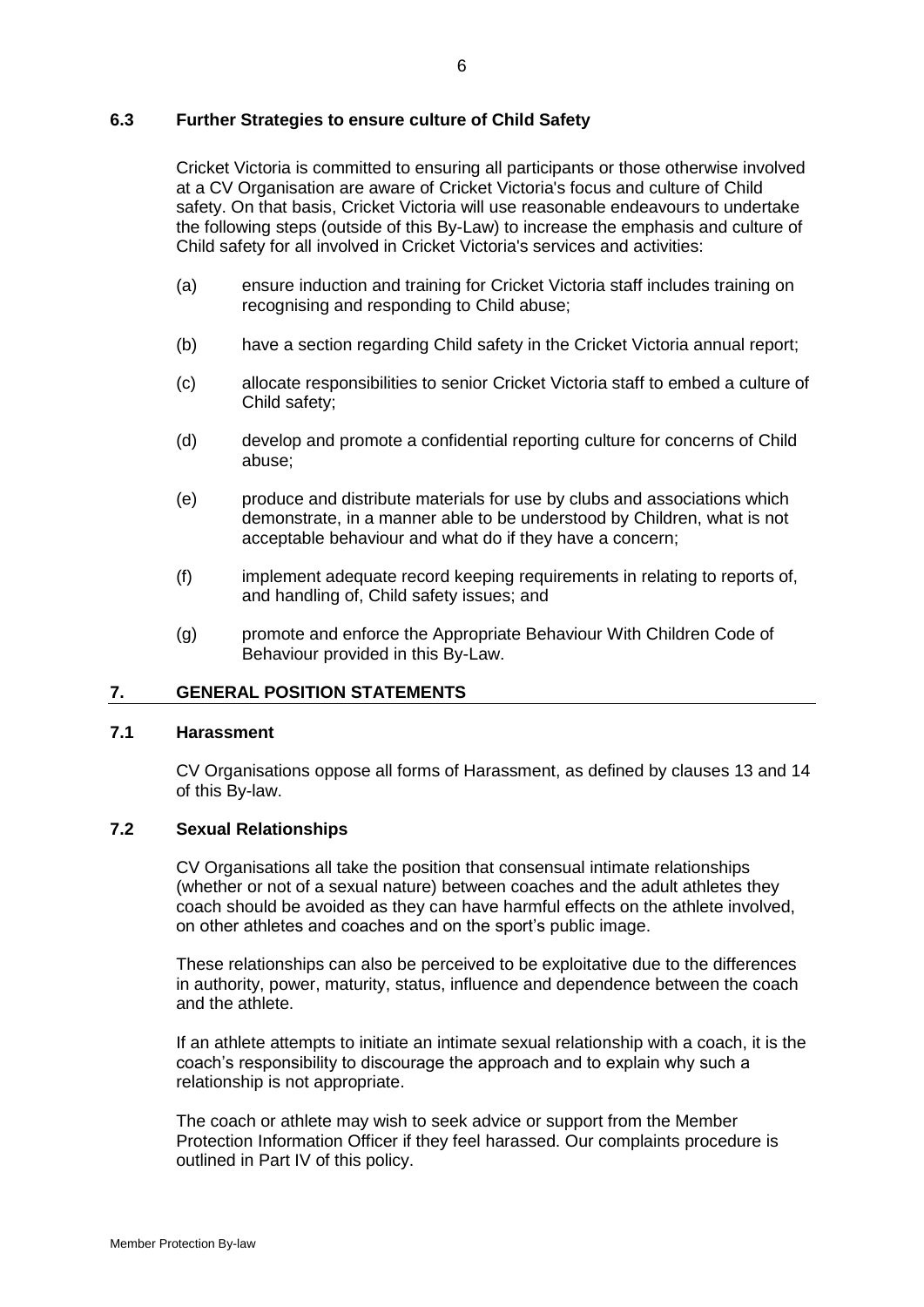# **7.3 Pregnancy**

- (a) Everyone bound by this By-law must treat pregnant women with dignity and respect. Any unreasonable barriers to participation by pregnant women in cricket should be removed. Harassment against pregnant women will not be tolerated.
- (b) While many sporting activities are safe for pregnant women, there may be particular risks that apply to some women during pregnancy. Those risks will depend on the nature of the sporting activity and the particular pregnant woman's circumstances. Pregnant women should be aware that their own health and wellbeing, and that of their unborn Children, should be of utmost importance in their decision making about the way they participate in cricket.
- (c) CV Organisations recommend that pregnant women that want to participate in cricket should consult with their medical advisers, make themselves aware of the facts about pregnancy in sport, and ensure that they make informed decisions about participation. CV Organisations will not require women to undertake a pregnancy test or to sign a disclaimer unless other participants are asked to sign one in similar circumstances.

# **7.4 Gender Identity**

- (a) Everyone bound by this By-law must show dignity and respect to people who identify as transgender, or people who are undergoing a gender transition.
- (b) CV Organisations will not tolerate Harassment against people who identify as transgender, or who is thought to be transgender.
- (c) CV Organisations will facilitate transgender people participating in cricket in the gender in which they identify. If a person raises an issue about a performance advantage of a person who identifies as transgender to a CV Organisation, that CV Organisation is permitted to seek legal advice on the issue.
- (d) As drug testing prohibitions also apply to people who identify as transgender, a person receiving treatment that involves a prohibited substance or method that is listed on the world anti-doping agency prohibited list should apply for a standard therapeutic exemption.

# **7.5 Responsible service and consumption of alcohol**

CV Organisations are committed to the promotion of the responsible consumption of alcohol by:

- (a) ensuring that alcohol is served responsibly;
- (b) wherever possible, providing food when alcohol is being served; and
- (c) wherever possible, ensuring that there are appropriate transport facilities when alcohol is being served.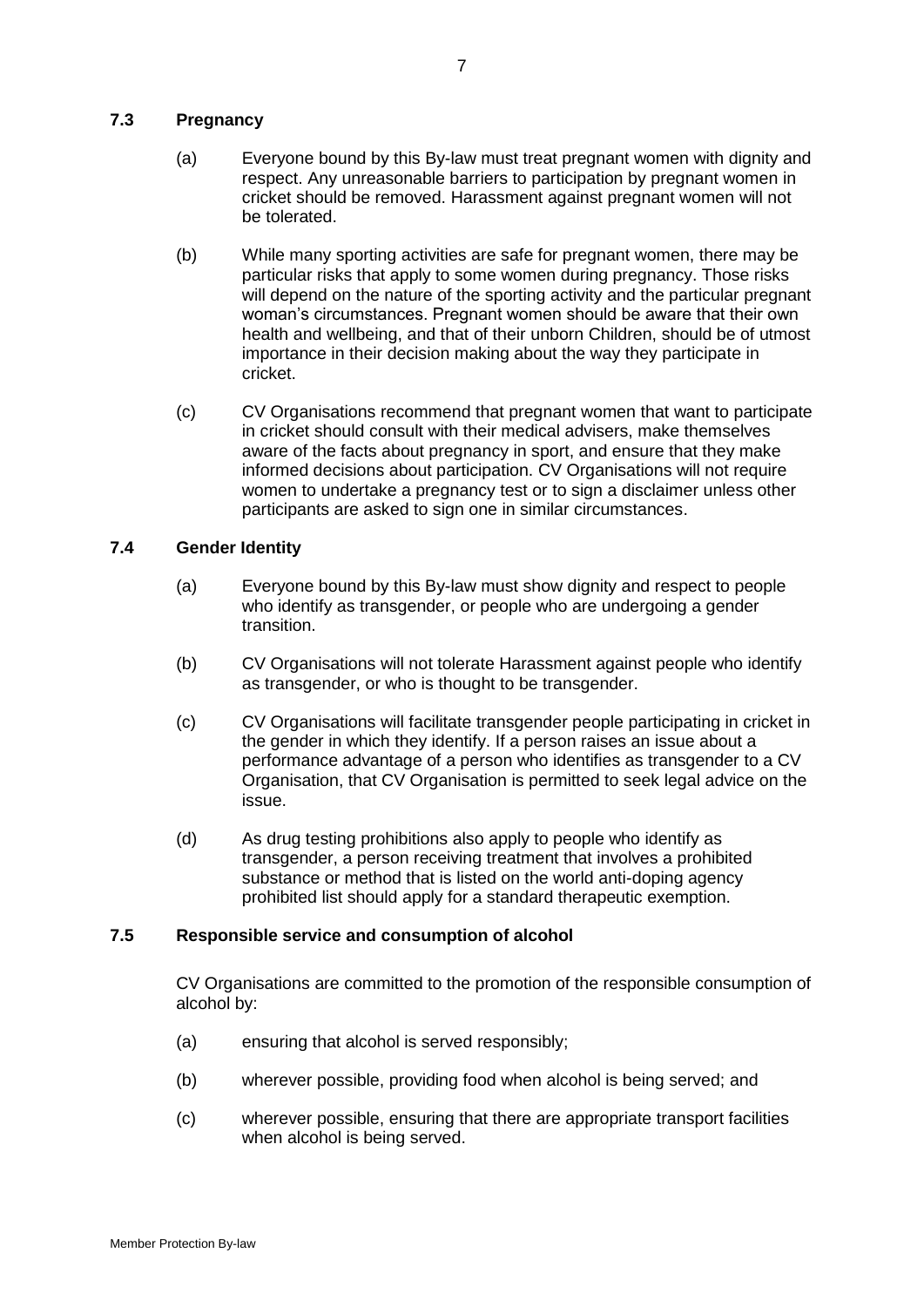Every person that is involved in an activity held by or associated with a CV Organisations agrees to consume alcohol responsibly at this activity.

# **7.6 Smoke-free environment**

CV Organisations are committed to the promotion of smoking free zones by, wherever possible:

- (a) making people aware that no person shall smoke at a cricket event or competition involving Children;
- (b) making people aware that smoking should only occur within designated areas at social activities; and
- (c) people involved in an official capacity will refrain from smoking on and off the field, when exercising their official role.

## **7.7 Cyber-bullying**

CV Organisations oppose all forms of bullying. CV Organisations recognise that the emergence of new telephone and internet networks increases the risk of cyber bullying, but does not believe that this is an excuse for unacceptable behaviour.

CV Organisations regard bullying and harassment in all forms as unacceptable. Bullying has the potential to cause great anxiety and distress to the person targeted by hurtful or derogatory comments or statements.

New technologies and communication tools, such as smart phones and social networking websites, have greatly increased the potential for people to be bullied though unwanted and inappropriate comments.

CV Organisations will not tolerate abusive, discriminatory, intimidating or offensive statements being made online. In some cases, bullying is a criminal offence punishable.

Frustration at a referee, teammate, coach or sporting body should never be communicated on social networking websites. These issues should instead be addressed – in a written or verbal statement or a complaint – to the relevant controlling club, league or peak sporting body.

### **7.8 Social Networking**

CV Organisations recognise the importance and potential consequences that can arise from the use of social media. The Social Media Code of Conduct is set out in Attachment H forms part of this By-law.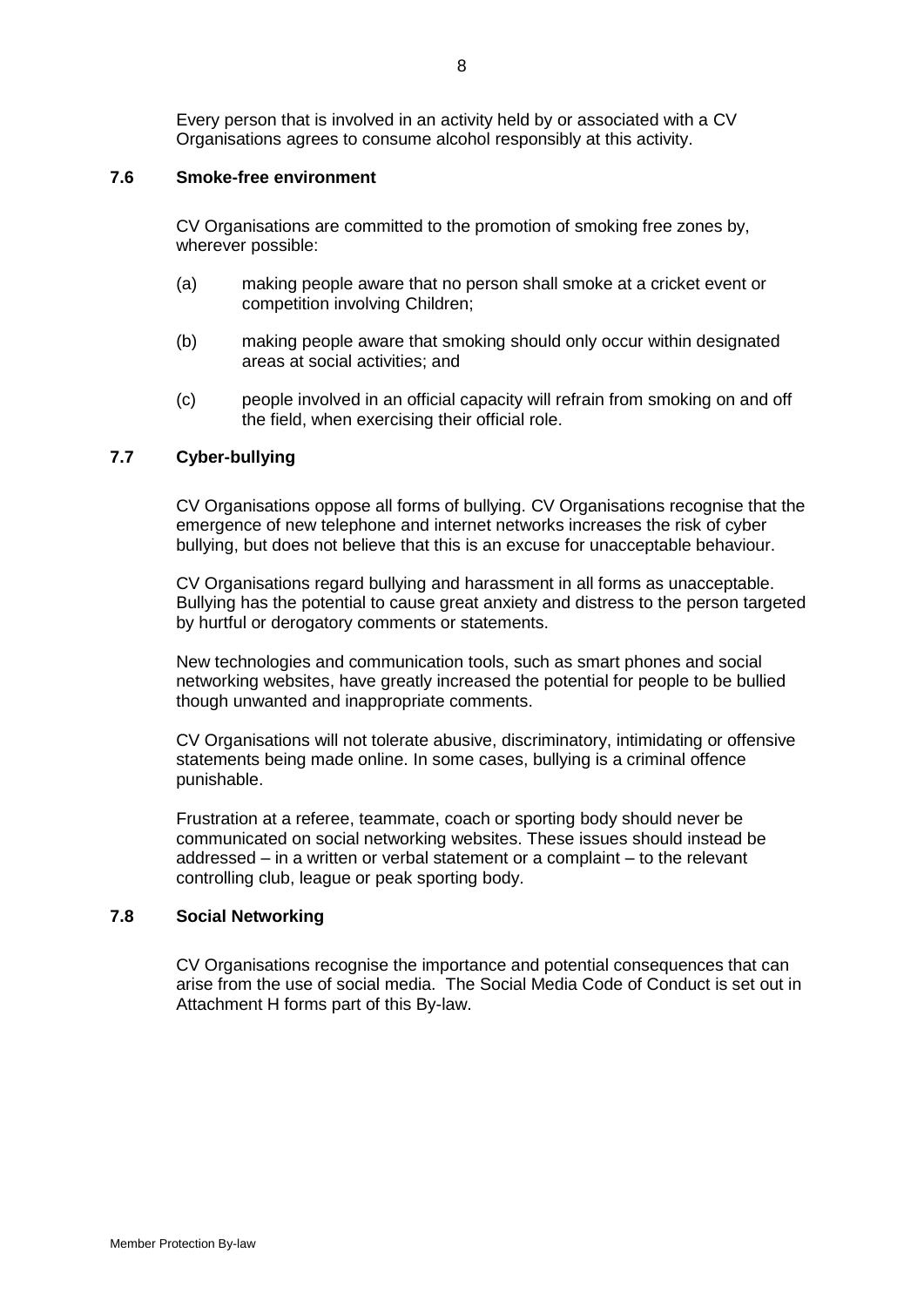# **PART II – PREVENTATIVE ACTION**

This Part sets out the requirement for mandatory screening and declarations for certain roles.

### <span id="page-11-3"></span>**8. WHAT IS SCREENING?**

- **8.1** One of the ways that CV Organisations seek to protect the health, safety and wellbeing of people participating in their activities is to screen people for certain roles.
- <span id="page-11-2"></span>**8.2** Screening (as set out in clause [8.4\)](#page-11-0) is **mandatory** for CV Organisations for Preferred Applicants and Existing Appointees in the following types of roles:
	- (a) coaches who are appointed or seeking appointment (whether employed, contracted or otherwise) by CV Organisations for **reward**;
	- (b) volunteer personnel appointed or seeking appointment by CV Organisations, who will or are likely to travel away with teams of players **under** 18 years of age; and
	- (c) persons appointed or seeking appointment by CV Organisations to a role in which that person is likely to have individual and unsupervised contact with players **under** 18 years of age.
- <span id="page-11-4"></span><span id="page-11-1"></span>**8.3** Screening is **highly recommended**, but not mandatory, for Preferred Applicants and Existing Appointees in the following types of roles:
	- (a) volunteer coaches appointed or seeking appointment by CV Organisations who will or are likely to travel away with teams of players of or **over** 18 years of age; and
	- (b) persons appointed or seeking appointment (whether paid or unpaid) by CV Organisations to a role in which that person is likely to have contact with players **under** 18 years of age but where such contact is supervised at all times by another adult.

Screening under this By-law is **not** a replacement for any similar requirement prescribed by law. If Victorian or Federal working with Children legislation sets an equivalent or higher standard of screening to that set under this By-law, the requirement to screen under this By-law need not be followed as it would be superseded by any similar requirement prescribed by law. See below and **Attachment G** for further details about the Working with Children Check.

- <span id="page-11-0"></span>**8.4** For the purposes of this By-law, screening shall mean:
	- (a) checking the Preferred Applicant's or Existing Appointee's referees; and
	- (b) conducting a face-to-face interview with the Preferred Applicant or the Existing Appointee as to his or her suitability for the proposed role and his or her suitability for involvement with Children under 18 years of age or to travel away with teams of players of or over 18 years of age under clause [8.3\(a\).](#page-11-1)
- **8.5** Checking the Preferred Applicant's or Existing Appointee's referees includes making verbal or written inquiries of their nominated referees (preferably at least two) as to the Preferred Applicant's or Existing Appointee's suitability for the proposed role and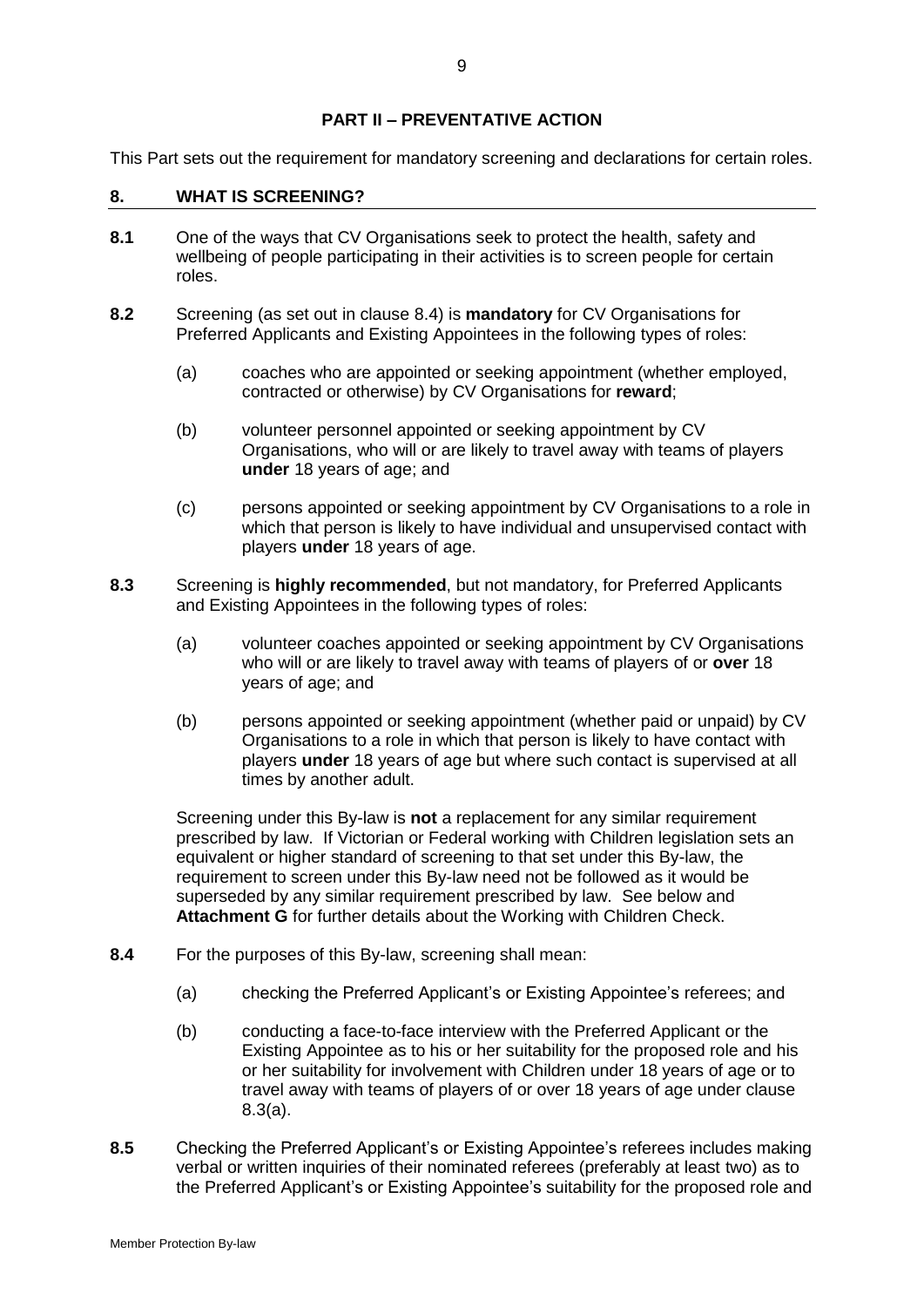their suitability for involvement with Children under 18 years of age. A completed 'Reference Check' form is to be filed in a successful applicant's personnel file prior to the applicant starting their engagement with the relevant CV organisation.

- **8.6** In addition to the screening procedures above, CV Organisations will have to conduct a Working with Children Check of Preferred Applicants and Existing Appointees where the person will have direct and unsupervised contact with people under the age of 18 years. The purpose of a Working with Children Check is to see whether the person has any previous relevant criminal convictions and is suitable to work with Children.
- **8.7** The Working with Children Check:
	- (a) is valid for five years (unless revoked) and generally will not need to be updated or amended within this term if a person changes employer or organisation;
	- (b) only considers some offences, not all on a person's criminal record (although it also considers any relevant findings made against a person by a professional disciplinary body);
	- (c) is monitored in an ongoing manner by the Department of Justice;
	- (d) is free for volunteers; and
	- (e) must be renewed before its expiry if the Preferred Applicant or Existing Appointee continues to undertake Child-related work.

See **Attachment G** for further details about the Working with Children Check.

- **8.8** Individuals working with Children that are required to undergo a Working with Children Check will still be required to undergo the Working with Children Check even if they have previously completed a Police Check.
- **8.9** If:
	- (a) a Preferred Applicant or Existing Appointee is not willing to agree to a screening;
	- (b) or if screening reveals that the Preferred Applicant or Existing Employee is not suitable for the role; or
	- (c) the Preferred Applicant or Existing Appointee is issued with a negative notice (including after the issue of an interim negative notice) following the Working with Children Check;

CV Organisations shall:

- (d) in the case of a Preferred Applicant, not appoint the person to any of the roles;
- (e) in the case of an Existing Appointee:
	- (i) ensure that the Existing Appointee does not have unsupervised and direct contact with a person under the age of 18 or travel away with teams of players over 18 years of age (if applicable); and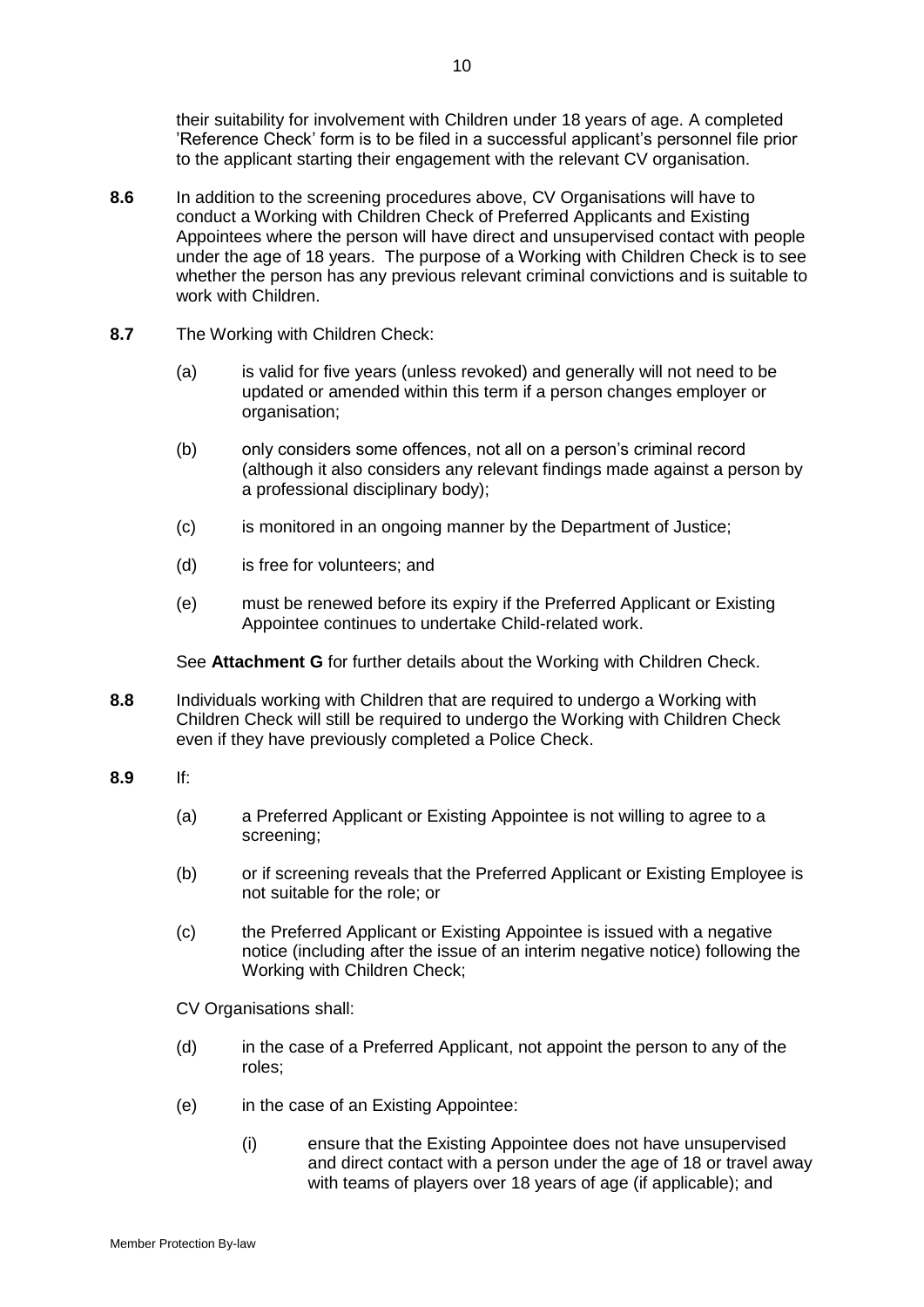- (ii) take steps to transfer the person to another role which is not set out in clause [8.2](#page-11-2) or if no such alternatives exist, to end the appointment of the person. **Note: legal advice should be sought before the process of transfer or termination begins**.
- **8.10** If a Preferred Applicant or Existing Appointee is issued with an interim negative notice following the Working with Children Check, then CV Organisations shall not allow the Preferred Applicant or Existing Appointee to have unsupervised and direct contact with a person under the age of 18 until such time as the interim negative notice is no longer in place.
- **8.11** Until such time as a Preferred Applicant or Existing Appointee is issued with a Working With Children Check Card, negative notice or interim negative notice (as applicable), that Preferred Applicant or Existing Appointee shall not have direct and unsupervised contact with Children under the age of 18. If a Preferred Applicant or Existing Appointee is issued with a negative notice or interim negative notice the foregoing clauses shall apply.
- **8.12** If a Police Check for a Preferred Applicant or Existing Appointee produces a criminal history report, the CV Organisation must ensure that the criminal history information is dealt with in accordance with the laws of Victoria.
- **8.13** All information obtained during the course of screening (including any Working with Children Check) must be kept confidential to the persons or committee within the CV Organisation who has been delegated the task of investigating and/or making the appointment for the role (subject to any disclosure requirements under the law). Information collected during screening about a Preferred Applicant who is not appointed to the role must be returned to the Preferred Applicant and not retained unless the Preferred Applicant agrees.
- **8.14** CV and all to whom this By-law applies must comply with relevant laws in relation to record keeping. Best practice record keeping requires CV and all to whom this Bylaw applies to maintain:
	- (a) Records of all employees and volunteers, including proof of identify and proof of qualification documents and/or records;
	- (b) A register of Working with Children Check and/or National Criminal History Checks for all employees and volunteers for whom checks have been obtained. This register must detail application and approval or rejection details (including Working with Children Check or equivalent identifiers), expiry dates and any other identifying and useful information; and
	- (c) a record of all employees and volunteers reference checks completed.
- **8.15** CV and all to whom this By-law applies will work together in the best interests of their Members and participants. As such, when requested by CV, Clubs and other relevant CV organisations must (to the extent permitted by law) share information from relevant employment records and/or their register of Working with Children Check and/or National Criminal History Checks in order to resolve any recruitment or screening issues and/or in the interests of resolving any complaints relating to Children or young people within CV.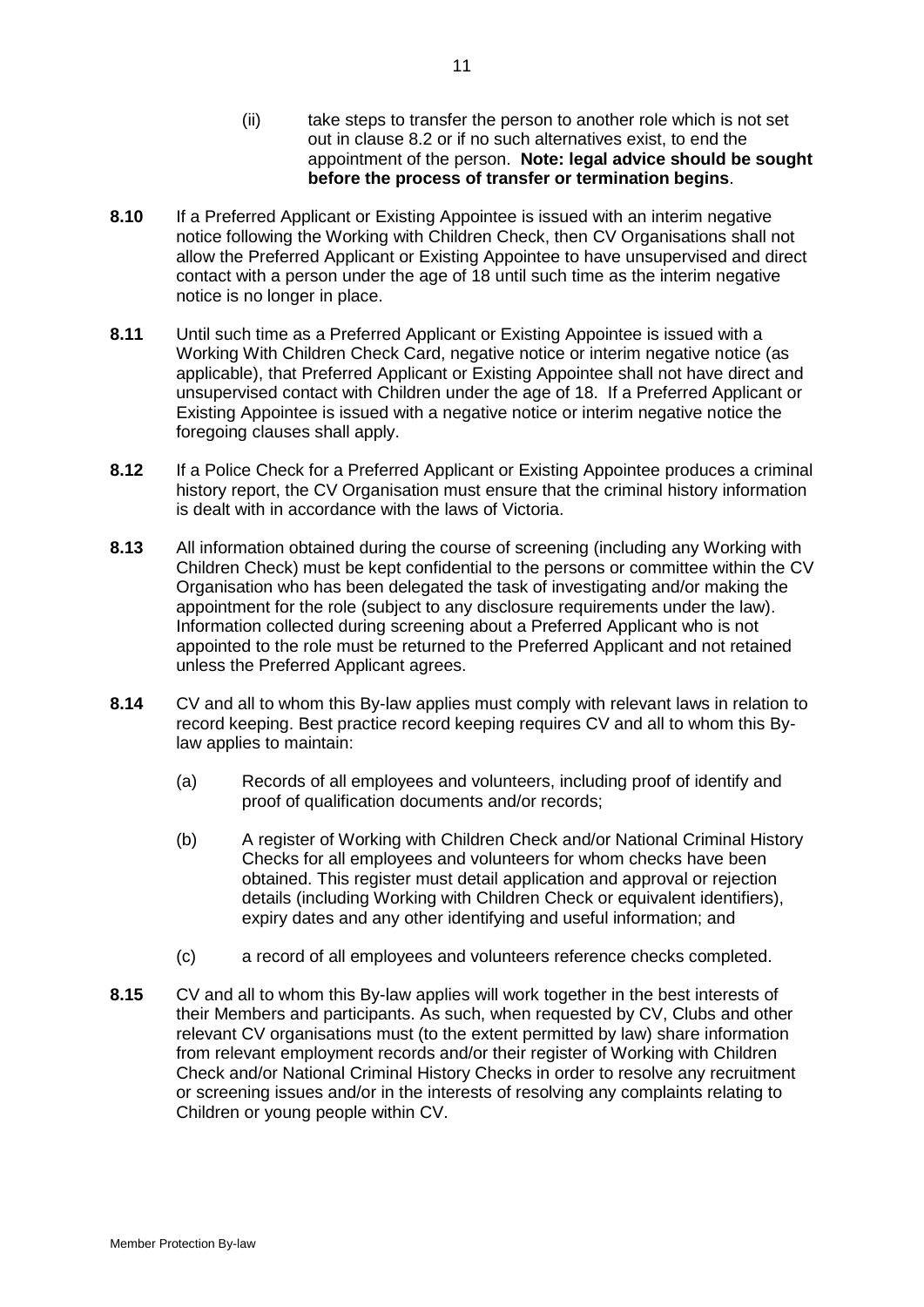- **8.16** For the avoidance of any doubt, all applicants for a position within CV or any CV Organisation provide their consent to CV and other CV Organisations disclosing their personal information as set out above.
- **8.17** Successful Preferred Applicants or Existing Appointees must immediately advise, in writing, the President or the CEO (or in their absence their Nominee) of the organisation that appointed them if they are convicted of a criminal offence.

# <span id="page-14-0"></span>**9. FURTHER PREVENTATIVE PRACTICES**

- **9.1** Practices in recruiting which are aimed to reduce the risk of Child abuse are important. However, Cricket Victoria acknowledges that screening in recruitment is only an element of preventative practice. There are further preventative practices which can be implemented to relate to a person once they have been brought into an organisation, either as an employee or a volunteer.
- **9.2** Further preventative practices that CV Organisations will strive to implement are to:
	- (a) regularly provide information and training for staff and volunteers about Child safety on a needs basis;
	- (b) ensure induction processes inform new staff and volunteers about Child safety policies and processes;
	- (c) train staff and volunteers on how to address situations with Children and how to talk to Children about Child safety;
	- (d) consider the use of probation periods, where reasonable; and
	- (e) provide ongoing training, support and feedback to staff and volunteers.

#### **10. IDENTIFYING AND REDUCING RISKS OF CHILD ABUSE**

#### **10.1 Identification and risk-reduction**

- (a) Cricket Victoria understands the importance of taking steps to increase the level of safety of the Children who are participating in Cricket Victoria's activities or services.
- (b) This By-Law addresses Child safety in many ways. Various mechanisms included in order to reduce the risk of Child abuse include:
	- (i) the screening requirements provided at clause 8 of this By-Law;
	- (ii) the focus and promotion of Child safety during the training of staff, as per clause 9.2 of this By-Law;
	- (iii) the focus and promotion of Child safety during the induction of staff, as per clause 9.2 of this By-Law; and
	- (iv) a focus on educating and empowering Children to know how to identify Child abuse and where to report a concern if they experience or become aware of Child abuse.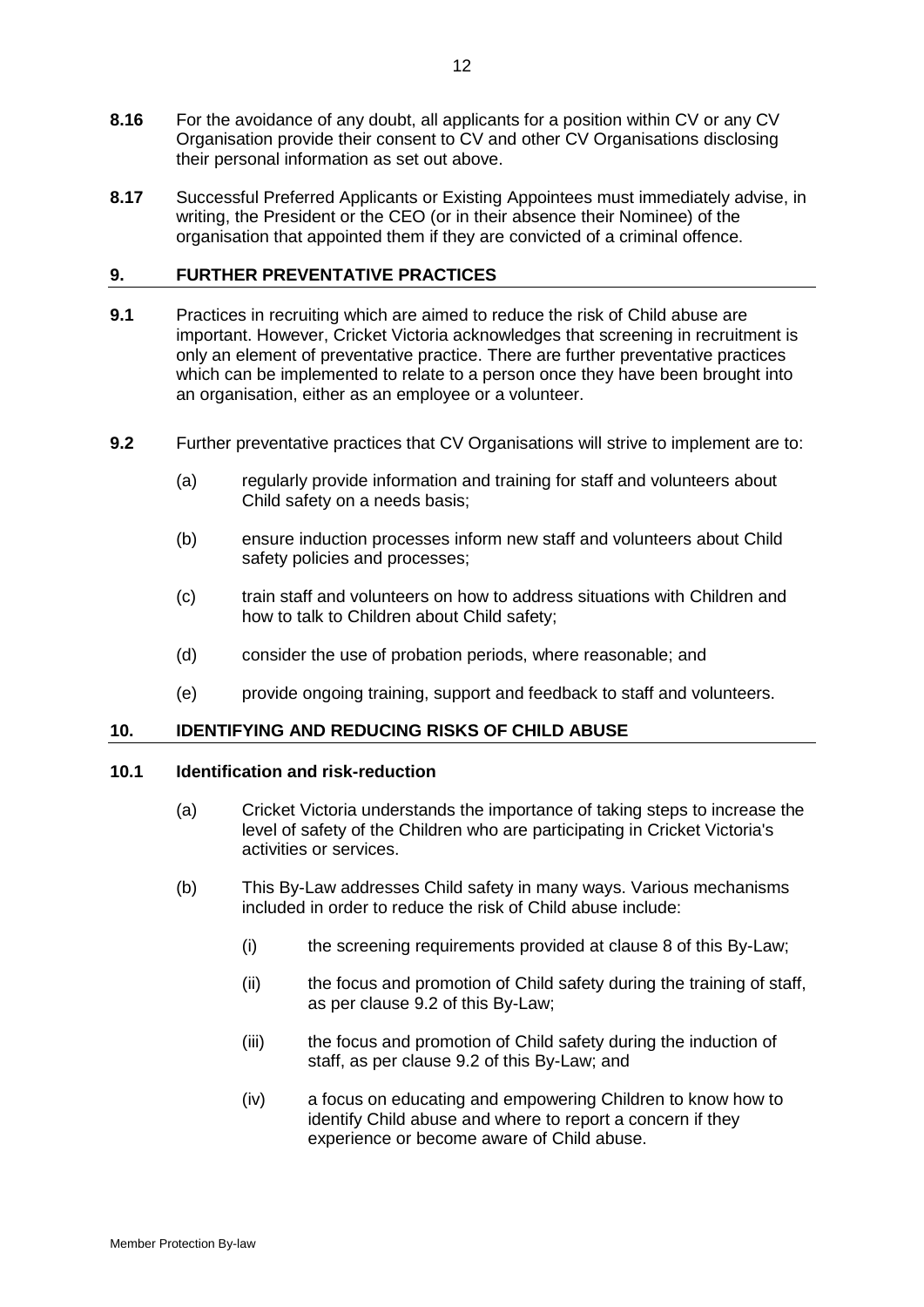(c) In order to further ensure that Cricket Victoria remains vigilant in terms of Child safety, Cricket Victoria is committed to regularly reviewing its services and activities from a Child safety perspective in order to identify risks to its participants. Cricket Victoria will implement further risk-reduction mechanisms as deemed appropriate.

# **10.2 Empowering Children in relation to Child safety**

- (a) It is crucial that Children who are participating in Cricket Victoria's activities are aware of what behaviour from adults is and is not acceptable.
- (b) To enable this to occur, Cricket Victoria is committed to making available education and resources which are primarily targeted at Children. Cricket Victoria understands that this By-Law may not be accessible for Children to the same degree as adults, and Children therefore require other means of education. Cricket Victoria will also consider how to ensure those from diverse cultural or linguistic backgrounds, or those with learning difficulties are also catered for when providing education and resources. It is important that all are able to understand the importance of Child safety, and failing to cater for those from diverse backgrounds or learning difficulties will only further marginalise those who may already be less catered for. This aim is to ensure that Children know and understand what is not acceptable, and what to do if they experience, or otherwise become aware of, concerns relating to Child safety.
- (c) Cricket Victoria will also endeavour to introduce surveys and other means of allowing Children to provide their feedback on whether they feel safe to, and whether they feel that they would be taken seriously should they, raise concerns regarding their safety when they are participating in cricket.

# **11. RESPONDING TO AND REPORTING CHILD SAFETY CONCERNS**

# **11.1 Responding to Child safety concerns**

- (a) If a concern or allegation of Child abuse is made to you, it is important that you:
	- (i) talk to the person making the complaint without any judgement and in a manner which indicates you are taking the complaint seriously;
	- (ii) conduct the conversation in a private manner;
	- (iii) confirm the details of the complaint with open questions;
	- (iv) take detailed notes of the complaint; and
	- (v) report the complaint to a Cricket Victoria employee or official, or a senior person at your CV Organisation as applicable.

# **11.2 Reporting Child safety concerns**

(a) Once you are made aware of a complaint relating to Child safety, you should consider whether there is any impending danger and whether the complaint should be reported to appropriate authorities. If you consider that there is an immediate threat of harm to anyone, then you must report the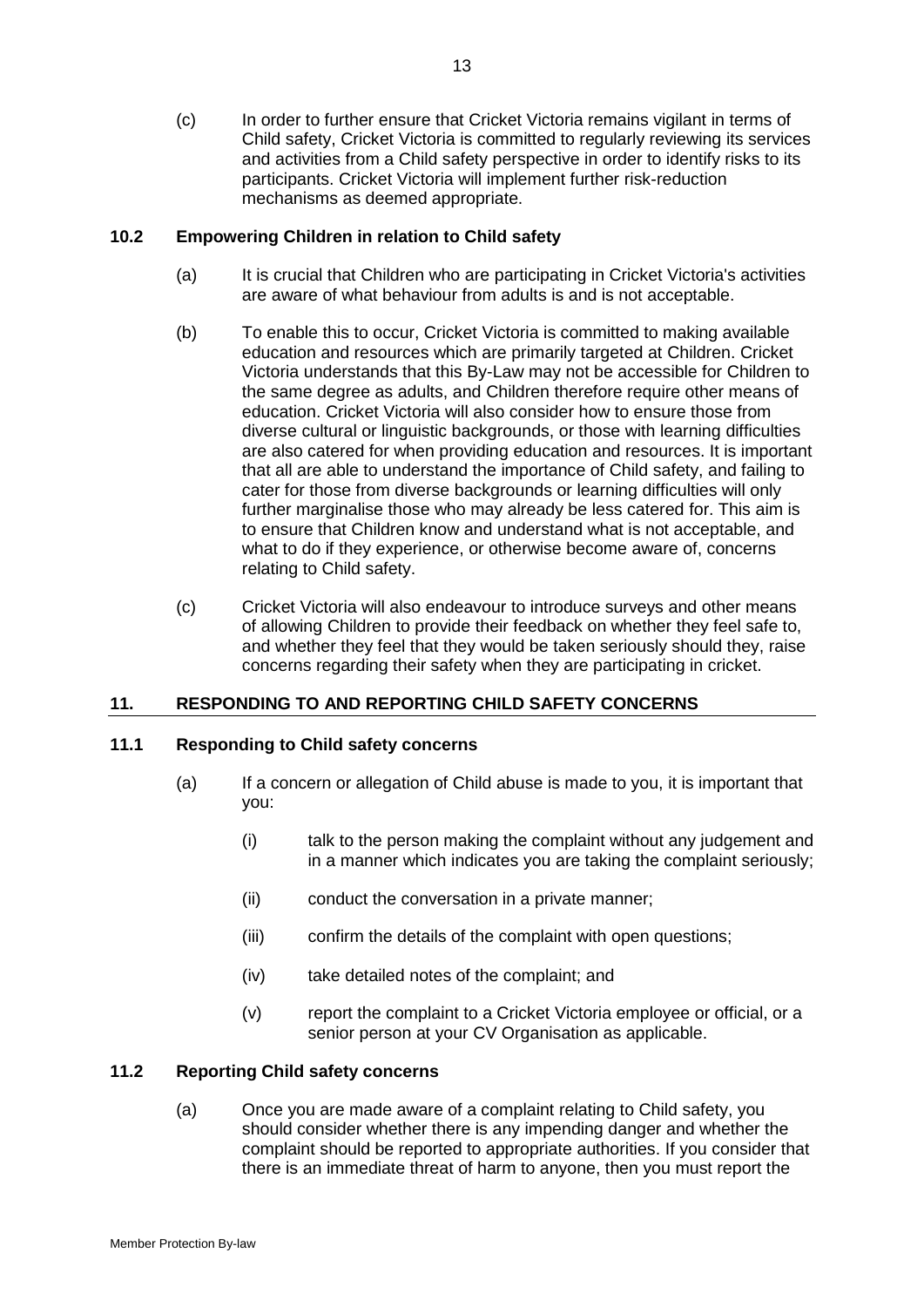complaint to Victoria Police by calling 000 as required by law. If you are in any doubt as to whether a matter should be reported, you should contact the Department of Human Services on 131 278 or at www.dhs.vic.gov.au.

- (b) If you are made aware of a complaint relating to Child safety, it should be reported to either of:
	- (i) the Member Protection Information Officer of the relevant CV Organisation;
	- (ii) the President or General Manager (or in their absence their Nominee) of the relevant CV Organisation; or
	- (iii) another appropriate person within the CV Organisation (e.g. team manager, coach etc),

who will then decide whether the complaint is able be dealt with in accordance with the complaint resolution structure detailed in clause [19.9](#page-28-0) or whether, due to the gravity and circumstances of the complaint, it should be reported directly to Cricket Victoria under clause [11.2\(c\)](#page-16-0) below

- <span id="page-16-0"></span>(c) Where a complaint relating to Child safety arises at a CV Organisation it must be reported as soon as possible to Cricket Victoria where:
	- (i) the complaint is deemed serious enough to warrant reporting to Victoria Police in accordance with all applicable laws;
	- (ii) where the complaint relates to serious Child abuse including sexual abuse, grooming or physical violence;
	- (iii) where the relevant CV Organisation considers the gravity of the complaint to warrant making a report to Cricket Victoria.
- (d) Where Cricket Victoria receive a report of a complaint relating to Child safety in accordance with clause [11.2\(c\),](#page-16-0) Cricket Victoria will determine whether they will handle the complaint, or whether they will refer the Complaint back to the referring CV Organisation, to resolve the complaint in accordance with the structure provided in clause [19.9.](#page-28-0)

# **12. PROHIBITED PERSON DECLARATION**

- **12.1** In addition to screening, CV Organisation require a Prohibited Person Declaration of all Preferred Applicants and Existing Appointees appointed to a role set out in clause [12.3.](#page-17-0)
- **12.2** In this By-law, the following words shall mean: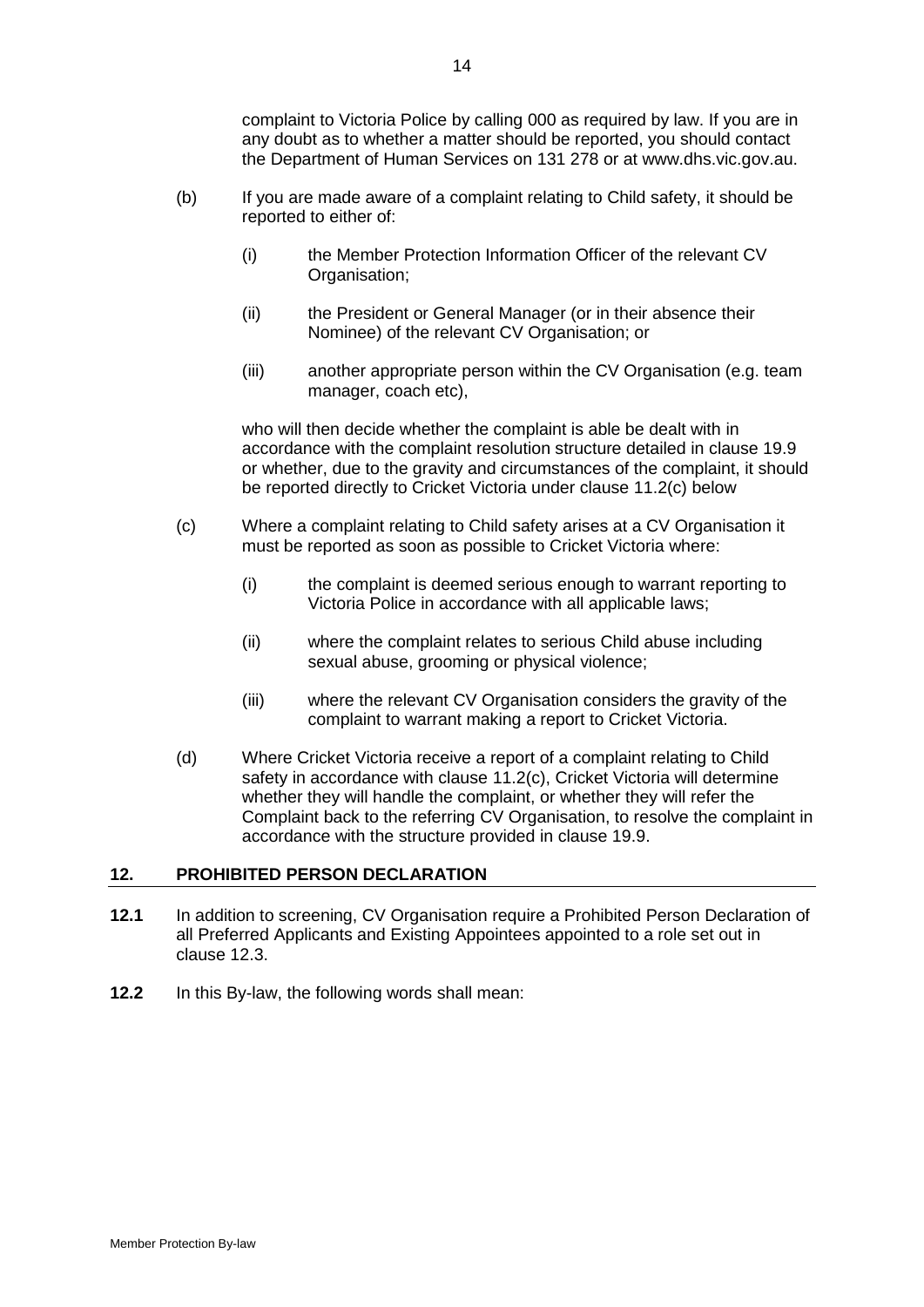"**Prohibited Person**" means a person who has been convicted of a Serious Sex Offence.

"**Prohibited Person Declaration**" means a declaration in relation to Serious Sex Offences as set out in Attachment F.

"**Serious Sex Offence**" means an offence involving sexual activity or acts of indecency including but not limited to:

- (a) rape;
- (b) indecent assault;
- (c) sexual assault;
- (d) assault with intent to have sexual intercourse;
- (e) incest;
- (f) sexual penetration of person under the age of 16;
- (g) indecent act with person under the age of 16;
- (h) sexual relationship with person under the age of 16;
- (i) sexual offences against people with impaired mental functioning;
- (j) abduction and detention;
- (k) procuring sexual penetration by threats or fraud;
- (l) procuring sexual penetration of person under the age of 16;
- (m) bestiality;
- (n) soliciting acts of sexual penetration or indecent acts;
- (o) promoting or engaging in acts of Child prostitution;
- (p) obtaining benefits from Child prostitution;
- (q) possession of Child pornography; and
- (r) publishing Child pornography and indecent articles.

In relation to Child Sexual Offences this occurs when a person involves the Child in sexual activity, or deliberately puts the Child in the presence of sexual behaviours that are exploitive or inappropriate to his or her age and development. Child sexual abuse can involve a range of sexual activity including fondling, masturbation, penetration, voyeurism and exhibitionism. It can also include exposure to or exploitation through pornography or prostitution, as well as grooming behaviour.

<span id="page-17-0"></span>**12.3** It is mandatory for CV Organisation to obtain a Prohibited Person Declaration from Preferred Applicants and Existing Appointees in the following types of roles: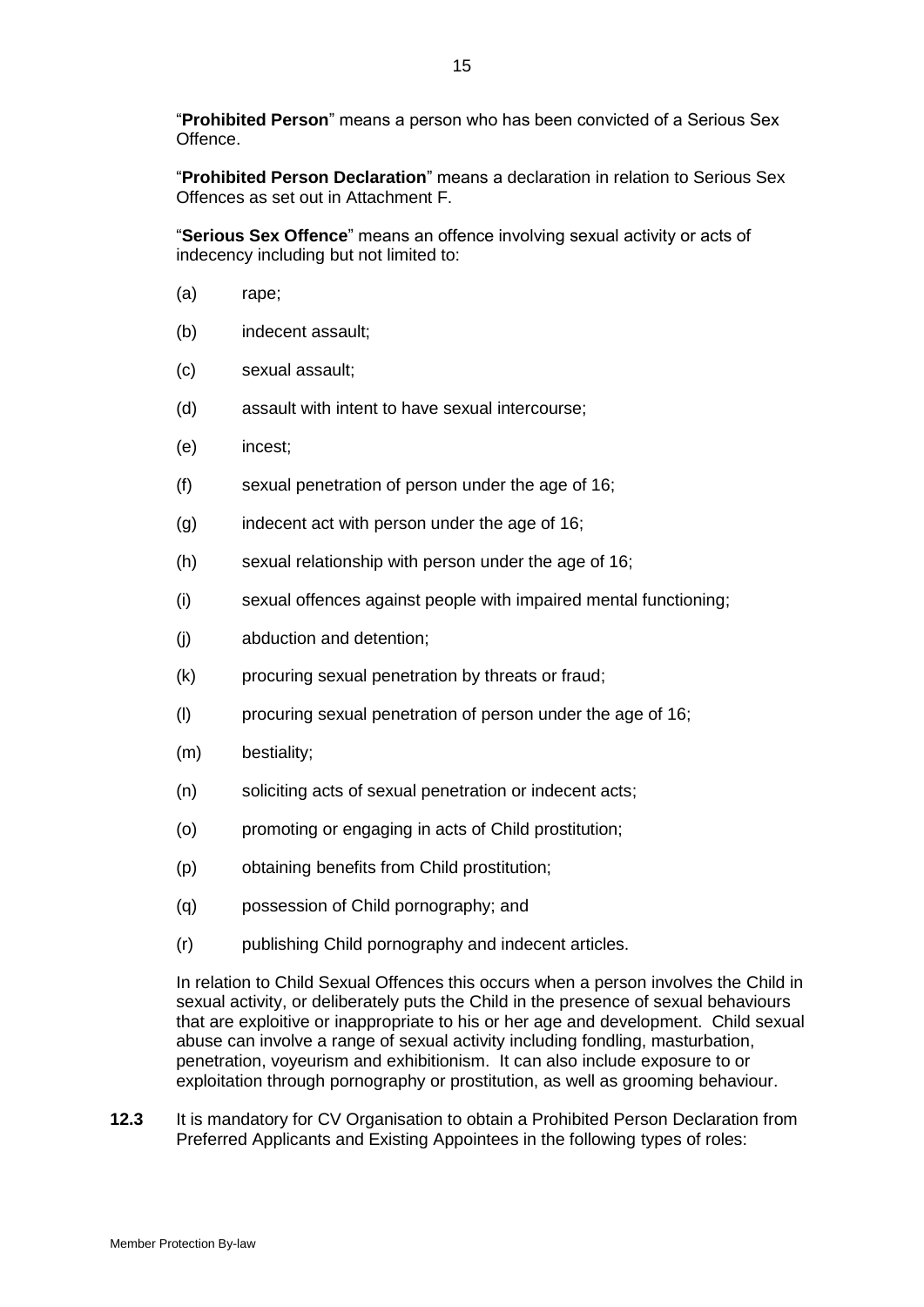- (a) coaches who are appointed or seeking appointment (whether employed, contracted or otherwise) by CV Organisations for **reward**;
- (b) volunteer personnel appointed or seeking appointment by CV Organisations, who will or are likely to travel away with teams of players **under** 18 years of age;
- (c) persons appointed or seeking appointment by CV Organisations to a role in which that person is likely to have individual and unsupervised contact with players **under** 18 years of age;
- (d) volunteer coaches appointed or seeking appointment by CV Organisations who will or are likely to travel away with teams of players of or **over** 18 years of age; and
- (e) persons appointed or seeking appointment (whether paid or unpaid) by CV Organisations to a role in which that person will or is likely to have contact with players **under** 18 years of age but where such contact is supervised at all times by another adult.
- **12.4** It is a breach of this By-law for a Prohibited Person to work or seek work in the roles set out in clause [12.3.](#page-17-0)
- **12.5** It is also a breach of this By-law for CV Organisations to:
	- (a) in the case of a Preferred Applicant, appoint the Preferred Applicant in any of the roles set out in clause [12.3](#page-17-0) without first obtaining a Prohibited Person Declaration or to appoint a Preferred Applicant who is a Prohibited Person;
	- (b) in the case of an Existing Appointee, not transfer the person to another role which is not set out in clause [12.3](#page-17-0) or if no such alternatives exist, to continue to appoint a Prohibited Person in the roles set out in clause [12.3.](#page-17-0) **NOTE: legal advice should be sought before the process of transferral or termination begins.**
- <span id="page-18-0"></span>**12.6** The Prohibited Person Declaration must be obtained, in the case of:
	- (a) a Preferred Applicant, prior to the appointment;
	- (b) an Existing Appointee (who has not obtained a Prohibited Person Declaration) as soon as possible from the date of adoption of this Policy.
- **12.7** If the Prohibited Person Declaration is not provided in accordance with clause [12.6,](#page-18-0) or the Prohibited Person Declaration reveals that the person is a Prohibited Person, CV Organisations must:
	- (a) in the case of a Preferred Applicant, not appoint the person to any of the roles set out in clause [12.3;](#page-17-0)
	- (b) in the case of an Existing Appointee, steps must be taken to transfer the person to another role which is not set out in clause [12.3](#page-17-0) or if no such alternatives exist, to end the appointment of the person. **Note: legal advice should be sought before the process of transfer or termination begins**.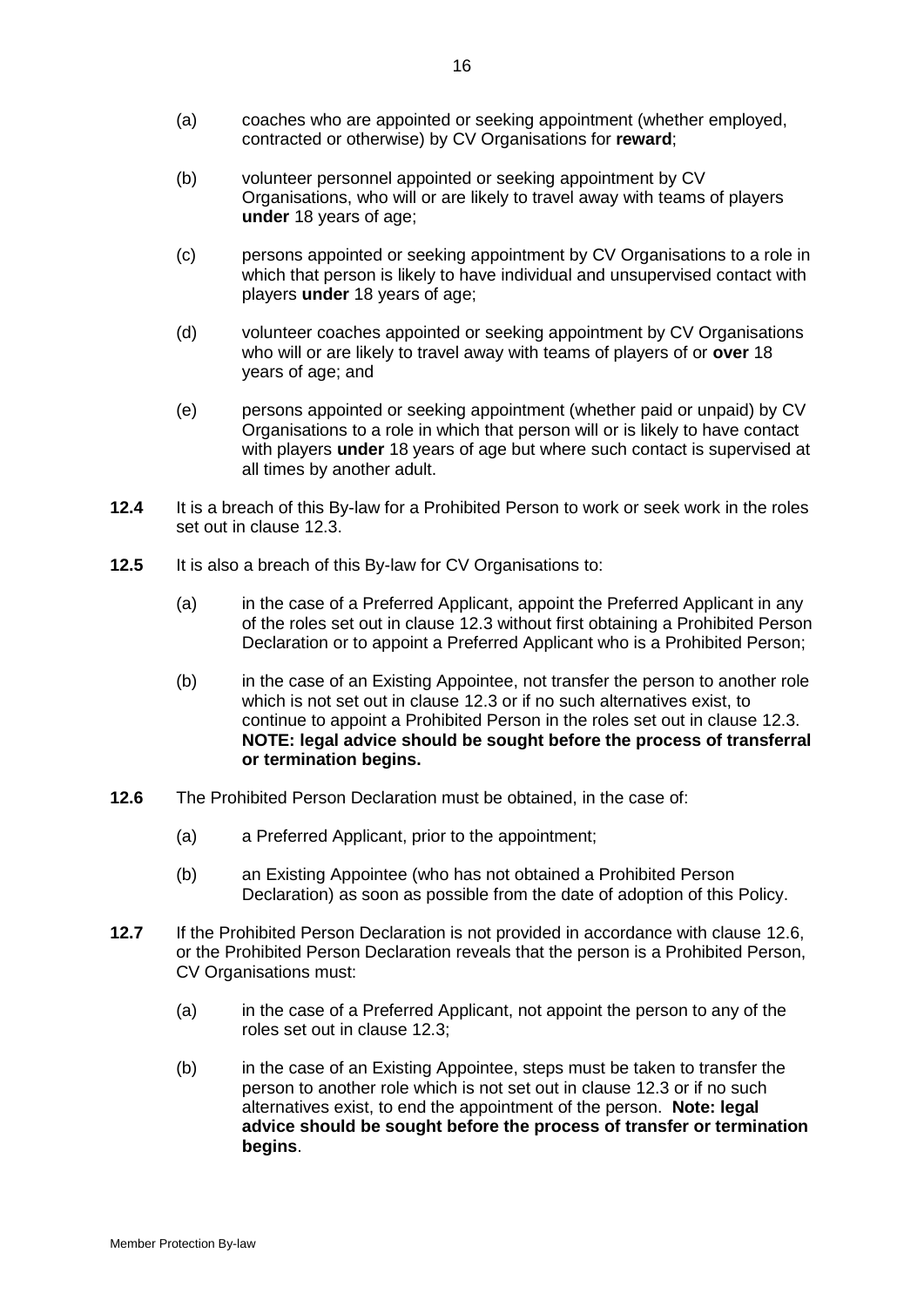- **12.8** All information in the Prohibited Person Declaration must be kept confidential to the persons or committee within the CV Organisation who has been delegated the task of requesting and reviewing the Prohibited Person Declaration (subject to disclosure requirements under the law).
- **12.9** A completed Prohibited Person Declaration is to be filed in a successful applicant's personnel file prior to the applicant starting their engagement with the relevant CV Organisation.
- **12.10** Successful Preferred Applicants or Existing Appointees must immediately advise, in writing, the President or the CEO (or in their absence their Nominee) of the organisation that appointed them, upon becoming a Prohibited Person.
- **12.11** Obtaining a Prohibited Person Declaration under this By-law is **not** a replacement for any similar requirement prescribed by law. If State or Federal legislation sets an equivalent or higher standard to that set under this By-law the requirement to obtain a Prohibited Person Declaration under this By-law need not be followed as it would be superseded by any similar requirement prescribed by law.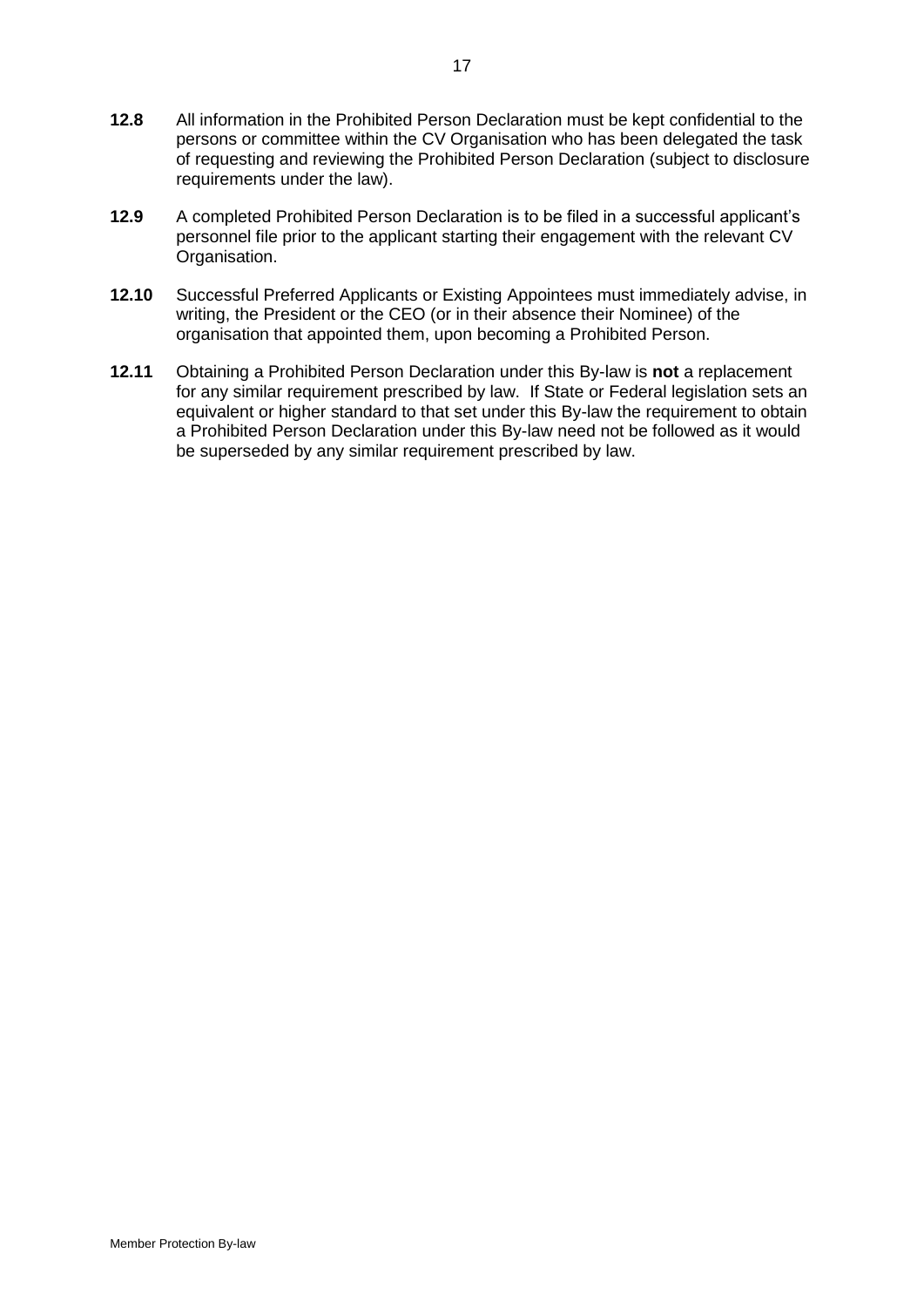# **PART III – BREACHES**

This Part outlines what constitutes a breach of this By-law.

#### <span id="page-20-0"></span>**13. WHAT IS HARASSMENT?**

- **13.1** Harassment is any behaviour by a person or CV Organisation which is offensive, abusive, belittling or threatening and which is directed at a person or a group of people because of a particular characteristic of that person or group of people. The behaviour must be unwelcome and the sort of behaviour a reasonable person would recognise as being unwelcome and likely to cause the recipient to feel offended, humiliated or intimidated. Whether or not the behaviour is Harassment is to be determined from the point of view of the person receiving the Harassment.
- **13.2** Harassment includes:
	- (a) Sexual Harassment (clauses [13.3](#page-20-1) to [13.6\)](#page-21-0);
	- (b) Racial Harassment (clauses [13.7](#page-21-1) and [13.8\)](#page-21-2);
	- (c) Sexuality Harassment (clauses [13.9](#page-21-3) to [13.11\)](#page-22-0);
	- (d) Disability Harassment (clauses [13.12](#page-22-1) and [13.13\)](#page-22-2);
	- (e) Abuse (clauses [13.14](#page-22-3) to [13.17\)](#page-23-1);
	- (f) Vilification (clauses [13.18](#page-23-2) and [13.19\)](#page-23-3); and
	- (g) Discrimination (clause [14\)](#page-23-0).
- <span id="page-20-2"></span><span id="page-20-1"></span>**13.3** Sexual Harassment includes:
	- (a) an unwelcome sexual advance;
	- (b) an unwelcome request for sexual favours; or
	- (c) unwelcome conduct of a sexual nature (including a statement, orally or in writing, of a sexual nature),

in circumstances where a reasonable person would have anticipated that the person being harassed would be offended, humiliated or intimidated.

- **13.4** Sexual Harassment is often, but need not be, behaviour which either:
	- (a) involves blackmail, in that the harassment is accompanied by a direct or implied threat, promise or benefit. For example, a coach who implies that a player's selection to a team is dependent on compliance with a sexual proposition; or
	- (b) creates a hostile or sexually permeated environment, in that the harassment consists of crude remarks, jokes, the display of offensive material or makes the environment uncomfortable.
- **13.5** Examples of Sexual Harassment may include: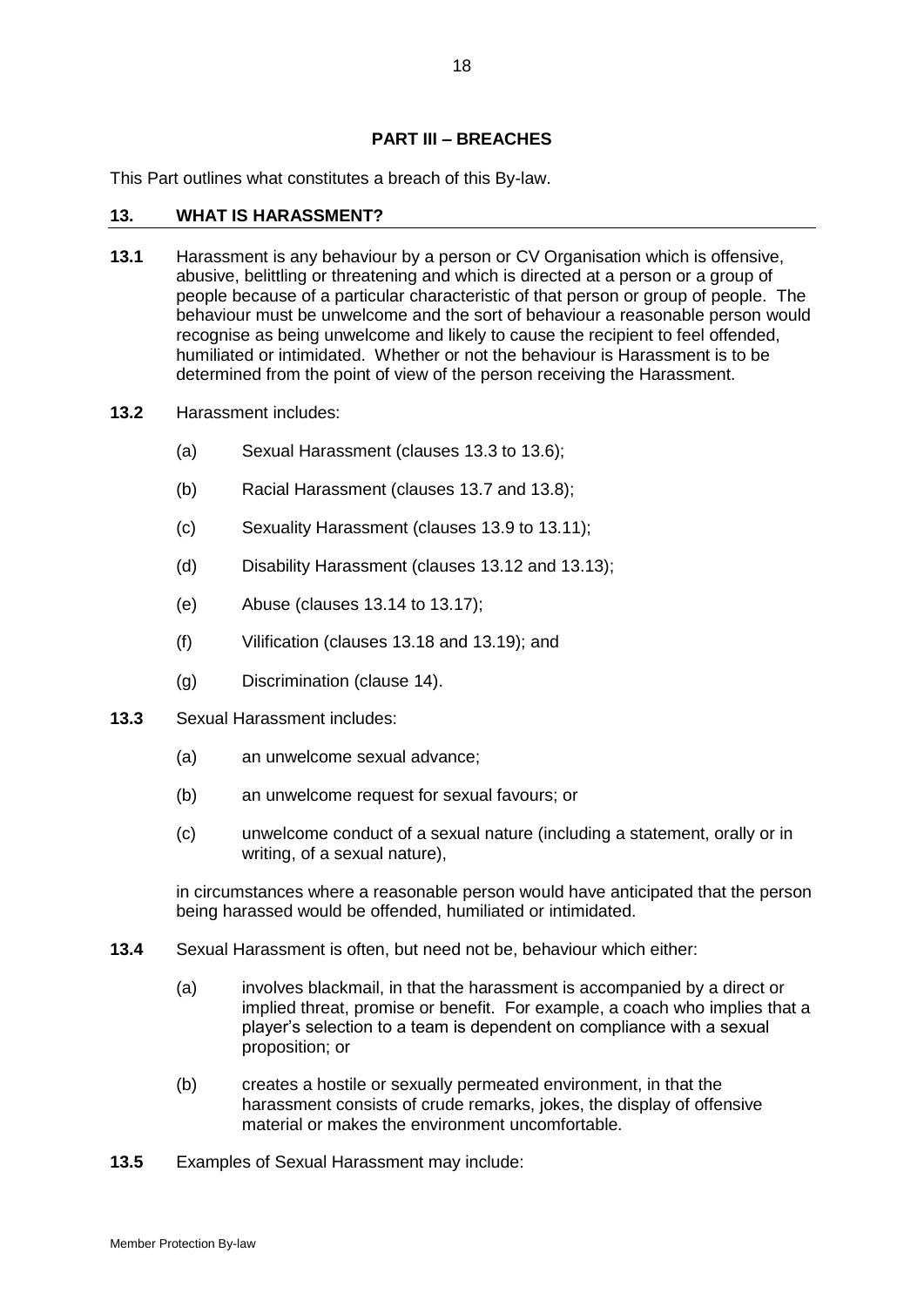- (b) staring, leering, ogling, whistling;
- (c) smutty jokes and comments;
- (d) persistent or intrusive questions about people's private lives;
- (e) repeated invitations to go out, especially after prior refusal;
- (f) the use of propositions, promises or threats to coerce someone into sexual activity or in return for sexual favours;
- (g) the display of sexually explicit material e.g. internet use, computer screen savers, calendars, posters, sms text phone messages;
- (h) the circulation of sexually explicit or sexually inappropriate material;
- (i) getting undressed in front of others of the opposite sex;
- (j) invading the privacy of others while undressing, showering or toileting;
- (k) photographing others while undressing, showering or toileting;
- (l) offering sexual favours;
- (m) sex-based insults, taunting, name-calling, innuendos; and
- (n) engaging in behaviour which is sexually embarrassing, humiliating or intimidating.
- <span id="page-21-0"></span>**13.6** Sexual Harassment may be a criminal offence, for example indecent assault, rape, sex with a minor, obscene telephone calls or letters. If you believe that a criminal offence may have been committed you should seek legal advice and/or notify the police.
- <span id="page-21-1"></span>**13.7** Racial Harassment includes harassment based on colour, descent, national or ethnic origin, cultural activity and sometimes religion.
- <span id="page-21-2"></span>**13.8** Examples of Racial Harassment include:
	- (a) jokes in which race is a significant characteristic of the "butt" of the joke;
	- (b) hostile comments about food eaten, dress or religious or cultural practices;
	- (c) inferences that all members of a racial or cultural group have particular negative characteristics, such as laziness, drunkenness, greed or sexual promiscuity; and
	- (d) parodying accents.
- <span id="page-21-3"></span>**13.9** Sexuality Harassment includes harassment based on actual or assumed homosexuality, heterosexuality, bi-sexuality or transexuality.
- **13.10** Examples of Sexuality Harassment include: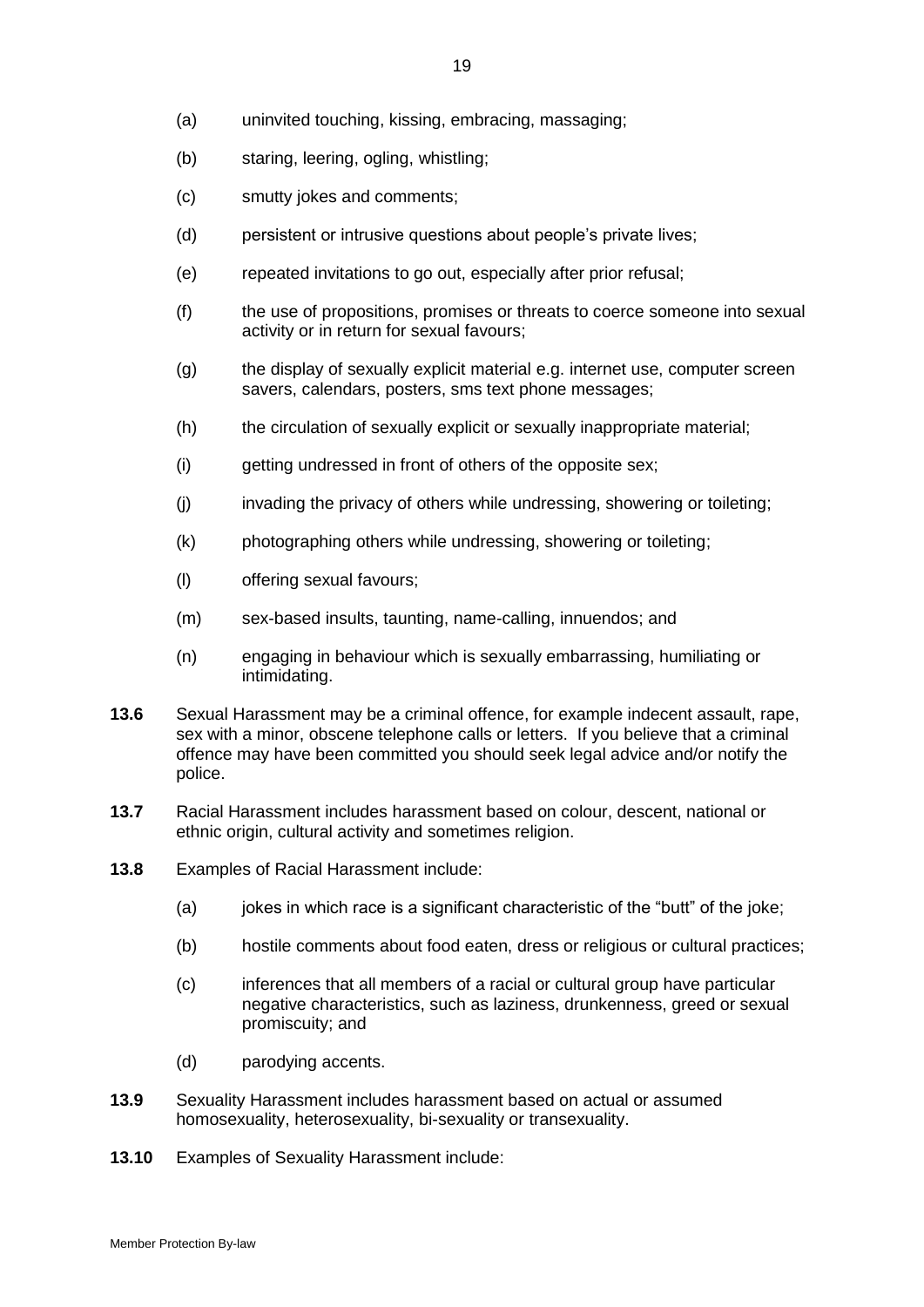- (a) jokes in which sexuality is a significant characteristic of the "butt" of the joke;
- (b) hostile comments about actual or assumed sexual practices or social activities; and
- (c) hostility based on actual or assumed AIDS or HIV infection.
- <span id="page-22-0"></span>**13.11** In severe cases, such as threats or acts of violence against a person based on their sexuality, Sexuality Harassment may be a criminal offence. If you believe that a criminal offence may have been committed you should seek legal advice and/or notify the police.
- <span id="page-22-1"></span>**13.12** Disability Harassment includes harassment based on physical, mental or psychological disability or harassment of an associate or aide of a person with a disability.
- <span id="page-22-2"></span>**13.13** Examples of Disability Harassment include:
	- (a) jokes where a particular disability is a significant characteristic of the "butt" of the joke;
	- (b) interfering with a disability aid (e.g. hearing aid);
	- (c) obstructing a person in a manner that compounds his or her disability (e.g. putting obstacles in the path of a person with a vision impairment); and
	- (d) mocking a person's disability.
- <span id="page-22-3"></span>**13.14** Abuse is a form of Harassment. It includes:
	- (a) physical abuse (e.g. assault);
	- (b) emotional abuse, (e.g. blackmail, repeated requests or demands);
	- (c) neglect (e.g. failure to provide the basic physical and emotional necessities of life); and
	- (d) abuse of power, which the harasser holds over the harassed.
- **13.15** Examples of relationships in sub-clause [13.2\(d\)](#page-20-2) that involve a power disparity include a coach-player, manager-player, employer-employee, doctor-patient. People in such positions of power need to be particularly wary not to exploit that power.
- <span id="page-22-4"></span>**13.16** Examples of Abuse include verbal and/or physical abuse (including bullying, humiliation and insults) by any of the following to any of the following:
	- (a) players;
	- (b) parents of players;
	- (c) coaches;
	- (d) team personnel;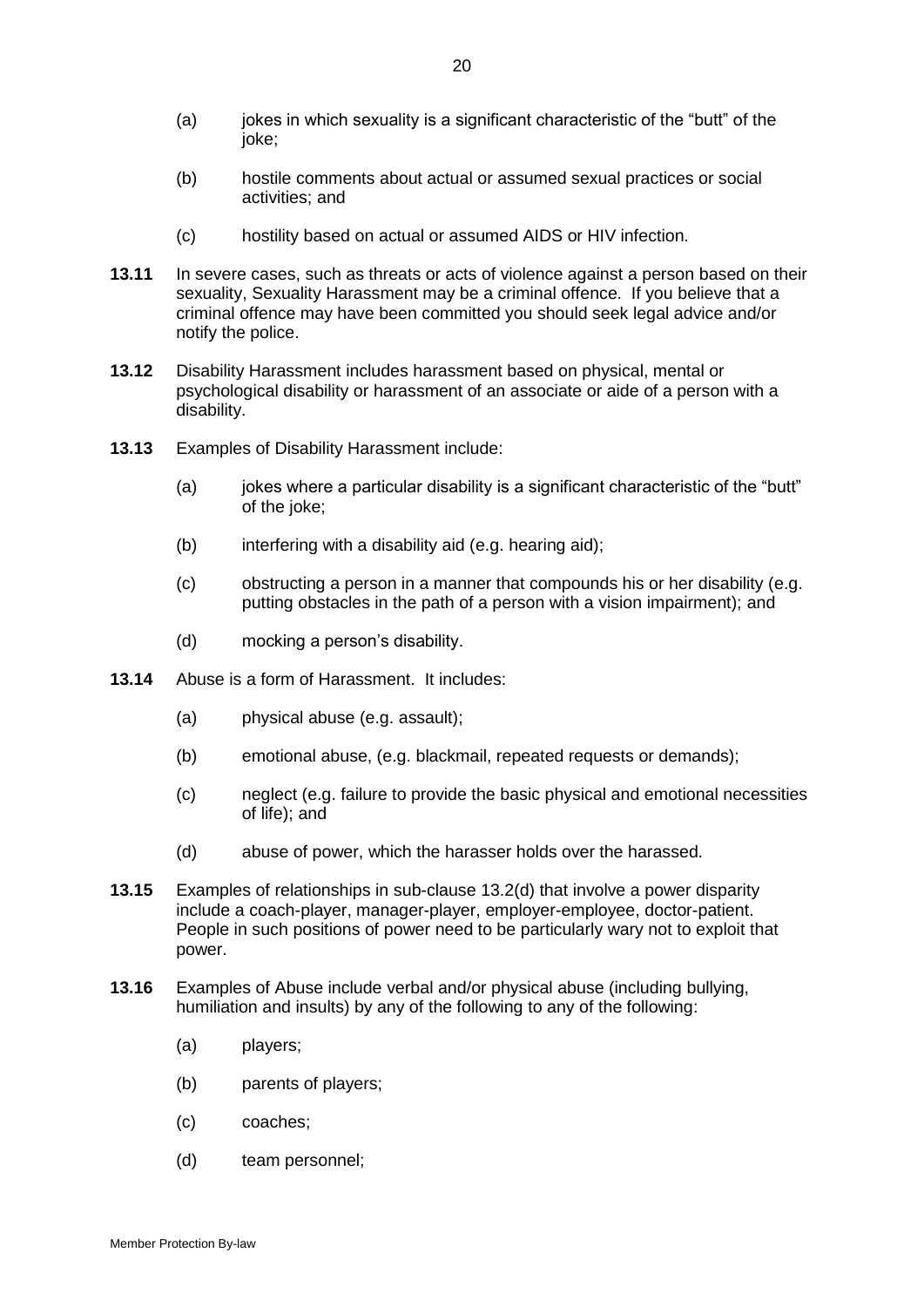- (e) spectators;
- (f) umpires; and
- (g) any other person acting in an official capacity.
- <span id="page-23-1"></span>**13.17** Some forms of Abuse may constitute a criminal offence, for example assault and Child abuse. If you believe that a criminal offence may have been committed you should seek legal advice and/or notify the police.
- <span id="page-23-2"></span>**13.18** Vilification involves a person inciting hatred towards, serious contempt for, or severe ridicule of, a person or group of persons by public act. Public acts that may amount to vilification include any form of communication to the public and any conduct observable by the public. Vilification is a breach of this By-law where it is based on any of the attributes or characteristics set out in clause [14.2.](#page-23-4)
- <span id="page-23-3"></span>**13.19** Some forms of Vilification may be a criminal offence, for example where harm is threatened. If you believe that a criminal offence may have been committed you should seek legal advice and/or notify the police.
- **13.20** CV Organisations take the view that intimate relationships between coaches and players, while not necessarily constituting Harassment, can have harmful effects on the individual player involved, on other players, and on the sport's public image. Such relationships may be perceived to be exploitative because there is usually a disparity between coaches and players in terms of authority, maturity, status and dependence. Given there is always a risk that the relative power of the coach has been a factor in the development of such relationships, they should be avoided by coaches at all levels. In the event that a player attempts to initiate an intimate relationship, the coach must take personal responsibility for discouraging such approaches, explaining the ethical basis for such actions.

#### <span id="page-23-0"></span>**14. WHAT IS DISCRIMINATION?**

- **14.1** Discrimination means treating, proposing to treat or requesting, assisting, instructing or encouraging another person to treat a person less favourably than someone else on the basis of an attribute or personal characteristic they have.
- <span id="page-23-4"></span>**14.2** The applicable attributes or characteristics are:
	- (a) age;
	- (b) disability;
	- (c) marital status;
	- (d) parental/Carer status;
	- (e) physical features;
	- (f) political belief/activity;
	- (g) pregnancy;
	- (h) race;
	- (i) religious belief/activity;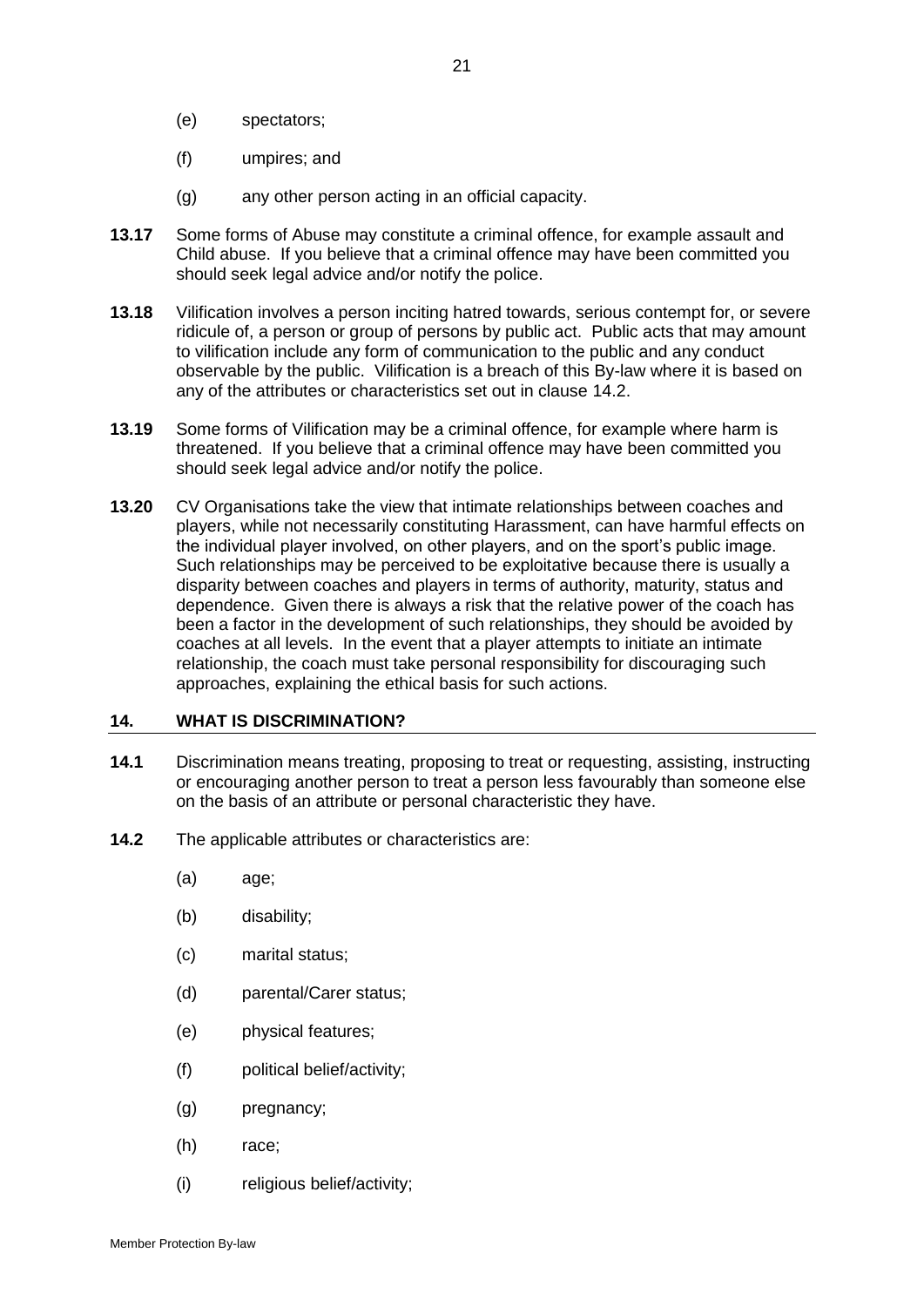- (j) sex or gender;
- (k) sexual orientation; and
- (l) transgender orientation.
- (m) Social origin; and
- (n) trade union/membership or activity.
- **14.3** The areas in which Discrimination under this By-law are not permitted are in:
	- (a) employment or engagement (whether paid or unpaid) by CV Organisations;
	- (b) the provision of goods and services by CV Organisations;
	- (c) the selection or otherwise of any person for competition or a team (domestic or international) by or on behalf of CV Organisations;
	- (d) the entry or otherwise of any player or other person to any competition held or sanctioned by CV Organisations (note the exception in clause [14.9\)](#page-24-0);
	- (e) obtaining or retaining membership (including the rights and privileges of membership) of CV Organisations.
- **14.4** Not only is Discrimination unlawful, but CV Organisations also consider it is wrong because it denies people a chance by judging them on the basis of stereotypes or assumptions about what they can or cannot achieve.
- **14.5** Discrimination includes direct Discrimination and indirect Discrimination. Direct Discrimination occurs if a person treats, or proposes to treat, someone with an attribute or characteristic (as outlined in clause [14.2\)](#page-23-4) less favourably than the person treats or would treat, someone without that attribute or characteristic, in the same or similar circumstances. Indirect Discrimination occurs where a person imposes or intends to impose a requirement, condition or practice which on its face is not discriminatory, but has the effect of discriminating against a person(s) with a particular attribute or characteristic as outlined in clause [14.2.](#page-23-4)
- **14.6** Discrimination also includes victimisation. Victimisation is where a person is subject to, or is threatened to suffer, any detriment or unfair treatment, because that person has or intends to pursue their legal rights under anti-harassment legislation or under this By-law.
- **14.7** Requesting, assisting, instructing, inducing or encouraging another person to engage in discrimination, is also Discrimination.
- **14.8** Any behaviour or conduct that is discrimination under any Federal or State legislation is also Discrimination for the purposes of this By-law.
- <span id="page-24-0"></span>**14.9** Discrimination under this By-law may be permitted if an exemption under the applicable Federal or State legislation applies.

#### **15. CODES OF BEHAVIOUR AND POLICIES**

To protect the health, safety and wellbeing of all the people participating in the activities of CV Organisations, the Codes of Behaviour set out in Attachment E has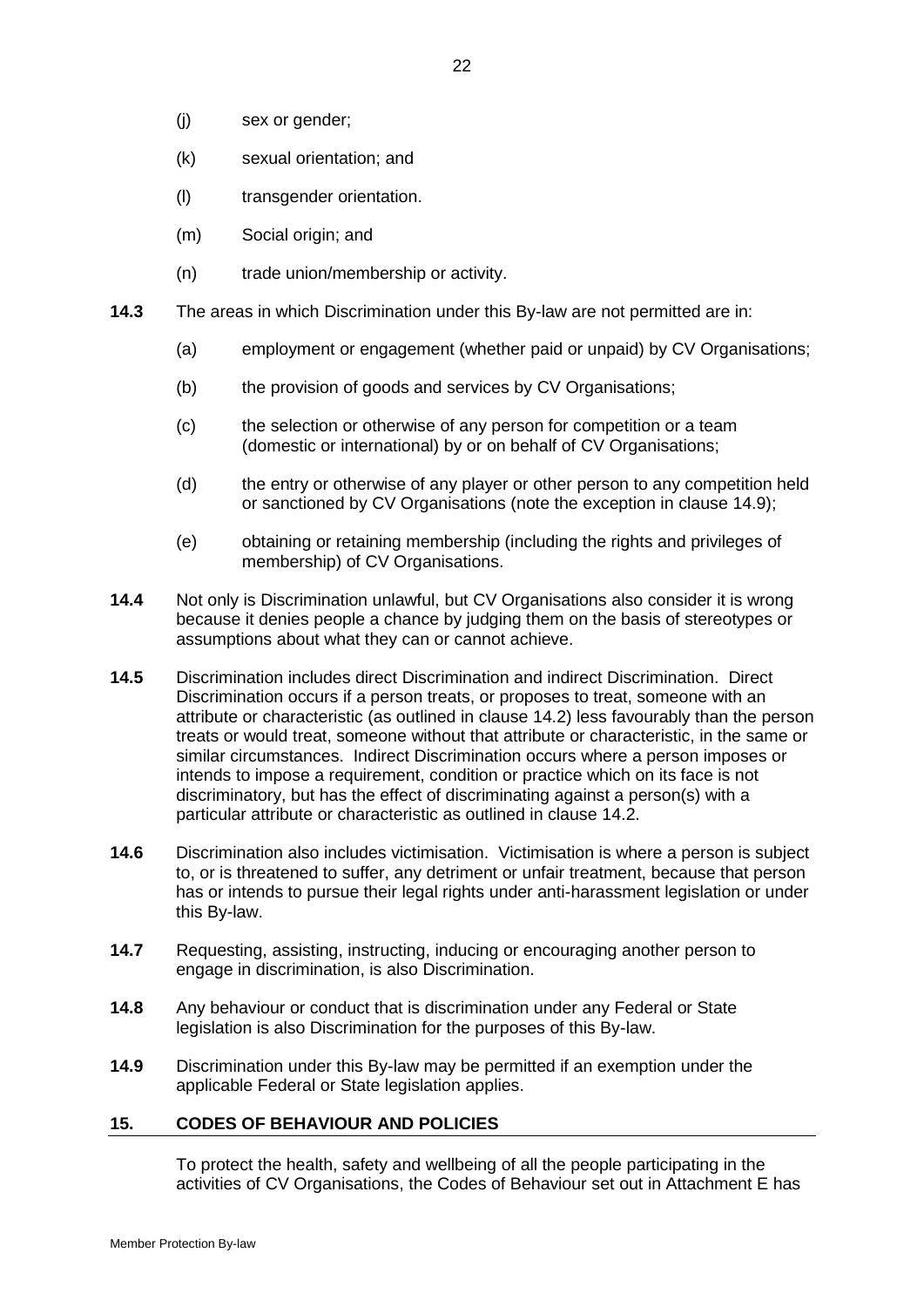been developed and issued (Attachment E form part of this By-law). For the avoidance of doubt, the Policies are set out in this By-law also forms part of this Bylaw.

# **16. WHAT IS A BREACH OF THIS BY-LAW?**

- <span id="page-25-0"></span>**16.1** It is a breach of this By-law for any person or CV Organisation to:
	- (a) fail to comply with any of the obligations or responsibilities set out in this By-law;
	- (b) with respect to a Prohibited Person, appoint, continue to appoint, or allow that person to undertake Child-related work without first undertaking screening under clause [8,](#page-11-3) a police check and obtaining a Prohibited Person Declaration;
	- (c) with respect to a person referred to in clause [8.2,](#page-11-2) appoint, continue to appoint, or allow that person to undertake Child-related work:
		- (i) without first obtaining a Prohibited Person Declaration; or
		- (ii) where the Prohibited Person Declaration reveals the person is a Prohibited Person.
	- (d) where the person is a Prohibited Person, to work or seek work in the roles set out in clause [8.3;](#page-11-4)
	- (e) engage in any form of Harassment;
	- (f) make a frivolous, vexatious or malicious Complaint under this By-law;
	- (g) fail to comply with the Codes of Behaviour set out in Attachment E;
	- (h) fail to comply with the policies set out this By-law;
	- (i) fail to enforce a penalty imposed by a Hearings Tribunal or an Appeal Body
- **16.2** Any circumstances that may be a breach may be the subject of a Complaint and/or referred to a hearing under clause [21.](#page-29-1)
- **16.3** For the avoidance of doubt, it will be a breach of this By-Law if any of the actions set out under clause [16.1](#page-25-0) occur either directly or indirectly, including but not limited to through any form of social media. For the purposes of this By-Law, the term "social media" refers to any electronic medium which is used by individuals or organisations to disseminate information or opinions to one or more other individuals or organisations. The term "social media" encapsulates the use of websites including, but not limited to, Facebook, Twitter and MySpace."

If there is any confusion or uncertainty arising as to whether a particular incident, complaint, act, omission or breach ought be dealt with in accordance with this Bylaw or alternatively, as a disciplinary matter under the disciplinary procedures of a CV Organisation, the matter shall be referred to the Member Protection Information Officer of the relevant Community Cricket Peak Body or Region or the Member Protection Information Officer appointed by Cricket Victoria for matters related to Premier Clubs for determination in the discretion of that person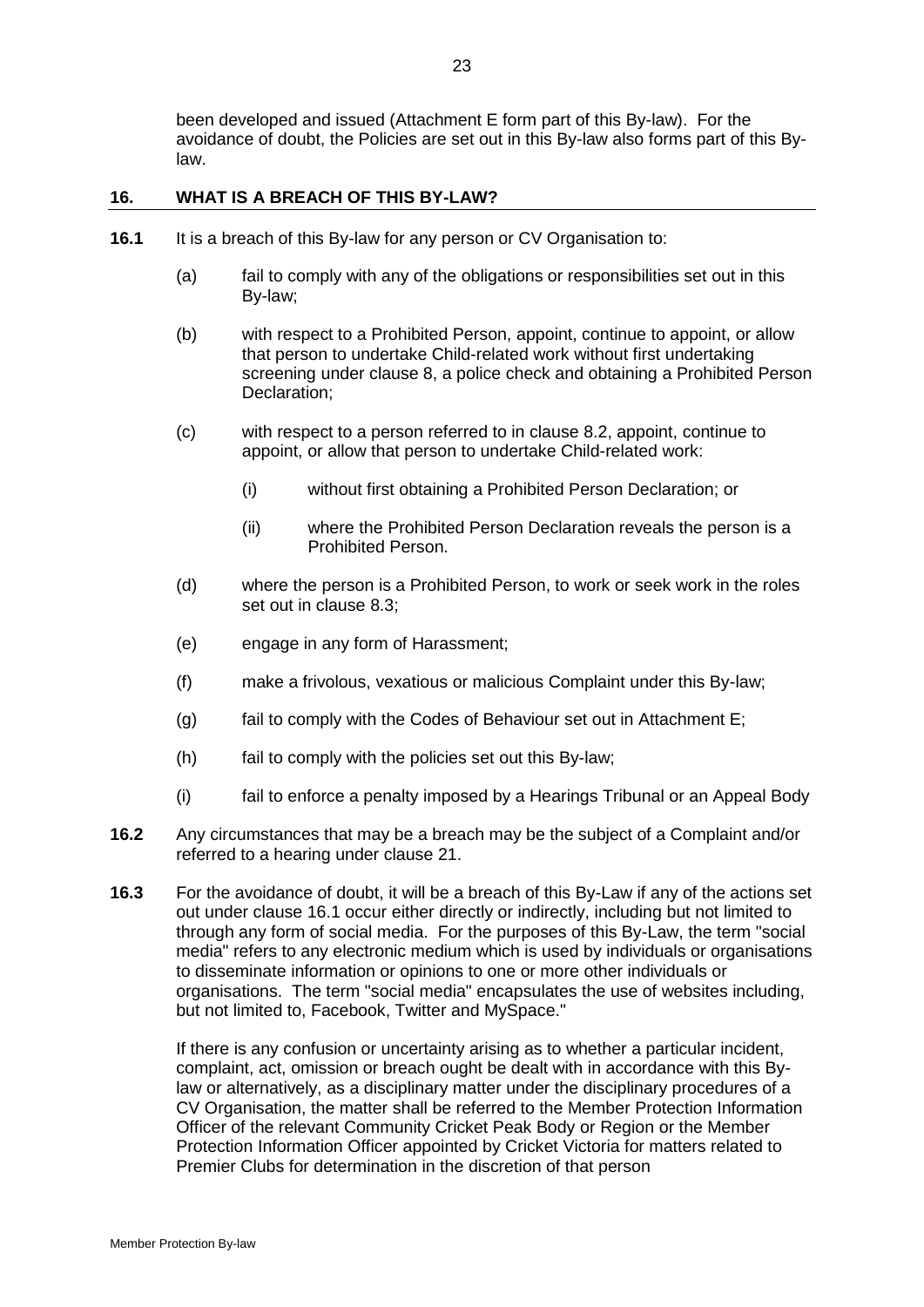# **PART IV – COMPLAINT RESOLUTION PROCEDURE**

#### **17. COMPLAINT**

- **17.1** Any person or organisation may make a complaint about a CV Organisation or a person to whom this By-law applies, if they consider that person or CV organisation has, or may have, committed a breach of any part of this By-law (a "Complaint").
- **17.2** The Complaint always belongs to the Complainant, who will also determine how their Complaint is dealt with and is not divulged to another person without the Complainant's agreement, except in the case where a person is required by law to report the matter to governmental authorities (for example, in the case of suspected Child abuse).

#### <span id="page-26-0"></span>**18. INFORMAL COMPLAINT RESOLUTION PROCEDURE**

- **18.1** It is not necessary to provide a written Complaint under this clause.
- **18.2** A Complainant may seek to resolve the Complaint informally. The Complainant **may** initially approach:
	- (a) a Member Protection Information Officer of the relevant CV Organisation;
	- (b) the President or General Manager (or in their absence their Nominee) of the relevant CV Organisation; or
	- (c) another appropriate person within the CV Organisation (e.g. team manager, coach etc.).
- **18.3** If the person approaches a Member Protection Information Officer, the Member Protection Information Officer may:
	- (a) listen to and inform the Complainant about his or her possible options; and/or
	- (b) act as a support person for the Complainant, including supporting them through any mediation process undertaken to resolve the Complaint.
- **18.4** The Member Protection Information Officer will:
	- (a) keep the matter confidential and only discuss it with those people whom the Complainant has authorised them to speak to about the Complaint; and
	- (b) inform the relevant governmental authority, if required by law.
- **18.5** If the Complainant wishes to try and resolve the Complaint by mediation, the Member Protection Information Officer will arrange for a mediator (in the case of a Community Cricket Peak Body, being the Mediator of the relevant Community Cricket Peak Body or Region or a relevant third person nominated by the President or General Manager of the relevant Community Cricket Peak Body or Region, and in the case of a Premier Club, being the Mediator nominated by Cricket Victoria on behalf of the Premier Clubs) to mediate the Complaint.
- <span id="page-26-1"></span>**18.6** The Mediator shall: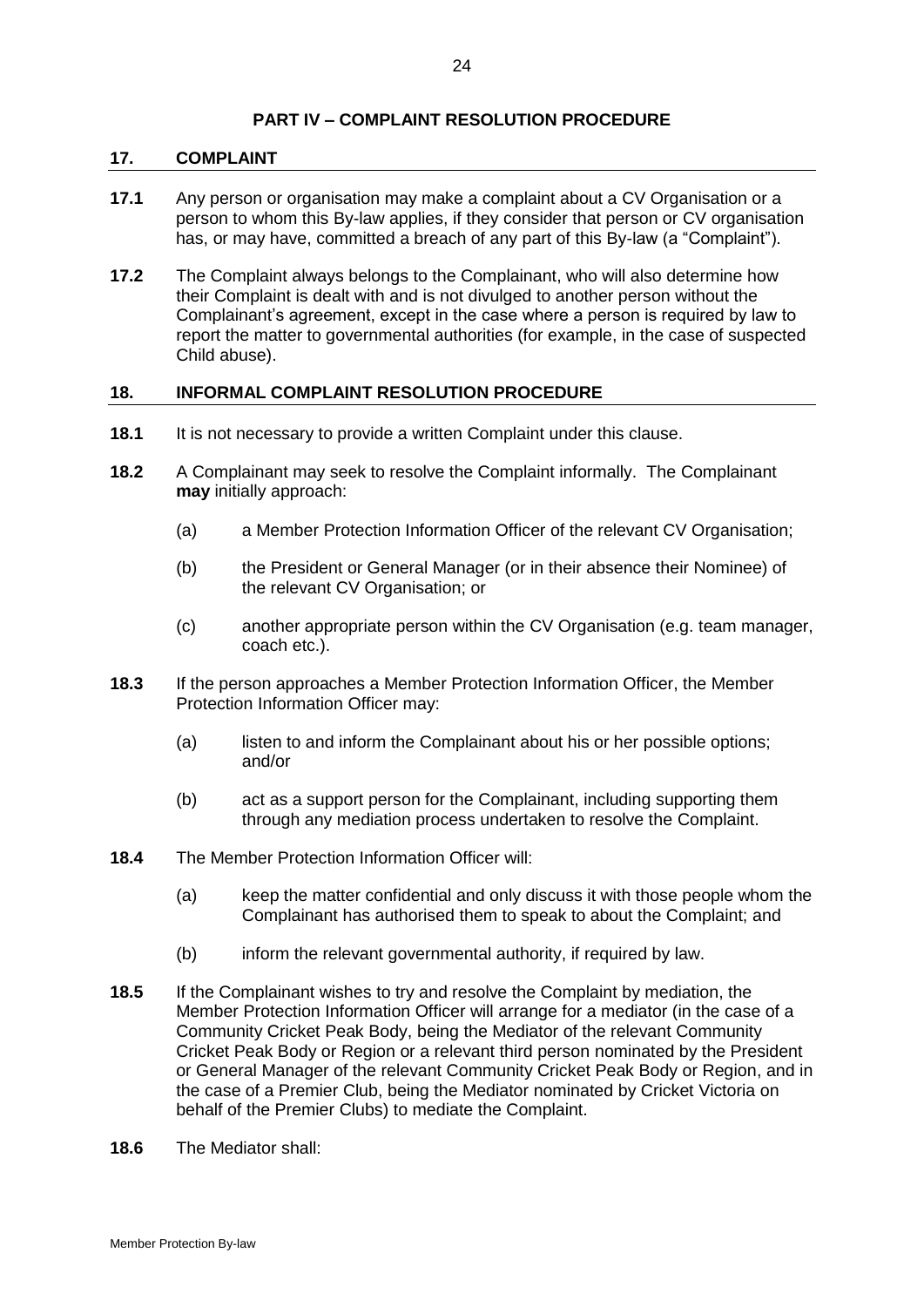- (a) notify the person complained about that an informal Complaint has been made and provide them with details of the Complaint;
- (b) attempt to mediate a resolution between the Complainant and the person complained about.
- **18.7** Each party to the mediation shall bear their own costs in relation to the mediation.
- **18.8** If an agreed resolution is reached between the Complainant and the person complained about, the Complaint shall be deemed to have been withdrawn and no further action in relation to that Complaint may be taken (except for that which is agreed) under this By-law.
- **18.9** If following the process in clause [18.6](#page-26-1) the Complaint is not resolved informally, the Complainant may make a formal Complaint under clause [19.](#page-27-0)
- **18.10** Nothing in this By-law prevents the Complainant taking action under State or Federal legislation or affects the rights or obligations of any person under State and Federal law.
- **18.11** CV organisations must keep records of all informal Complaints made to it under this clause [18.](#page-26-0) Records must be maintained in a secure and confidential place preferably both in electronic and hard copy (if any) versions. All CV Organisations will share records of Complaints with Cricket Victoria as soon as practicable after receipt and otherwise within 3 days. Such records are to be maintained regardless of whether the Complaint proceeds to a formal Complaint resolution procedure or not.

# <span id="page-27-0"></span>**19. FORMAL COMPLAINT RESOLUTION PROCEDURE**

- **19.1** In order for a Complaint to be dealt with in accordance with this clause, a Complaint must be made in writing (however it need not be called or referred to as a Complaint).
- <span id="page-27-1"></span>**19.2** A written Complaint must be made to one of the following people:
	- (a) a Member Protection Information Officer of the relevant CV Organisation . (A list of the Member Protection Information Officers must be made available to any person requesting such list and shall be displayed at the premises of CV Organisations, or on their respective internet websites); or
	- (b) the President or General Manager (or in their absence their Nominee) of the relevant CV Organisation.
- <span id="page-27-2"></span>**19.3** If a person listed in clause [19.2](#page-27-1) receives a Complaint, then they must do the following:
	- (a) If such person is not a Member Protection Information Officer, they shall forward such Complaint as soon as possible to a Member Protection Information Officer.
	- (b) The Member Protection Information Officer must then ask the Complainant whether s/he wishes them to:
		- (i) listen to and inform the Complainant about their possible options; and/or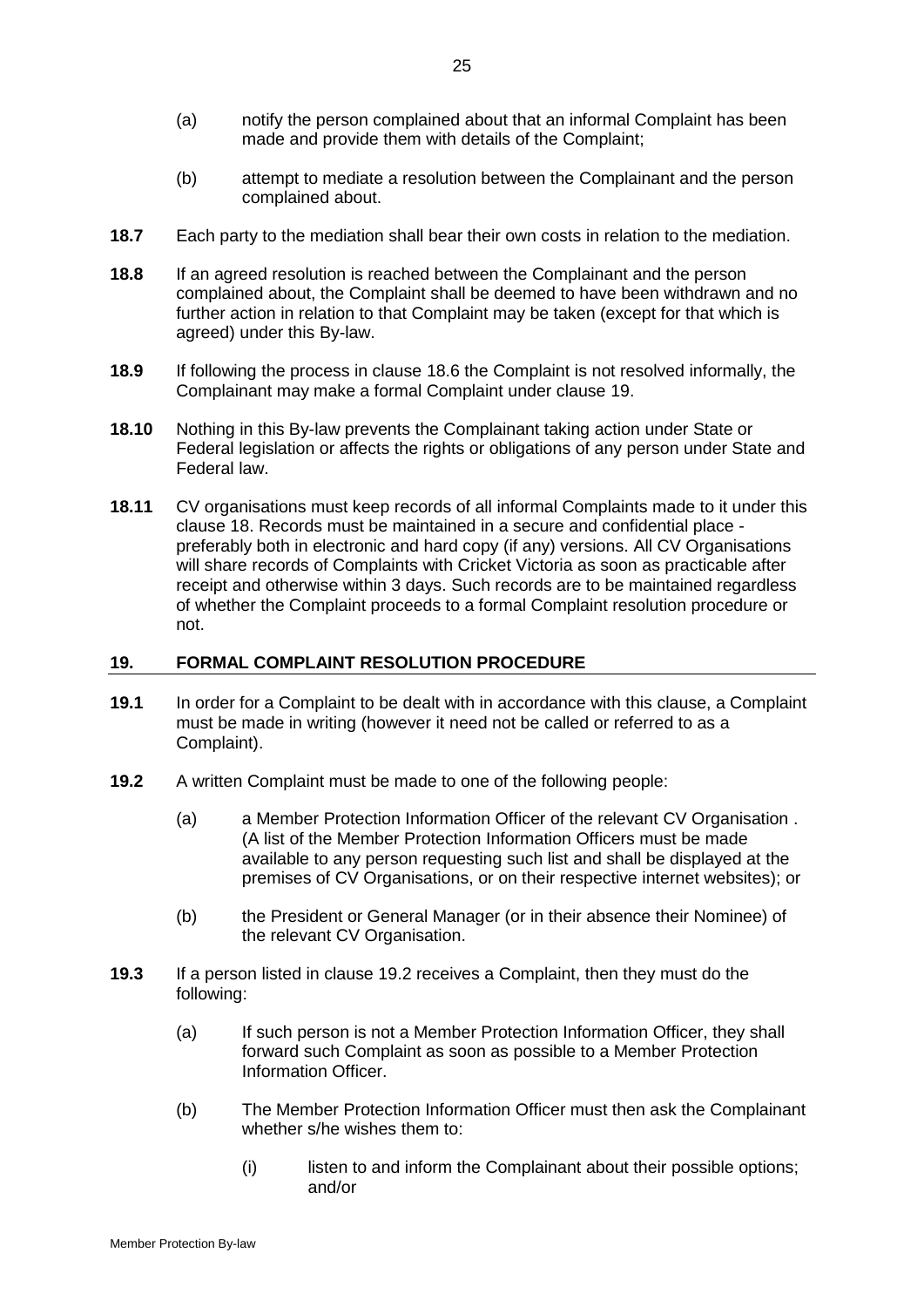- (ii) act as a support person for the Complainant, including supporting them through any mediation process undertaken to resolve the Complaint if the Complainant wishes to resolve the Complaint by mediation in accordance with clause [19.4;](#page-28-1) or
- (iii) refer the Complaint to the Hearings Convenor at the relevant CV Organisation, whichever organisation the person complained about holds the highest role, for a hearing to be held under clause [21](#page-29-1) (if mediation is not a relevant/appropriate option).
- (c) Having determined the Complainant's wishes in clause [19.3\(b\),](#page-27-2) the Member Protection Information Officer will:
	- (i) act in accordance with the Complainant's direction in relation to the options set out in clause [19.3\(b\);](#page-27-2)
	- (ii) keep the matter confidential and only discuss it with those people whom the Complainant has authorised them to speak to about the Complaint;
	- (iii) inform the relevant governmental authority, if required by law.
- <span id="page-28-1"></span>**19.4** If the Complainant wishes to try and resolve the Complaint by mediation, the Member Protection Information Officer shall immediately notify the Mediator appointed in respect of the relevant CV Organisation that a Complaint has been made and provide them with a copy of the written Complaint. If an attempt to mediate was made under clause [18.6,](#page-26-1) the Mediator under this clause cannot be the same person.
- <span id="page-28-2"></span>**19.5** The Mediator shall:
	- (a) notify the person complained about, in writing, that a Complaint has been made and provide them with a copy of the written Complaint;
	- (b) attempt to mediate a resolution between the Complainant and the person complained about.
- **19.6** If an agreed resolution is reached between the Complainant and the person complained about, the Complaint shall be deemed to have been withdrawn and no further action in relation to that Complaint may be taken (except for that which is agreed) under this By-law.
- **19.7** If following the process in clause [19.5](#page-28-2) an agreed resolution is not reached within fourteen business days and with the Complainant's agreement, the Mediator shall refer the Complaint to the Hearings Convenor at the relevant CV Organisation, whichever organisation the person complained about holds the highest role, for a hearing to be held under clause [21.](#page-29-1)
- **19.8** If a Complainant withdraws the Complaint, no further action in relation to that Complaint may be taken (unless required by law) under this By-law.
- <span id="page-28-0"></span>**19.9** To avoid any doubt, any Complaint relating to:
	- (a) a Premier Club shall be referred to the Member Protection Information Officer appointed by Cricket Victoria to deal with matters related to Premier Clubs and/or the Hearings Convenor of the VCA Tribunal;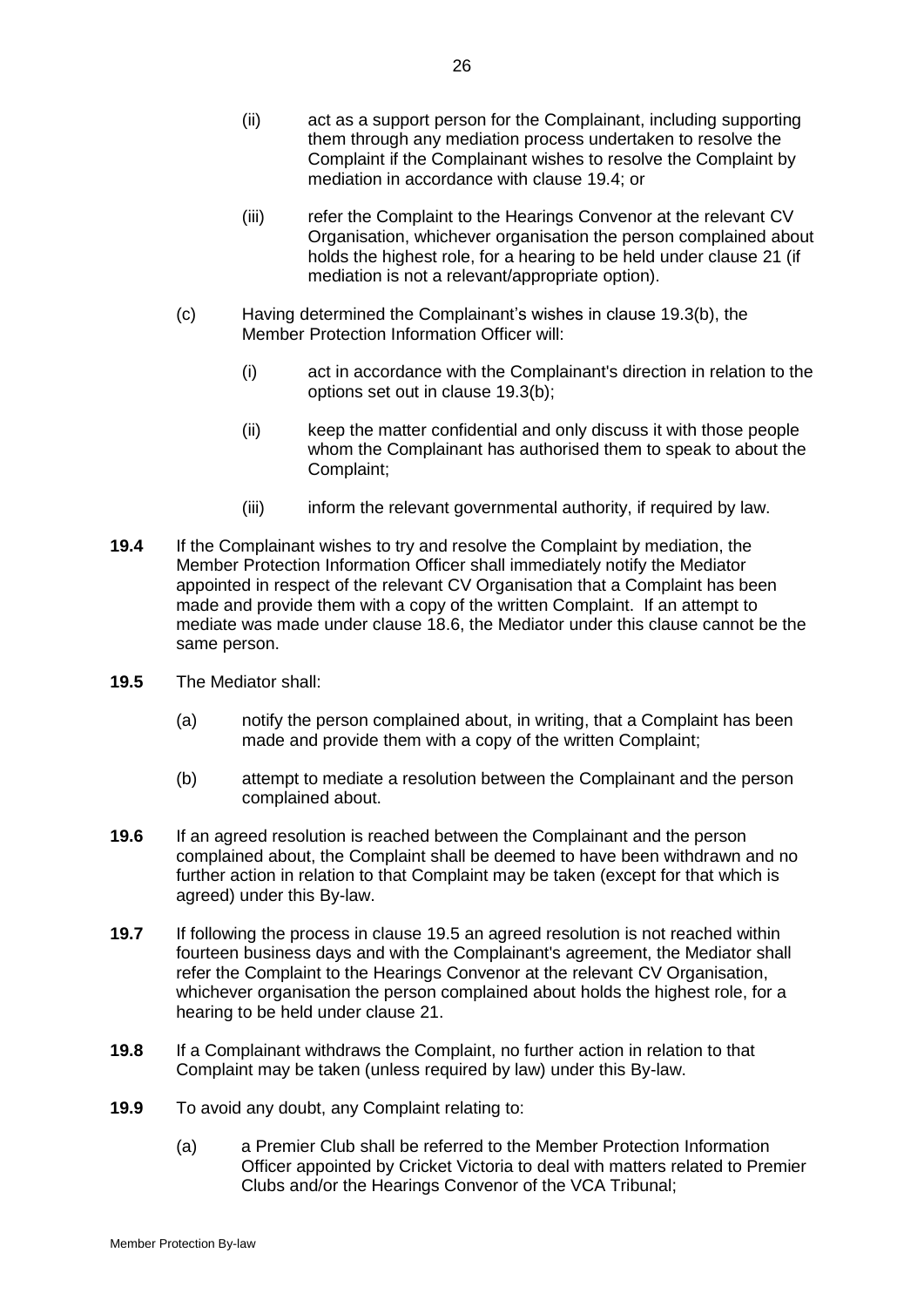- (b) a Community Cricket Peak Body shall be referred to the Member Protection Information Officer and/or Hearings Convenor of the Community Cricket Peak Body;
- (c) a Region, shall be referred to the Member Protection Information Officer and/or Hearings Convenor of the Region. If a Region has not appointed at least one Member Protection Information Officer and a Hearings Convenor, the Complaint shall be referred to the Member Protection Information Officers and/or Hearings Convenor of the relevant Community Cricket Peak Body;
- (d) an Affiliated Club and Association, shall be referred to the Member Protection Information Officer and/or Hearings Convenor of the Region of which the Affiliated Club and Association is a member. If a Region has not appointed at least one Member Protection Information Officer and a Hearings Convenor, the Complaint shall be referred to the Member Protection Information Officers and/or Hearings Convenor of the relevant Premier Club or Community Cricket Peak Body.
- **19.10** Nothing in this By-law prevents the Complainant taking action under State or Federal legislation.
- **19.11** CV Organisations must keep records of all formal Complaints made under this clause [19.](#page-27-0) Records must be maintained in a secure and confidential place preferably both in electronic and hard copy (if any) versions. All Affiliated Clubs and Associations will share records of Complaints with Cricket Victoria as soon as practicable after receipt and otherwise within 3 days. Such records are to be maintained regardless of whether the Complaint proceeds to a formal Complaint resolution procedure (e.g. a Hearings Tribunal) or not.

# <span id="page-29-0"></span>**20. SUSPECTED BREACHES**

- **20.1** If a Complaint is not received, but the President, General Manager (or in their absence their Nominee) or Member Protection Information Officer of a CV Organisation receives information (whether or not in writing) which gives them reasonable cause to suspect that a breach of this By-law may have been committed, then he or she shall use their reasonable endeavours to advise the person who is suspected of being subject to the event giving rise to the Complaint, of the Complaints procedures under this By-law.
- **20.2** Clause [19](#page-27-0) also applies to this clause.
- **20.3** Except as otherwise provided in this By-law, all information obtained by the President, the General Manager, their Nominee, the Member Protection Information Officer, the Mediator or the Hearings Convenor in accordance with this clause must be kept confidential.

#### <span id="page-29-1"></span>**21. HEARINGS**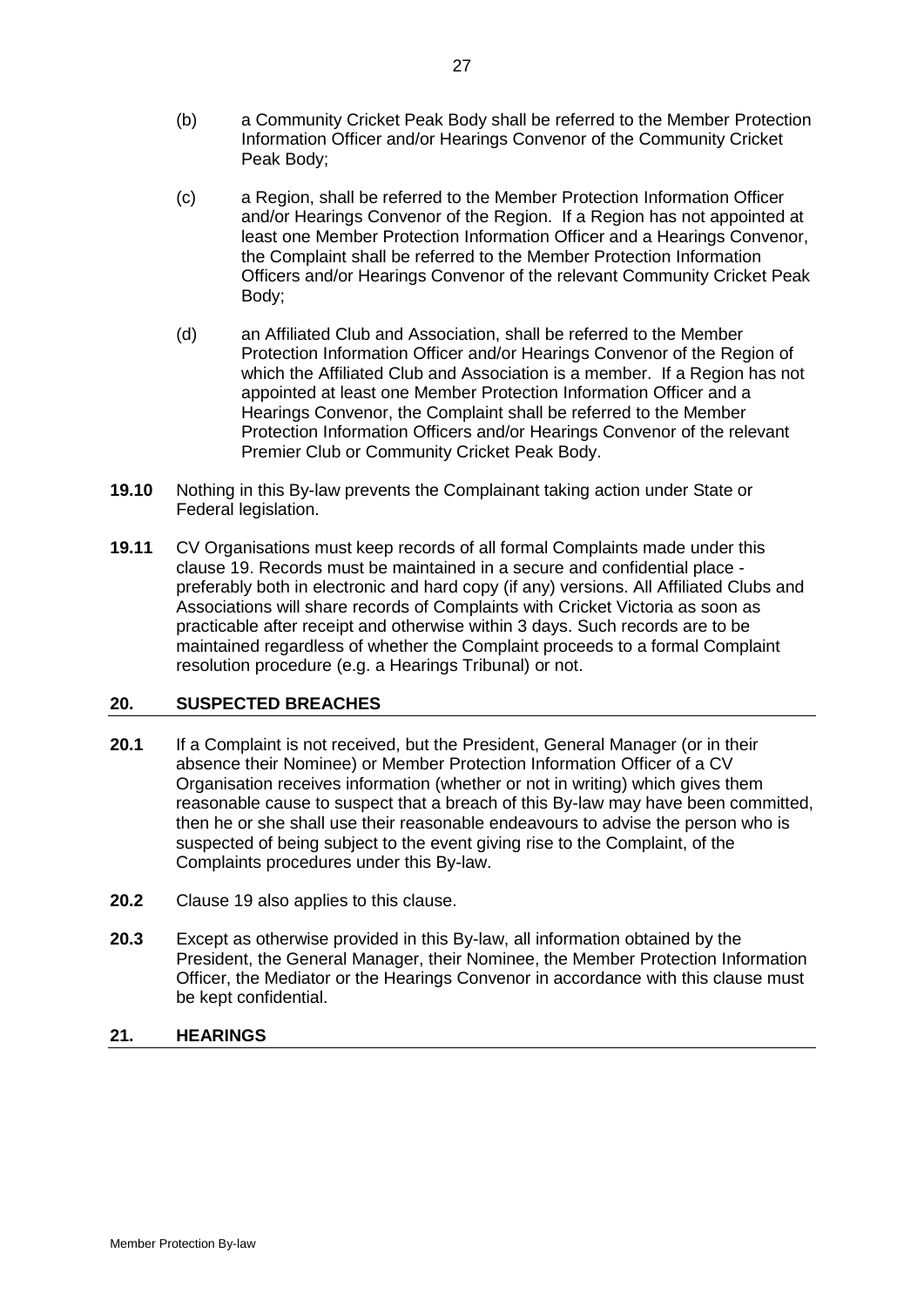- **21.1** Where the Hearings Convenor at a Community Cricket Peak Body or Region receives a Complaint referred to it under clause [19](#page-27-0) he or she shall follow the procedures set out in clause [22.](#page-30-1)
- **21.2** Where the Hearings Convenor receives a Complaint in relation to a Premier Club referred to it under clause 15 he or she shall follow the procedures set out in clause [23.](#page-33-0)

# <span id="page-30-1"></span>**22. COMMUNITY CRICKET PEAK BODY OR REGION HEARINGS**

- **22.1** Upon receipt of the Complaint or the information, the Hearings Convenor shall as soon as possible do the following:
	- (a) determine the composition of the Hearings Tribunal, as detailed in clause [22.2;](#page-30-0)
	- (b) send to the person complained about:
		- (i) a notice setting out the alleged breach including details of when/where it is alleged to have occurred; and
		- (ii) a notice setting out the date, time and place for the hearing of the alleged breach which shall be as soon as reasonably practicable after receipt of the Complaint or information;
		- (iii) a copy of the Complaint or the information received if in writing;

("referred to as Notice of Alleged Breach");

- (c) send to the Complainant(s) and the Chairperson of the Hearings Tribunal a copy of the Notice of Alleged Breach.
- <span id="page-30-0"></span>**22.2** The Hearings Tribunal for each hearing shall be appointed by the Board of Directors (however described) of the relevant Community Cricket Peak Body or Region and shall comprise of the following persons:
	- (a) a barrister or solicitor (who shall be the Chairperson) or, if after reasonable attempts have been made to obtain one without success, then a person with considerable previous experience in the legal aspects of a disciplinary/hearings tribunal;
	- (b) a person with a thorough knowledge of the sport;
	- (c) one other person of experience and skills suitable to the function of the Hearings Tribunal,

**provided that** such persons do not include:

- (i) a person who is a member of the Board of Directors (however described) of the organisation which appoints the Hearings Tribunal; or
- (ii) a person who would, by reason of their relationship with the Complainant or the person complained about, be reasonably considered to be other than impartial.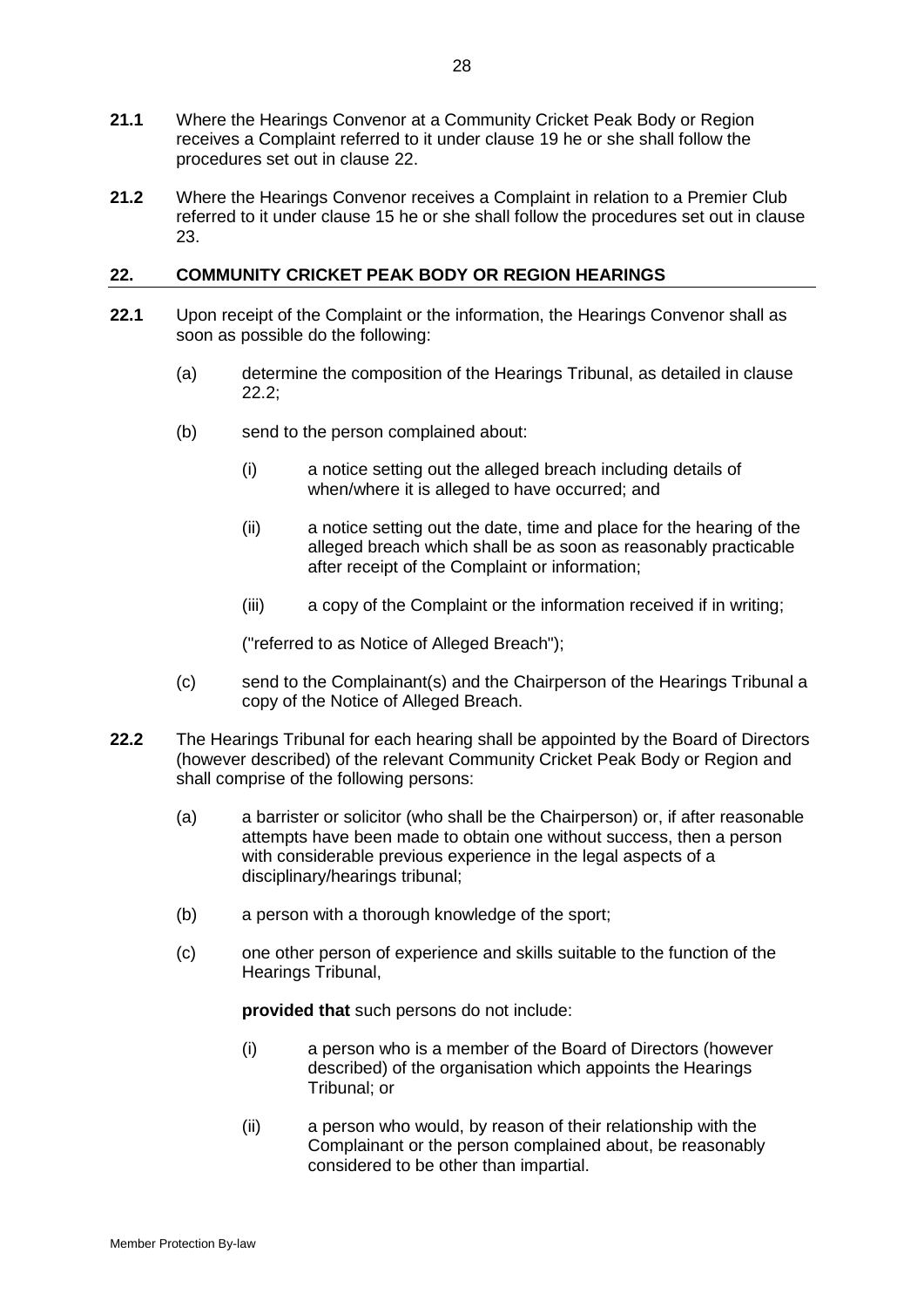- **22.3** In appointing a Hearing Tribunal, the Board of Directors of the relevant Community Cricket Peak Body or Region shall have regard to the desirability of drawing upon members of the Community Cricket Hearings Panel to hear and determine the matter in accordance with this By-law.
- **22.4** Each Community Cricket Peak Body shall be required to nominate two persons to be members of the Community Cricket Hearings Panel who shall comply with one or more of the criteria set out in clause [22.2.](#page-30-0) Such persons shall be notified to the Community Cricket Department at Cricket Victoria which shall maintain a register of names and contact details of the members of the Community Cricket Hearings Panel from time to time. The members of the Community Cricket Hearings Panel shall be available to hear and determine matters on behalf of Community Cricket Peak Bodies and Regions in accordance with this By-law.
- **22.5** Frivolous, vexatious or malicious Complaints
	- (a) If within 48 hours of sending the Notice of Alleged Breach, the person complained about alleges in writing to the Hearings Convenor that the Complaint is frivolous, vexatious or malicious, the Chairperson shall as a preliminary issue, determine whether or not such Complaint is frivolous, vexatious or malicious and shall advise the parties of his or her determination.
	- (b) The Hearings Convenor shall provide to the other parties to the hearing a copy of the written allegation made by the person complained about, that the Complaint is frivolous, vexatious or malicious.
	- (c) The Chairperson shall determine such preliminary issue as soon as practicable and in whatever manner the Chairperson considers appropriate in the circumstances provided that he or she does so in accordance with the principles of natural justice.
	- (d) The decision of the Chairperson under this clause may be appealed within 72 hours of the determination to the relevant appeal body under clause [25.](#page-37-0)
- **22.6** The Hearings Tribunal shall hear and determine the alleged breach in whatever manner it considers appropriate in the circumstances (including by way of teleconference, video conference or otherwise) provided that it does so in accordance with the principles of natural justice. **The purpose of the hearing shall be to determine whether the person complained about has committed a breach of this By-law.** If the Hearings Tribunal considers that the person complained about has committed a breach of this By-law, it may impose any one or more of the penalties set out in clause [23.](#page-33-0)
- **22.7** The parties to the hearing shall include the Complainant, the person complained about and the relevant CV Organisation and any witnesses, which any such party wishes to have participate in the hearing.
- <span id="page-31-0"></span>**22.8** If upon receipt of the Notice of Alleged Breach, the Chairperson considers that pending the determination of the matter the person complained about may put at risk the safety and welfare of the Complainant or others, he/she may order that the person complained about be:
	- (a) suspended from any role they hold with the relevant CV Organisation;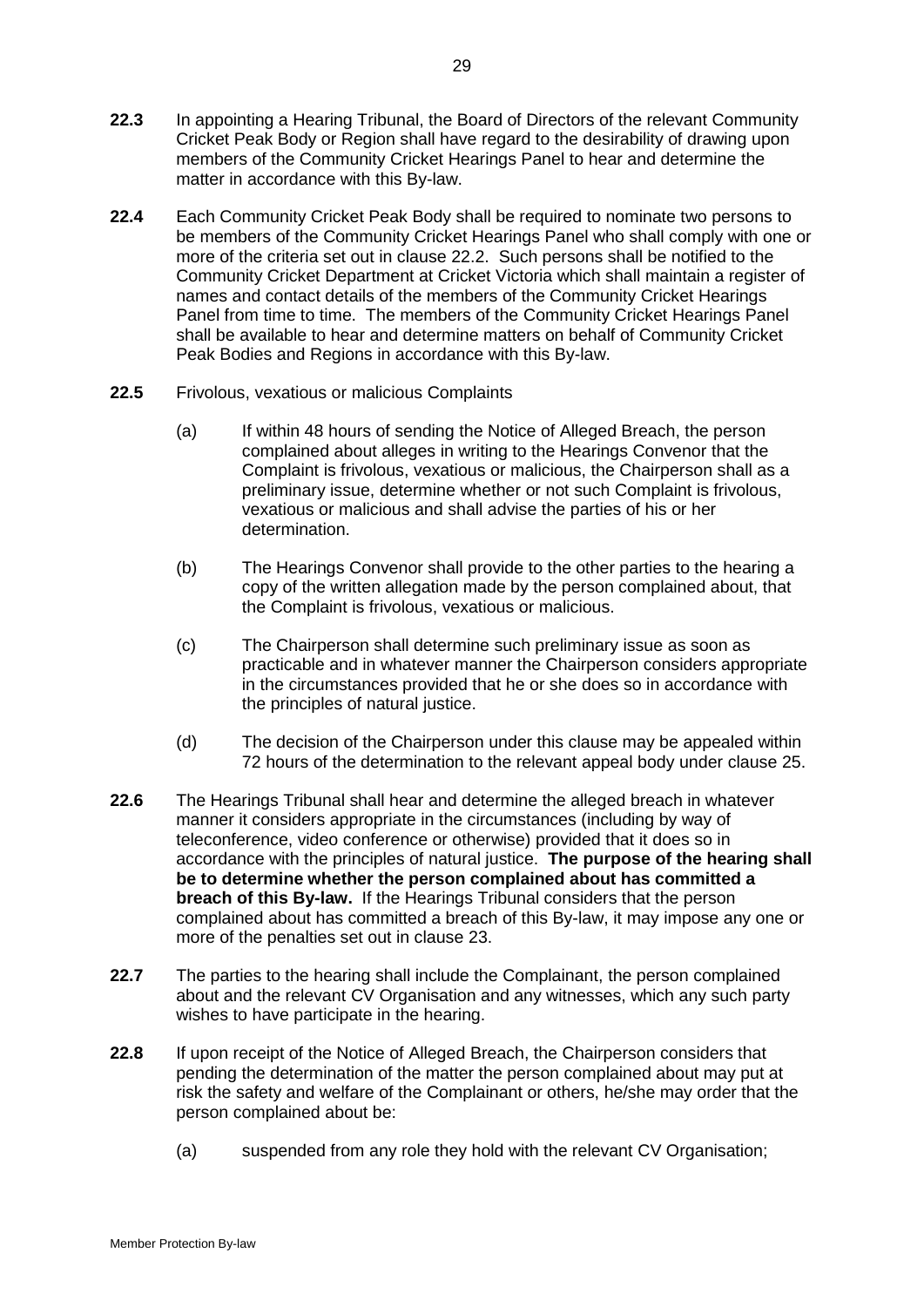- (b) banned from any event or activities held by or sanctioned by the relevant CV Organisation; and/or
- (c) required not to contact or in any way associate with the Complainant or other person about whom the alleged breach relates, pending the determination of the hearing.
- **22.9** There is no right of appeal of the decision by a Chairperson under clause [22.8.](#page-31-0)
- **22.10** Any party to the hearing may be represented at the hearing by any person, excluding a legal representative.
- **22.11** Each party to the hearing shall bear their own costs in relation to the hearing.
- **22.12** The Hearings Tribunal shall give its decision as soon as practicable after the hearing and will deliver to the following a statement of its written reasons:
	- (a) the President or the CEO of the CV Organisation which established the Hearings Tribunal;
	- (b) the Complainant;
	- (c) the person complained about; and
	- (d) any other party represented in the hearing.
- **22.13** Each member of each Hearings Tribunal established under this By-law shall be indemnified by the CV Organisation which appointed them, from any claim or action for loss, damages, or costs made against them arising out of, or in connection with, their function as a member of the Hearings Tribunal under this By-law.
- **22.14** Except as otherwise provided in this By-law, all members of the Hearings Tribunal shall keep all matters relating to the hearing (including but not limited to the nature of the Complaint, information obtained before and during the hearing and the decision of the Hearings Tribunal) confidential.
- <span id="page-32-0"></span>**22.15** The relevant CV Organisation must keep records of all Complaints that proceed to a Hearings Tribunal process for a minimum of 7 years.
- **22.16** Records must be maintained in a secure and confidential place preferably both in electronic and hard copy (if any) versions.
- <span id="page-32-1"></span>**22.17** When recording details at the finalisation of a Complaint, the person from the relevant CV Organisation recording the Complaint must:
	- (a) file all materials lodged by each party to the Complaint in a confidential and secure location;
	- (b) document the decision made with respect to the Complaint;
	- (c) document any disciplinary measures arising out of the Complaint; and
	- (d) record any additional outcomes of the Complaint.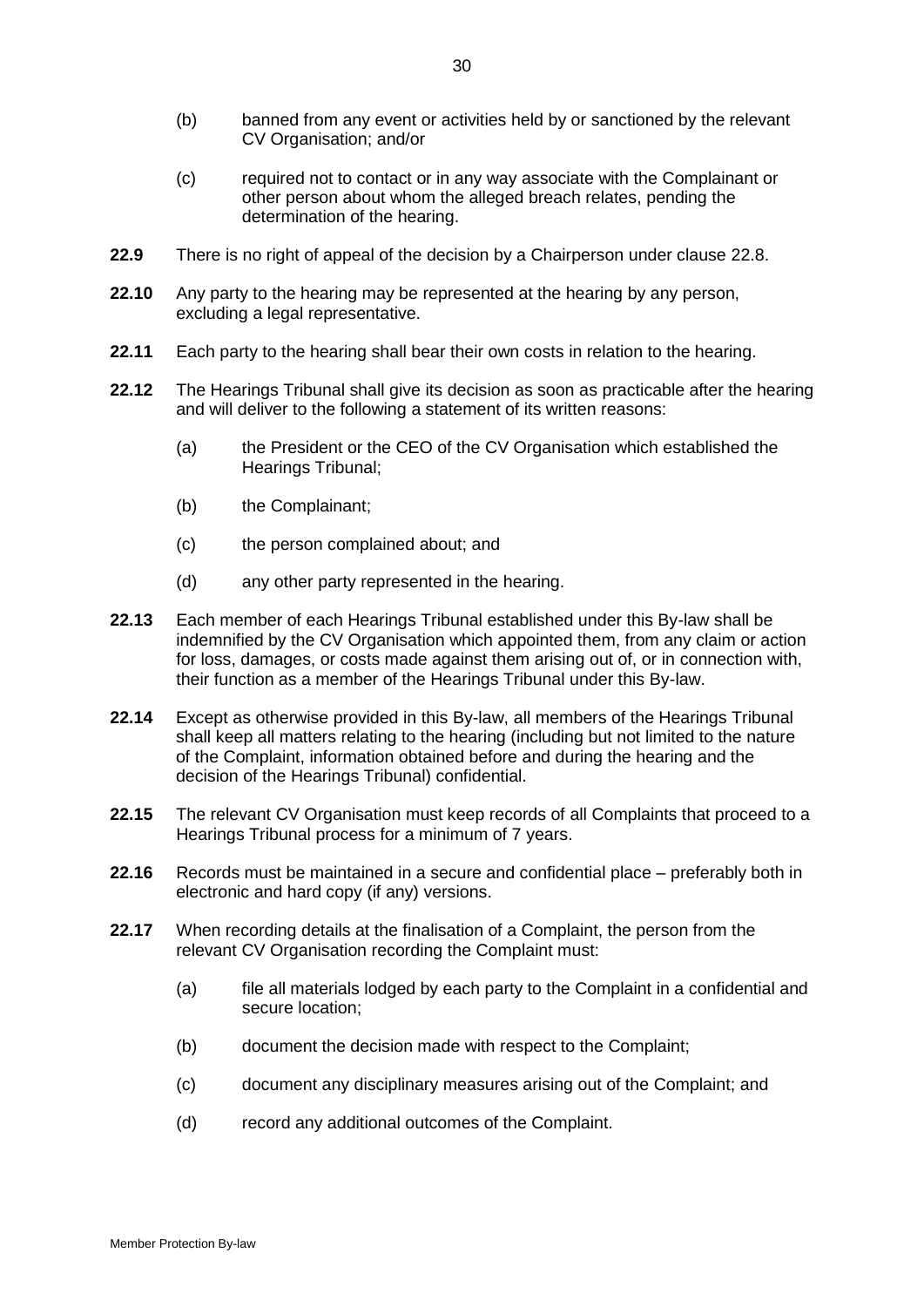- **22.18** As soon as possible after the Complaint is resolved, the relevant CV Organisation must also notify CV of the outcome of the Complaint,
- **22.19** To the extent of any inconsistency between the hearing procedure set out in the constitution of the relevant Community Cricket Peak Body or Region and the hearing procedure set out in this By-law, this By-law shall prevail in relation to all Complaints under this By-law.

## <span id="page-33-0"></span>**23. PREMIER CLUBS HEARINGS**

- **23.1** Upon receipt of the Complaint or the information in relation to a matter involving Premier Clubs, the relevant Hearings Convenor shall as soon as possible do the following:
	- (a) make arrangements for the VCA Tribunal to be empaneled;
	- (b) send to the person complained about:
		- (i) a notice setting out the alleged breach including details of when/where it is alleged to have occurred; and
		- (ii) a notice setting out the date, time and place for the hearing of the alleged breach which shall be as soon as reasonably practicable after receipt of the Complaint or information;
		- (iii) a copy of the Complaint or the information received if in writing;

("referred to as Notice of Alleged Breach");

- (c) send to the Complainant(s) and the Chairperson of the VCA Tribunal a copy of the Notice of Alleged Breach.
- **23.2** Frivolous, vexatious or malicious Complaints
	- (a) If within 48 hours of sending the Notice of Alleged Breach, the person complained about alleges in writing to the relevant Hearings Convenor that the Complaint is frivolous, vexatious or malicious, the Chairperson of the VCA Tribunal shall as a preliminary issue, determine whether or not such Complaint is frivolous, vexatious or malicious and shall advise the parties of his or her determination.
	- (b) The Hearings Convenor shall provide to the other parties to the hearing a copy of the written allegation made by the person complained about, that the Complaint is frivolous, vexatious or malicious.
	- (c) The Chairperson of the VCA Tribunal shall determine such preliminary issue as soon as practicable and in whatever manner the Chairperson considers appropriate in the circumstances provided that he or she does so in accordance with the principles of natural justice.
- **23.3** The VCA Tribunal shall hear and determine the alleged breach in whatever manner it considers appropriate in the circumstances (including by way of teleconference, video conference or otherwise) provided that it does so in accordance with the principles of natural justice. **The purpose of the hearing shall be to determine whether the person complained about has committed a breach of this By-law.**  If the VCA Tribunal considers that the person complained about has committed a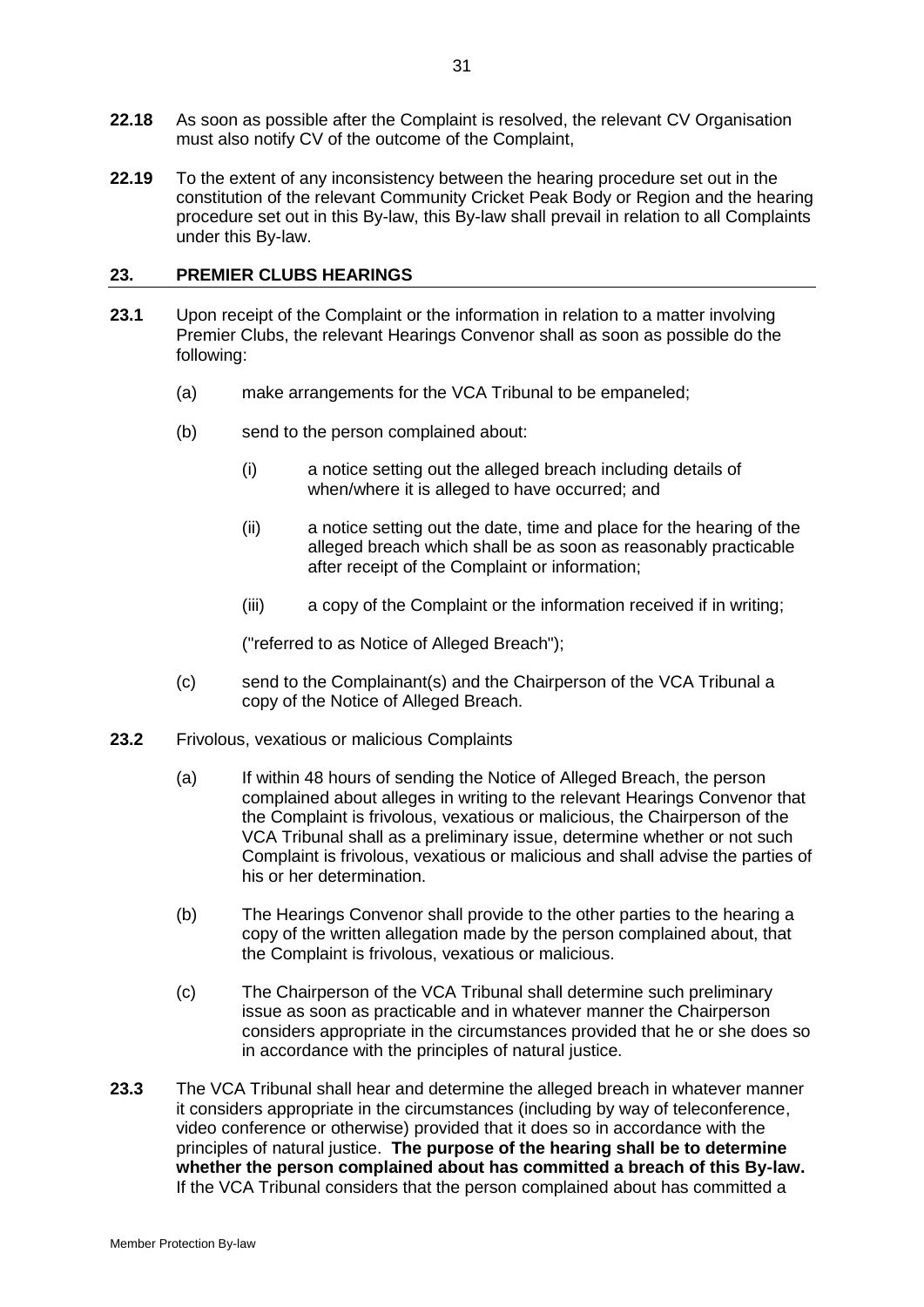breach of this By-law, it may impose any one or more of the penalties set out in clause [23.](#page-33-0)

- **23.4** The parties to the hearing shall include the Complainant, the person complained about and the relevant CV Organisation (being the relevant Premier Club) and any witnesses, which any such party wishes to have participate in the hearing.
- **23.5** If upon receipt of the Notice of Alleged Breach, the Chairperson of the VCA Tribunal considers that pending the determination of the matter the person complained about may put at risk the safety and welfare of the Complainant or others, he/she may order that the person complained about be:
	- (a) suspended from any role they hold with the relevant Premier Club;
	- (b) banned from any event or activities held by or sanctioned by the relevant Premier Club; and/or
	- (c) required not to contact or in any way associate with the Complainant or other person about whom the alleged breach relates, pending the determination of the hearing.
- **23.6** Any party to the hearing may be represented at the hearing by any person, excluding a legal representative.
- **23.7** Each party to the hearing shall bear their own costs in relation to the hearing.
- **23.8** The VCA Tribunal shall give its decision as soon as practicable after the hearing and will deliver to the following a statement of its written reasons:
	- (a) the CEO of Cricket Victoria;
	- (b) the President or the CEO of the relevant Premier Club(s) involved in the matter;
	- (c) the Complainant;
	- (d) the person complained about; and
	- (e) any other party represented in the hearing.
- **23.9** Each member of each Hearings Tribunal established under this By-law shall be indemnified by the CV Organisation which appointed them, from any claim or action for loss, damages, or costs made against them arising out of, or in connection with, their function as a member of the VCA Tribunal under this By-law.
- **23.10** Except as otherwise provided in this By-law, all members of the VCA Tribunal shall keep all matters relating to the hearing (including but not limited to the nature of the Complaint, information obtained before and during the hearing and the decision of the VCA Tribunal) confidential.
- <span id="page-34-0"></span>**23.11** The record keeping requirements provided in clauses [22.15](#page-32-0) to [22.8](#page-31-0) in relation to a Hearings Tribunal procedure under clause [22](#page-30-1) apply equally to a VCA Tribunal hearing conducted under this clause [23.](#page-33-0)
- **23.12** To the extent of any inconsistency between the hearing procedure of the VCA Tribunal set out in the Cricket Victoria constitution (or any associated by-laws) and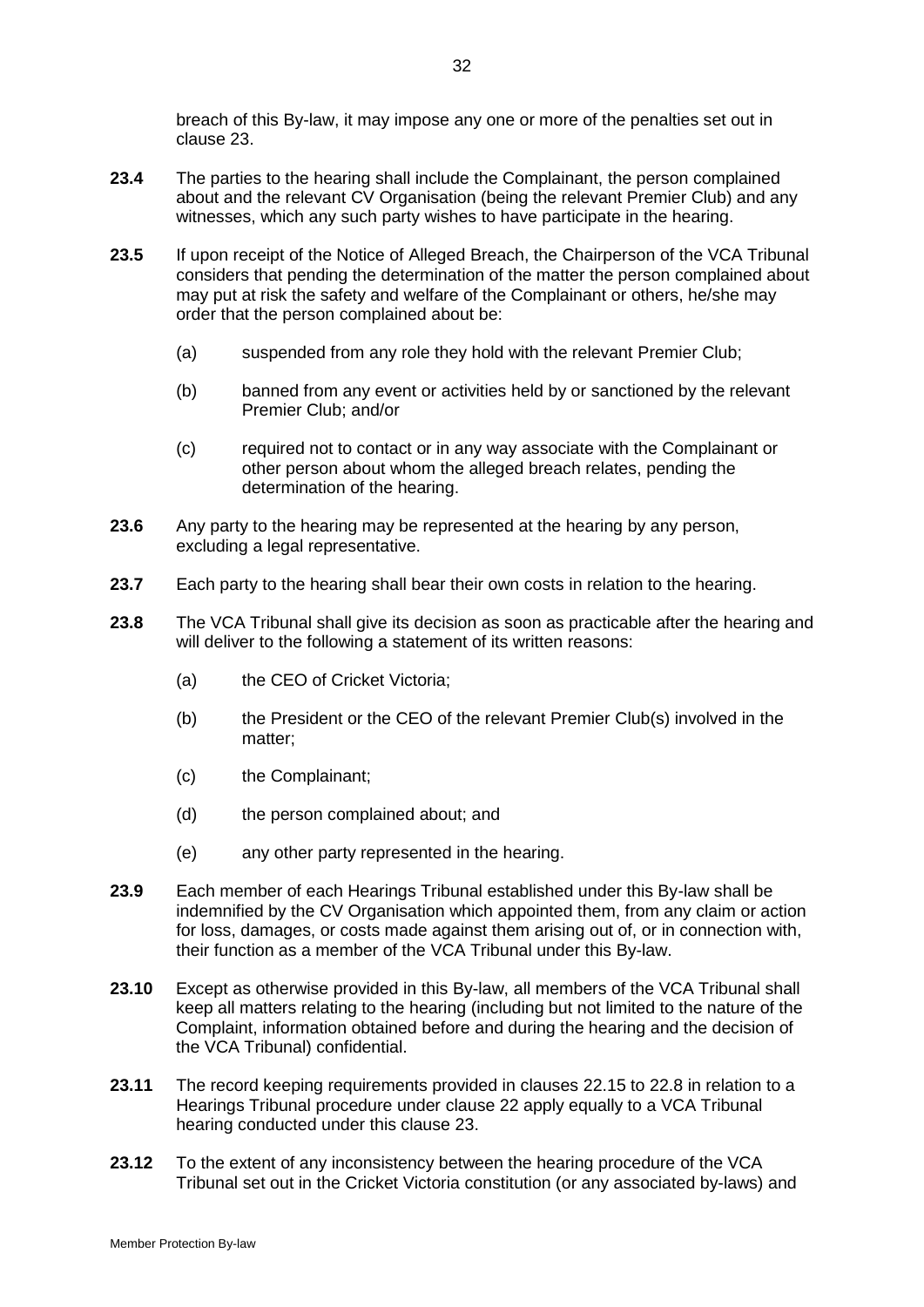the hearing procedure set out in this By-law, this By-law shall prevail in relation to all Complaints made under this By-law.

## <span id="page-35-1"></span>**24. WHAT PENALTIES MAY BE IMPOSED?**

- <span id="page-35-0"></span>**24.1** If the Hearings Tribunal or the VCA Tribunal (as the case may be) considers that a person or organisation, to whom this By-law applies, has breached this By-law, it may impose any one or more of the following penalties:
	- (a) **For breaches committed by CV Organisations:** If the Hearings Tribunal or VCA Tribunal (as the case may be) considers that a CV Organisation has breached this By-law, it may impose any one or more of the following penalties on such organisation:
		- (i) direct that any funding granted or given to it by a CV Organisation cease from a specified date;
		- (ii) impose a monetary fine for an amount determined by the Hearings Tribunal;
		- (iii) impose a warning;
		- (iv) recommend to the relevant CV Organisation that its membership of such CV Organisation be suspended or terminated in accordance with their applicable constitution;
		- (v) direct that any rights, privileges and benefits provided to that CV Organisation by a CV Organisation be suspended for a specified period and/or terminated;
		- (vi) direct that a CV Organisation cease to sanction events held by or under the auspices of that organisation;
		- (vii) any other such penalty as the Hearings Tribunal considers appropriate.
	- (b) **For breaches committed by persons:** If the Hearings Tribunal or VCA Tribunal considers that a person to whom this By-law applies has breached this By-law, it may impose any one or more of the following penalties on such person:
		- (i) direct that the offender attend counselling to address their conduct;
		- (ii) recommend that the relevant CV Organisation terminate the appointment of the role which the offender holds with such organisation;
		- (iii) recommend that the relevant CV Organisation suspend the individual person from participating in further activities, fixtures, competitions or events of the relevant CV Organisation for a period determined appropriate by the Hearings Tribunal;
		- (iv) where there has been damage to property, direct that the offender pay compensation to the relevant CV Organisation which controls or has possession of the property;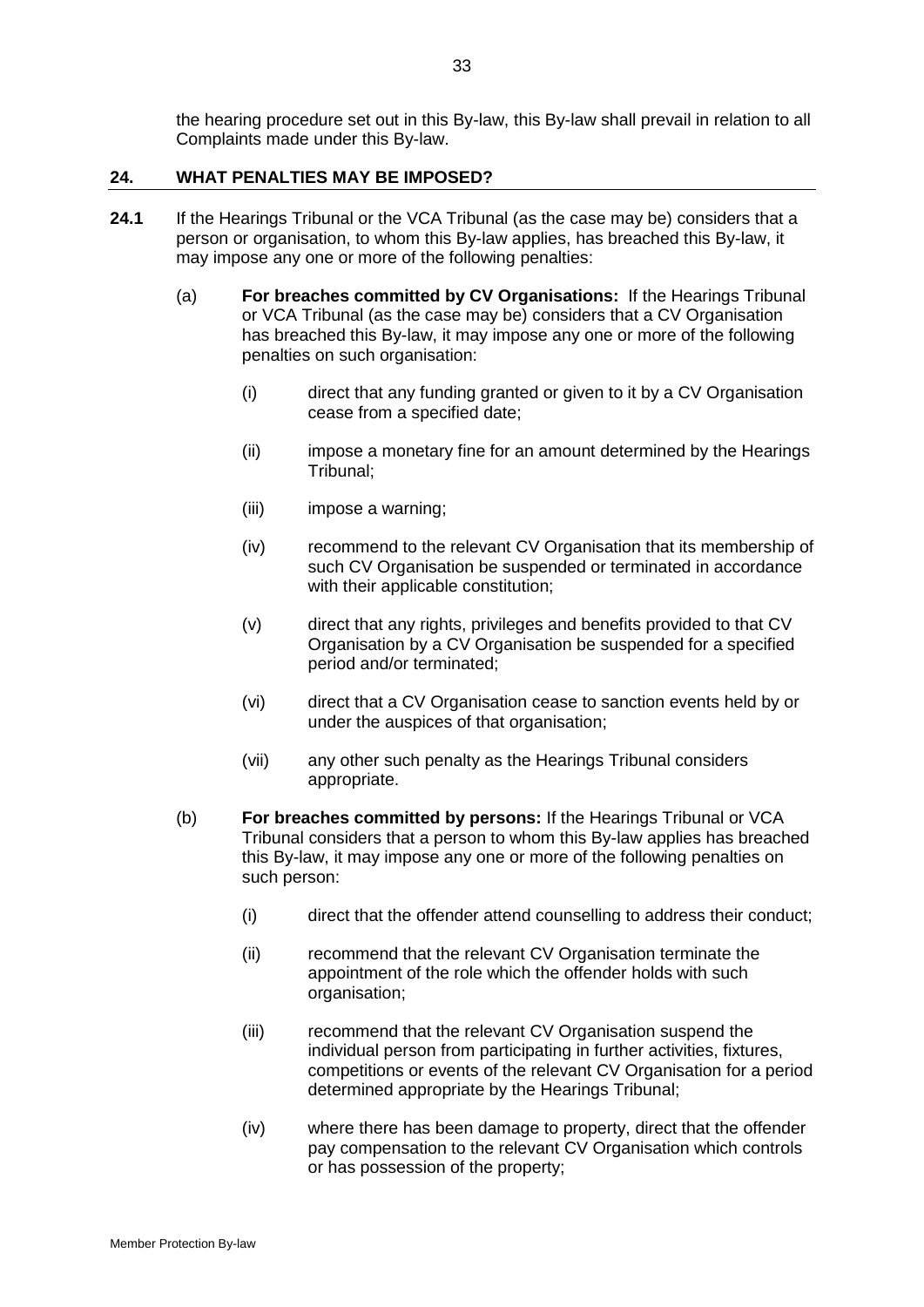- (v) impose a monetary fine for an amount determined by the Hearings Tribunal;
- (vi) impose a warning;
- (vii) in the case of a coach, direct the relevant CV Organisation to deregister the accreditation of the coach for a period or indefinitely;
- (viii) withdraw any awards, placings, records won in any competitions, carnivals, activities or events held or sanctioned by a CV Organisation;
- (ix) direct the offender to repay all or part of any financial assistance (excluding any fee for service, wages or expenses) given to them by a CV Organisation, or any other organisation which has provided funding;
- (x) any other such penalty as the Hearings Tribunal considers appropriate.
- **24.2** If a CV Organisation or person commits a second or subsequent breach under this By-law, then the Hearings Tribunal or VCA Tribunal (as the case may be) shall have regard to the previous breach, the penalty imposed and any other relevant factors, in imposing a penalty for the second or subsequent breach.
- **24.3** When the Hearings Tribunal or VCA Tribunal imposes a penalty under clause [24.1,](#page-35-0) the Hearings Tribunal may consider, but is not limited to considering, the following factors:
	- (a) nature and seriousness of the breach;
	- (b) whether the CV Organisation or person knew or ought to have known that the behaviour constituted a breach;
	- (c) the CV Organisation's or person's level of contrition;
	- (d) the effect of the proposed penalty on the person, including any personal, professional or financial consequences;
	- (e) if the CV Organisation or person has received any relevant prior warnings or disciplinary actions;
	- (f) the ability to enforce the penalty; and
	- (g) any other mitigating factors.
- **24.4** When the Hearings Tribunal imposes a penalty under clause [24.1,](#page-35-0) the penalty must be:
	- (a) consistent with any contractual and employment rules and requirements;
	- (b) fair and reasonable;
	- (c) based on the evidence and information presented and the seriousness of the breach; and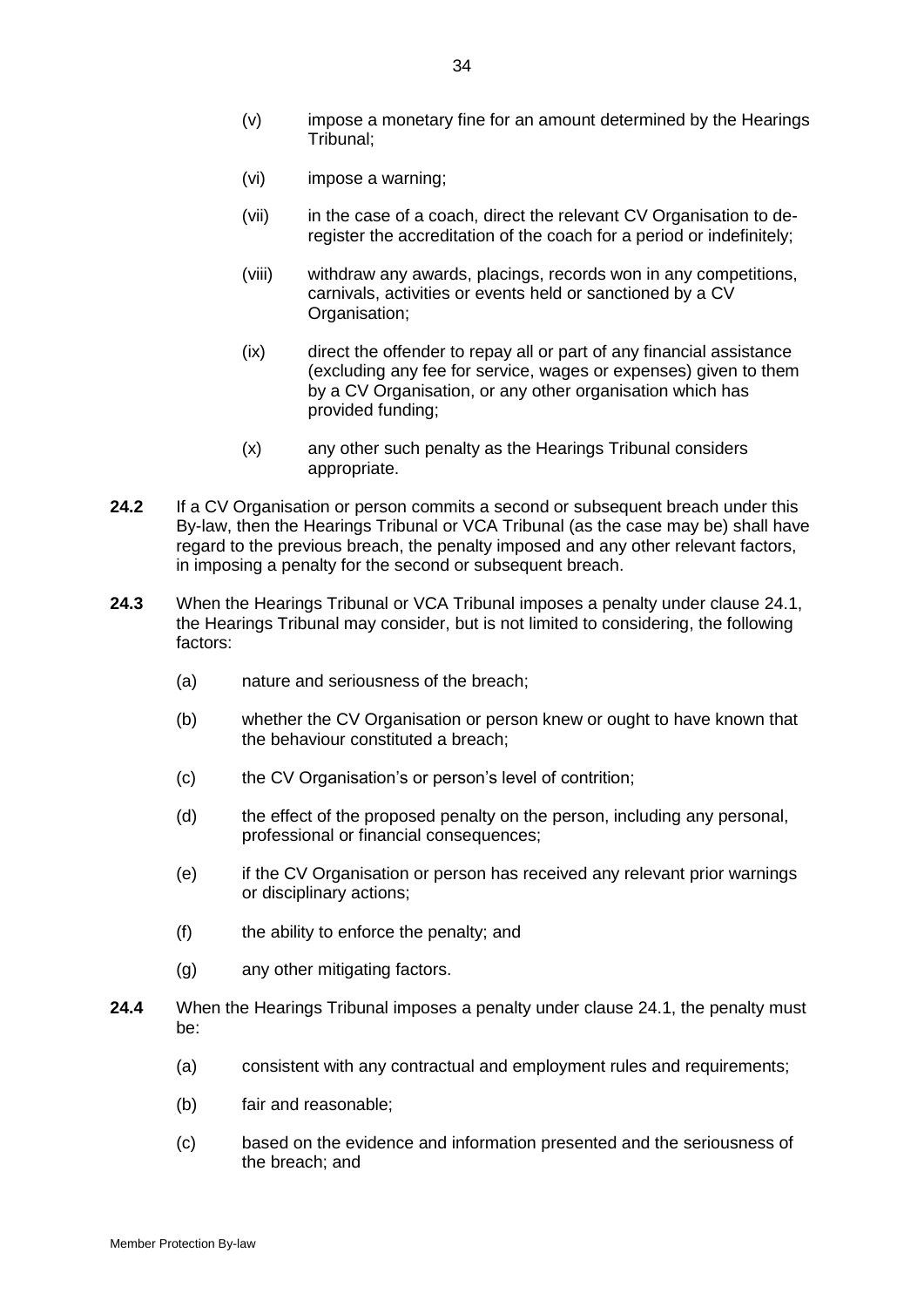- (d) comply with Cricket Victoria's Constitution, By-laws, this By-law and Rules of Cricket.
- **24.5** If a penalty is imposed by the Hearings Tribunal under clause [24.1,](#page-35-0) the President or the General Manager of the CV Organisation from which the Hearings Tribunal is established shall as soon as possible notify in writing Cricket Victoria and each Premier Club, Community Cricket Peak Body and Region of such penalty.
- **24.6** Any penalty imposed by a Hearings Tribunal under this clause [24](#page-35-1) are to be recorded in the record maintained in accordance with either clauses [22.17](#page-32-1) or [23.11.](#page-34-0)

## <span id="page-37-0"></span>**25. HOW CAN A DECISION BE APPEALED?**

- **25.1** Any party to a hearing held under clause [21](#page-29-1) (including an organisation, and for the avoidance of doubt, being a matter related to a Community Cricket Peak Body or Region) may appeal a decision of a Hearings Tribunal.
- **25.2** To avoid doubt, there is no right by any party to a hearing held by the VCA Tribunal under clause 19 to appeal such decision.
- **25.3** An appeal shall be made to the relevant Community Cricket Peak Body or Region, which shall convene a Hearings Tribunal comprising three members of the Community Cricket Hearings Panel (none of whom may have been members of the initial Hearings Tribunal which determined the matter at first instance) (referred to as the **"Appeal Body").**
	- (a) an appeal against a decision of a Hearings Tribunal established by a Region shall be made to the Hearings Tribunal of the relevant Community Cricket Peak Body;
	- (b) an appeal against a decision of a Hearings Tribunal established by a Community Cricket Peak Body shall be made to an independent appeal tribunal convened by the Community Cricket Peak Body;

(referred to as the "Appeal Body").

- <span id="page-37-1"></span>**25.4** There is only one right of appeal following the decision of the initial Hearings Tribunal. Any appeal must be solely and exclusively resolved by the Appeal Body and the decision of such Appeal Body is final and binding on the parties. It is agreed that no party to such appeal may institute or maintain proceedings in any court or tribunal other than the relevant Appeal Body. **Note: This provision does not prevent any person or organisation taking action under State or Federal legislation.**
- **25.5** The process for such appeal is as follows:
	- (a) the party wishing to appeal ("the Appellant") shall within 72 hours of the Hearings Tribunal delivering its decision advise, in writing, the President or the General Manager of the relevant Community Cricket Peak Body or Region of their intention to appeal (**"Notice of Intention to Appeal**"); and
	- (b) for all appeals, as soon as possible after receipt of the Notice of Intention to Appeal, the Hearings Convenor of the relevant Community Cricket Peak Body or Region shall appoint an Appeal Body to hear and determine the appeal; and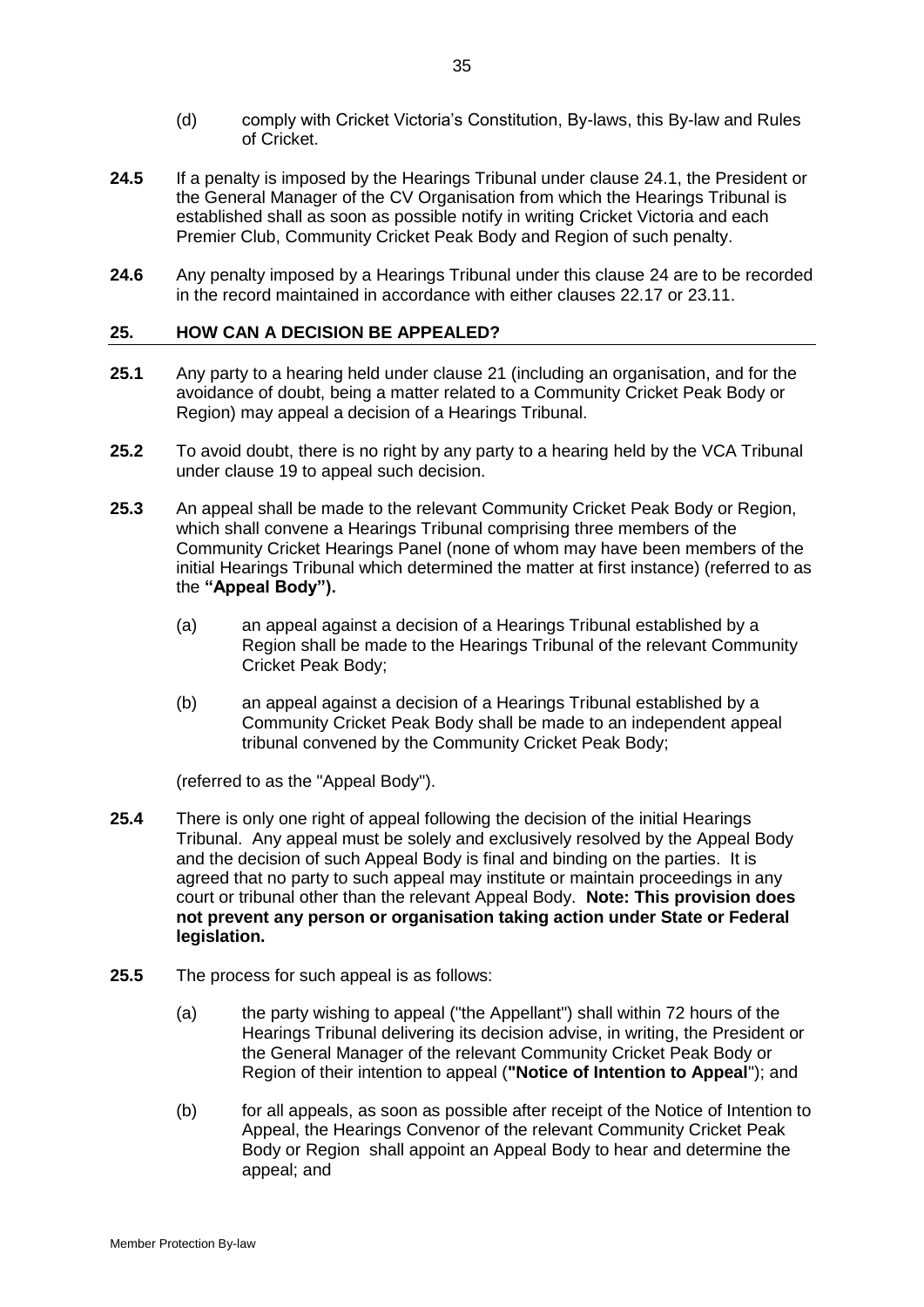- (c) within five days of lodging the Notice of Intention to Appeal, (or such shorter time as determined by the Appeal Body if there is urgency) the Appellant shall:
	- (i) pay the appeal fee to the Chairperson of the Appeal Body, which shall be \$110.00 (including GST) which is non-refundable; and
	- (ii) submit to the Chairperson of the Appeal Body the grounds of the appeal in writing and provide copies to the other party, to the President or the General Manager of the relevant Community Cricket Peak Body or Region.

If either of the requirements in this sub-clause is not met by the due time the appeal shall be deemed to be withdrawn;

- (d) on completion of the procedures in (a) to (c), the Chairperson of the Appeal Body shall determine a place, time and date for the hearing of the appeal and as soon as possible thereafter notify all parties to the appeal in writing of such details; and
- (e) the procedure for the appeal shall be the same as the procedure for the Hearings Tribunal set out in clause 18.
- **25.6** Upon hearing the appeal, the Appeal Body may do any one or more of the following:
	- (a) dismiss the appeal;
	- (b) uphold the appeal;
	- (c) impose any of the penalties set out in clause 20;
	- (d) reduce, increase or otherwise vary any penalty imposed by the initial Hearings Tribunal.
- **25.7** The President or the General Manager of the CV Organisation from which the Appeal Body is established shall as soon as possible notify in writing Cricket Victoria, each Community Cricket Peak Body and Region of the outcome of the appeal.
- **25.8** The Appeal Body has no power to award costs and each party shall bear their own costs in relation to any appeal.
- **25.9** Any appeals conducted by an Appeal Body under this clause [25](#page-37-0) are to be recorded in the record maintained in accordance with clause [22.17.](#page-32-1)
- **25.10** To the extent of any inconsistency between the hearing appeal procedure set out in the constitution of a Community Cricket Peak Body or Region and the hearing appeal procedure set out in this By-law, this By-law shall prevail in relation to all Complaints under this By-law.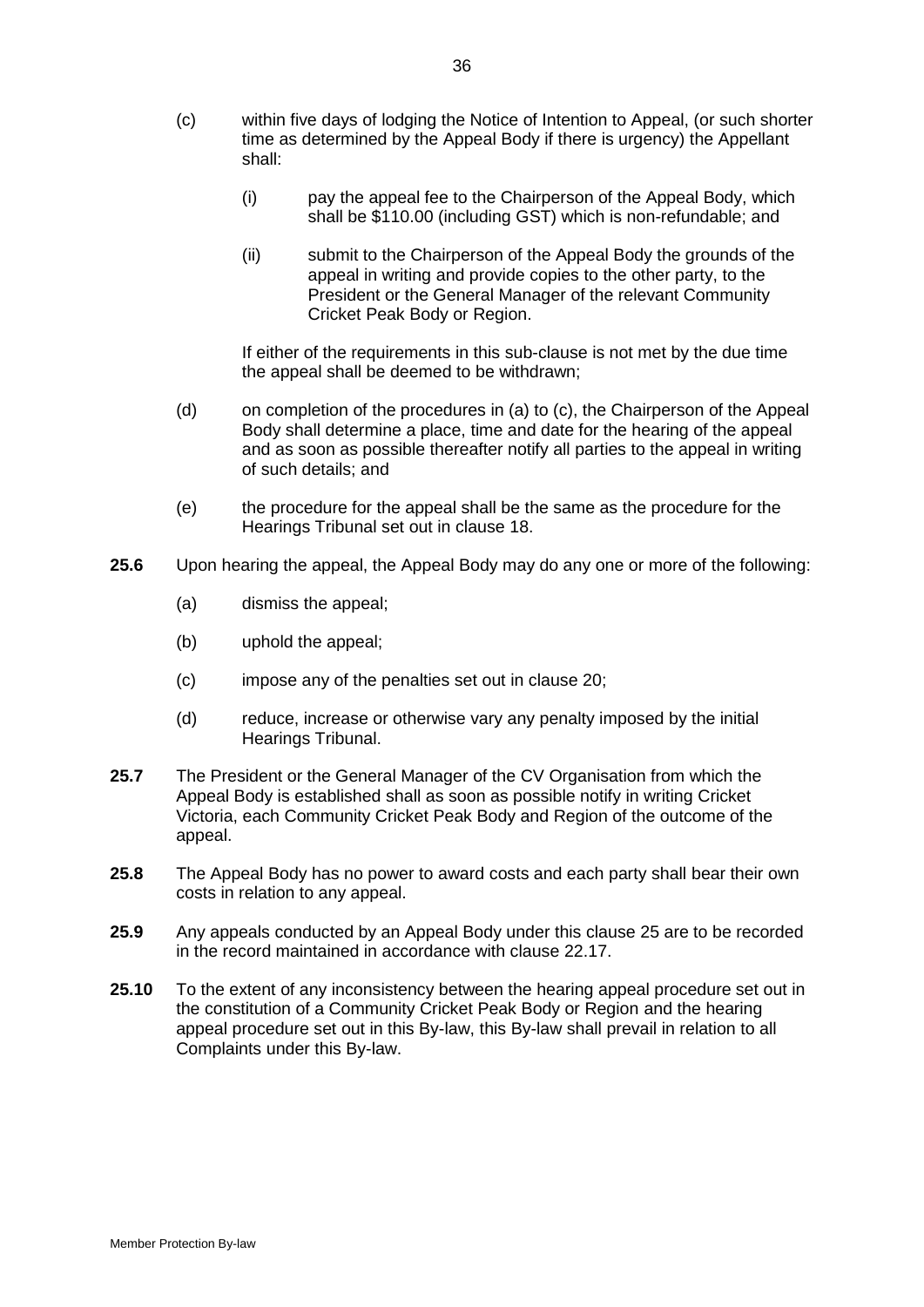### **26. RECOGNITION OF PENALTIES**

- **26.1** Every CV Organisation shall recognise and enforce any decision and penalty imposed by a Hearings Tribunal or the VCA Tribunal under this By-law.
- **26.2** The following details of any person suspended shall be forwarded to the relevant Premier Club and Community Cricket Peak Body:
	- (a) player's name;
	- (b) player's national registration number;
	- (c) suspension expiry date;
	- (d) reason for suspension; and
	- (e) the name of the suspending organisation.
- **26.3** The Premier Club and Community Cricket Peak Body's responsible officer shall endorse the suspension and forward the details to Cricket Victoria's General Manager, Game Development (GMGD) or his nominee, provided that the responsible officer has no reason to believe that the player has been dealt with inappropriately. The GMGD shall arrange for the player's name, National registration number and date of suspension expiry to be added to the "Suspended Players" page on the Cricket Victoria website.
- **26.4** For the avoidance of doubt:
	- (a) no CV Organisation shall register a person, club or association which would be ineligible to be registered by another CV Organisation by virtue of that person, club or association receiving a penalty under this By-law; and
	- (b) any person who is currently serving a suspension or disqualification imposed upon that person by an organisation affiliated with or recognised by Cricket Australia (CV Organisations and or otherwise) shall not be eligible to play or be registered as a player or coach of any other organisation affiliated with or recognised by Cricket Australia, until that suspension or disqualification has been served. For the purposes of this rule, the appearance of the person's name and suspension expiry date on the "Suspended Players" page on the Cricket Victoria website shall constitute prima facie evidence that the player is legitimately suspended.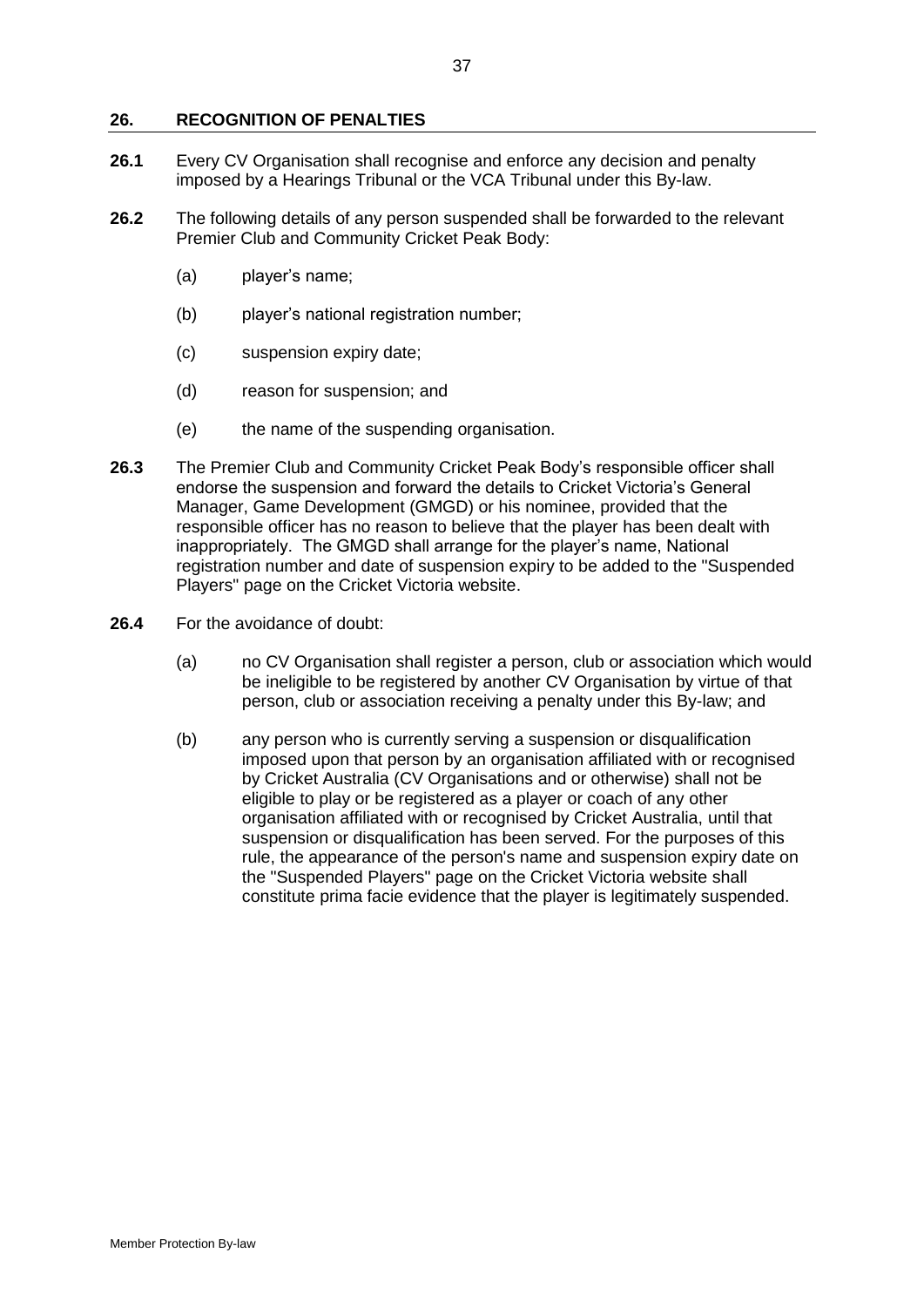# **ATTACHMENT A - POLICY DEFINITIONS**

**Abuse** means a form of Harassment, as more specifically set out in clauses [13.14,](#page-22-3) [13.16](#page-22-4) and [13.17.](#page-23-1)

**Affiliated Clubs and Associations** means a member of a Community Cricket Peak Body, which may include leagues, associations, clubs or teams (howsoever described).

**Appeal Body** means a body comprising of three members of the Premier Club, Community Cricket Hearings Panel (none of whom may have been members of the initial Hearings Tribunal which determined the matter at first instance).

**Appellant** means a person that makes an appeal under clause [25.4.](#page-37-1)

**By-law** and **this By-law** mean this Member Protection By-law.

**Child** is a person under the age of eighteen years and **Children** mean more than one Child.

**Codes of Behaviour** means the codes of behaviour developed as set out in Attachment E.

**Complaint** means a complaint made under clauses 13 t[o 19.](#page-27-0)

**Complainant** means a person or organisation that makes a Complaint.

**Community Cricket Peak Bodies** means the Victorian Country Cricket League, Victorian Metropolitan Cricket Union, Sub-District Cricket Association and Victorian Women's Cricket Association.

**Community Cricket Hearings Panel** means the group of persons nominated by the Premier Clubs and/or Community Cricket Peak Bodies to comprise Hearing Tribunals in accordance with clauses [218](#page-29-1) and 21.

**Cricket Victoria** means the Victorian Cricket Association Limited.

**CV Organisation** means all of Cricket Victoria, Premier Clubs, Community Cricket Peak Bodies, Regions and Affiliated Clubs and Associations.

**Disability Harassment** means a form of Harassment, as more specifically set out in clauses [13.12](#page-22-1) and [13.13.](#page-22-2)

**Discrimination** means a form of Harassment, as more specifically set out in clause [14.](#page-23-0)

**Existing Appointee** means a person currently elected, appointed or holding a position, whether by way of employment, contract or otherwise and whether paid or unpaid.

**General Manager** means the general manager of an organisation, howsoever described (may include the chief executive and executive officer or other similar title).

**Harassment** has the meaning set out in clause [13](#page-20-0) and [14.](#page-23-0)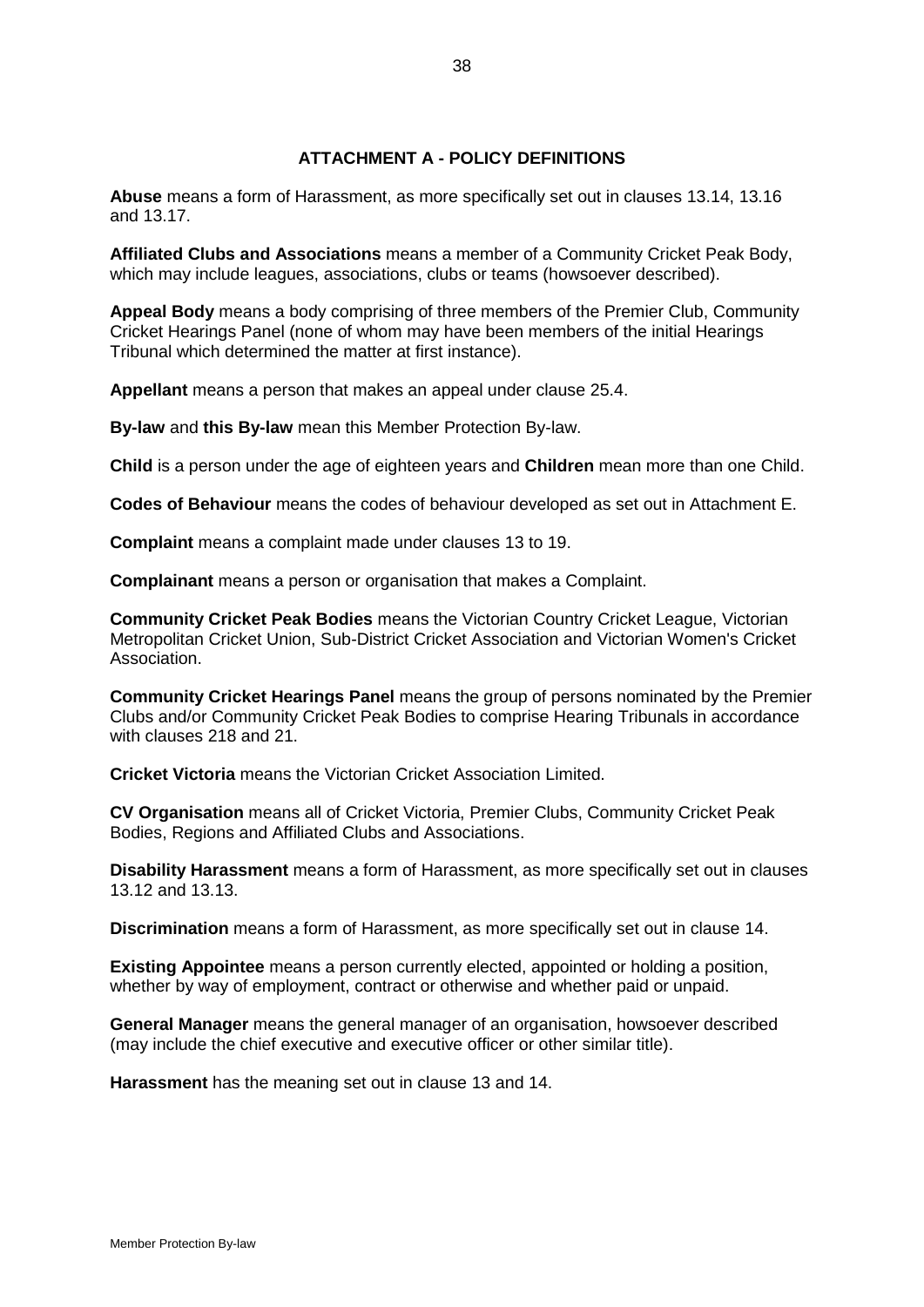**Hearings Convenor** means a person who is responsible for the administration of hearings by the Hearings Tribunal (in the case of a matter involving a Community Cricket Peak Body or a Region) or the VCA Tribunal (in the case of a Premier Club).

### **Hearings Tribunal** means:

- (a) in the case of a matter involving a Premier Club (or an individual from a Premier Club) means the VCA Tribunal, and
- (b) in the case of matter involving a Community Cricket Peak Body or a Region, means the Hearing Tribunal established to hear and determine alleged breaches and appeals under this By-law.

**Mediator** means a person appointed to mediate disputes and concerns in relations to Complaints under this By-law.

## **Member Protection Information Officer** means:

- (a) in the case of a matter involving a Community Cricket Peak Body, Region or Affiliate Club and Association, a person appointed by a Community Cricket Peak Body, Region or Affiliate who may be the first point of contact for someone bringing a Complaint under this By-law.
- (b) in the case of a matter involving a Premier Club, a person appointed by Cricket Victoria and who may be the first point of contact for someone from a Premier Club to bring a complaint under this By-Law.

**Notice of Alleged Breach** means a notice setting out the alleged breach including details of when/where it is alleged to have occurred;

- (a) a notice setting out the date, time and place for the hearing of the alleged breach which shall be as soon as reasonably practicable after receipt of the Complaint or information; and
- (b) a copy of the Complaint or the information received if in writing.

**Notice of Intention to Appeal** means a notice, letter or document in writing by the Appellant to the President or the General Manager of the relevant Premier Club, Community Cricket Peak Body or Region, stating the Appellant's intention to appeal a decision of the Hearings Tribunal.

**Nominee** means the person who is, under the constitution of the relevant organisation, empowered to act in the President's or the General Manager's absence. In the case of the President, it may include a Vice-President, Deputy Chairperson or other similar title, however described and in the case of the General Manager it may include the acting General Manager, acting chief executive, acting executive officer or other similar title, however described.

**Preferred Applicant** means a person short listed for a position, whether by way of employment, contract or otherwise and whether paid or unpaid.

**Premier Clubs** means the following clubs, subject to their possession of the necessary qualifications provided for in the Association's By-Laws: Camberwell Magpies, Carlton, Casey-South Melbourne, Dandenong, Essendon, Fitzroy-Doncaster, Footscray Edgewater, Frankston Peninsula, Geelong, Hawthorn-Monash University, Melbourne, Melbourne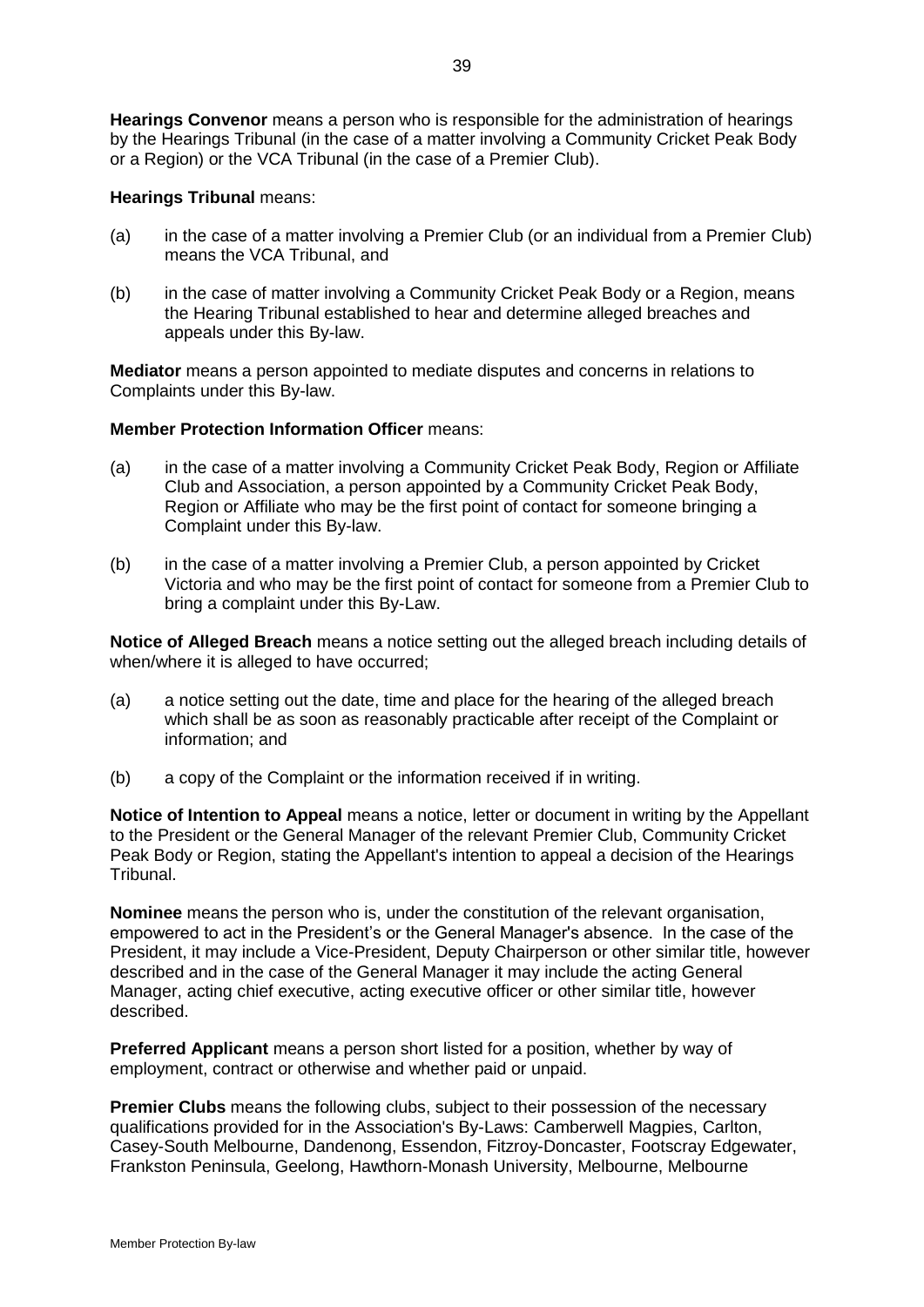University, North Melbourne, Northcote, Prahran, Richmond, Ringwood, St. Kilda and such other clubs as may from time to time be approved by the Association.

**Racial Harassment** means a form of Harassment, as more specifically set out in clauses [13.7](#page-21-1) and [13.8.](#page-21-2)

**Region** means an entity (whether incorporated or not) comprised of a number of Affiliated Clubs and Associations and recognised by Cricket Victoria or a Community Cricket Peak Body as being responsible for the development and conduct of the sport of cricket within a designated geographical area.

**Serious Sex Offence** means an offence involving sexual activity or acts of indecency as defined in clause 8.2.

**Sexual Harassment** means a form of Harassment, as more specifically set out in clauses [13.3](#page-20-1) to [13.6.](#page-21-0)

**Sexuality Harassment** means a form of Harassment, as more specifically set out in clauses [13.9](#page-21-3) to [13.11.](#page-22-0)

**Spirit of Cricket** means the philosophy developed by the Marleybone Cricket Club and adopted by cricket associations throughout the world which recognises that the game should be played in accordance with its traditional 'spirit' as well as within its laws.

**VCA Tribunal** means the tribunal appointed under the Cricket Victoria Constitution.

**Vilification** means a form of Harassment, as more specifically set out in clauses [13.18](#page-23-2) and [13.19.](#page-23-3)

**Working with Children Check** means the formal check conducted through the Department of Justice to ascertain if a person is appropriate engage in Child related work, such as work with Children under 18 years of age in a direct and unsupervised manner.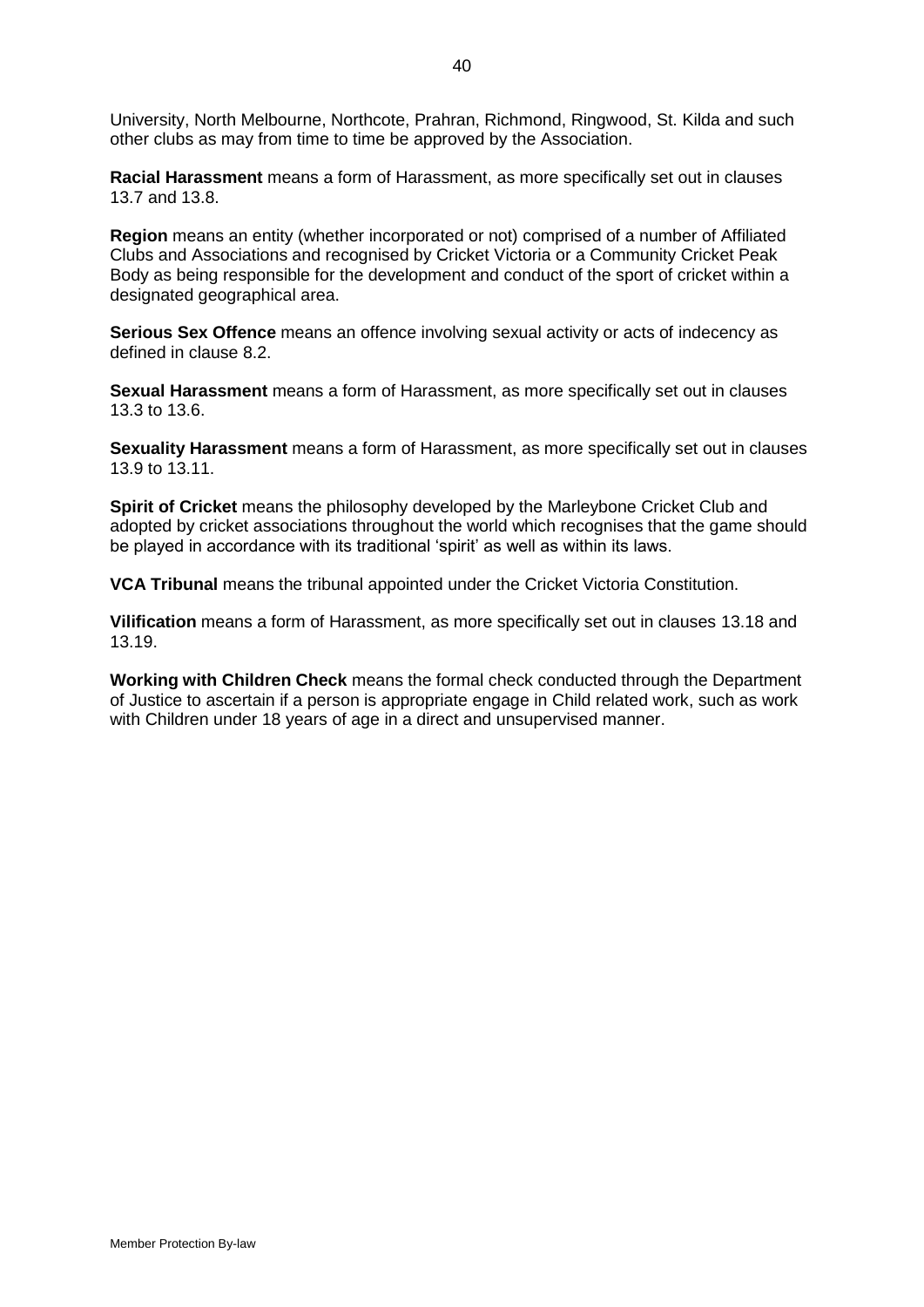# **ATTACHMENT B - PREVENTATIVE ACTION (CLAUSES [8](#page-11-3) AND [9\)](#page-14-0) FLOW DIAGRAM**

Attachment B has been included in this By-law by way of summary and it is not to be used for the interpretation of this By-law. In any circumstances where an Existing Appointee is being transferred or terminated from their current role, consult legal advice.

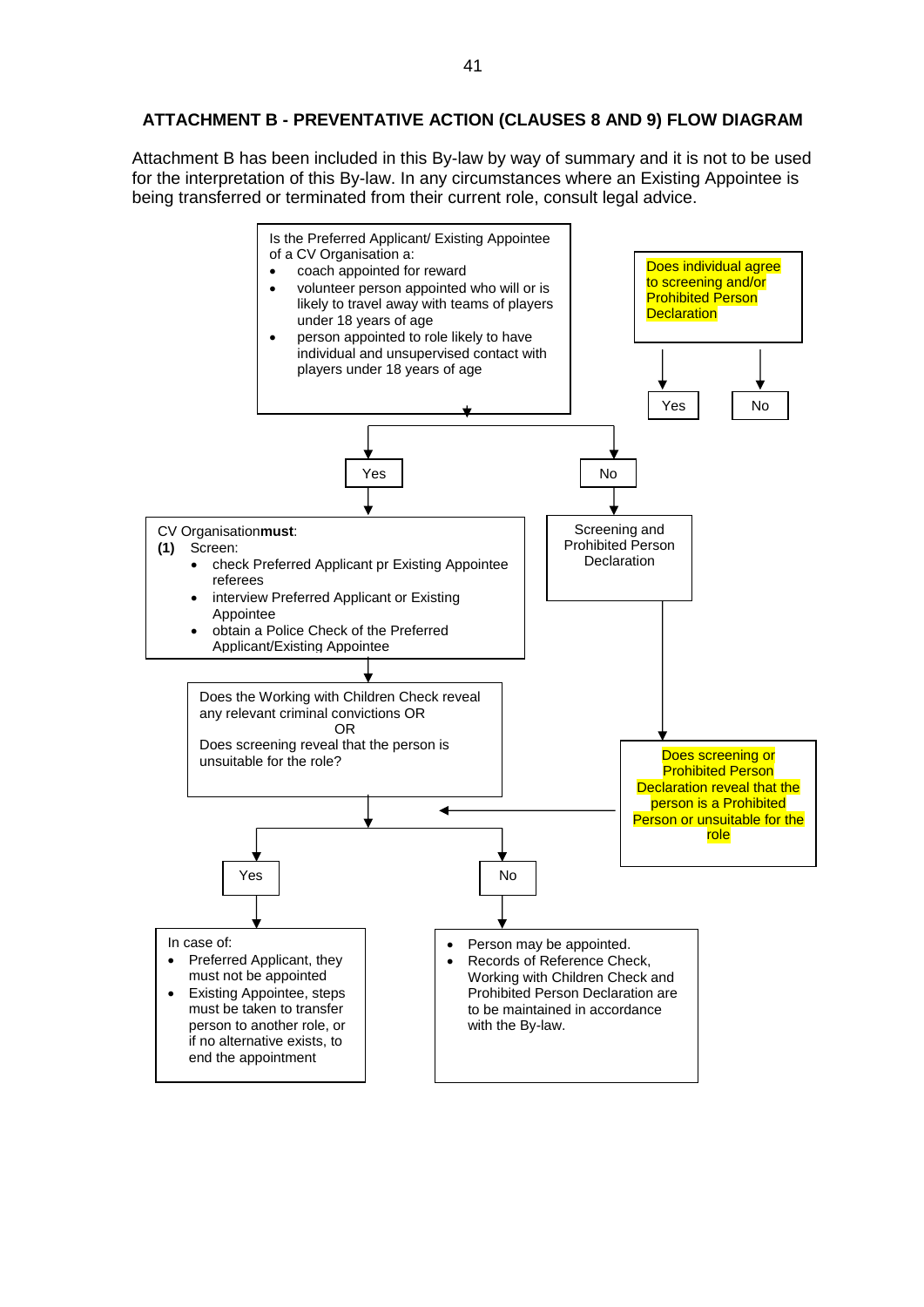### **ATTACHMENT C - COMPLAINT RESOLUTION PROCEDURE (CLAUSES [18](#page-26-0) AND [19\)](#page-27-0) FLOW DIAGRAM**

Attachment C has been included in this By-law by way of summary and it is not to be used for the interpretation of this By-law. Nothing in this By-law prevents any person from taking any action under State or Federal law or affects the rights and obligations of any person under State or Federal law.

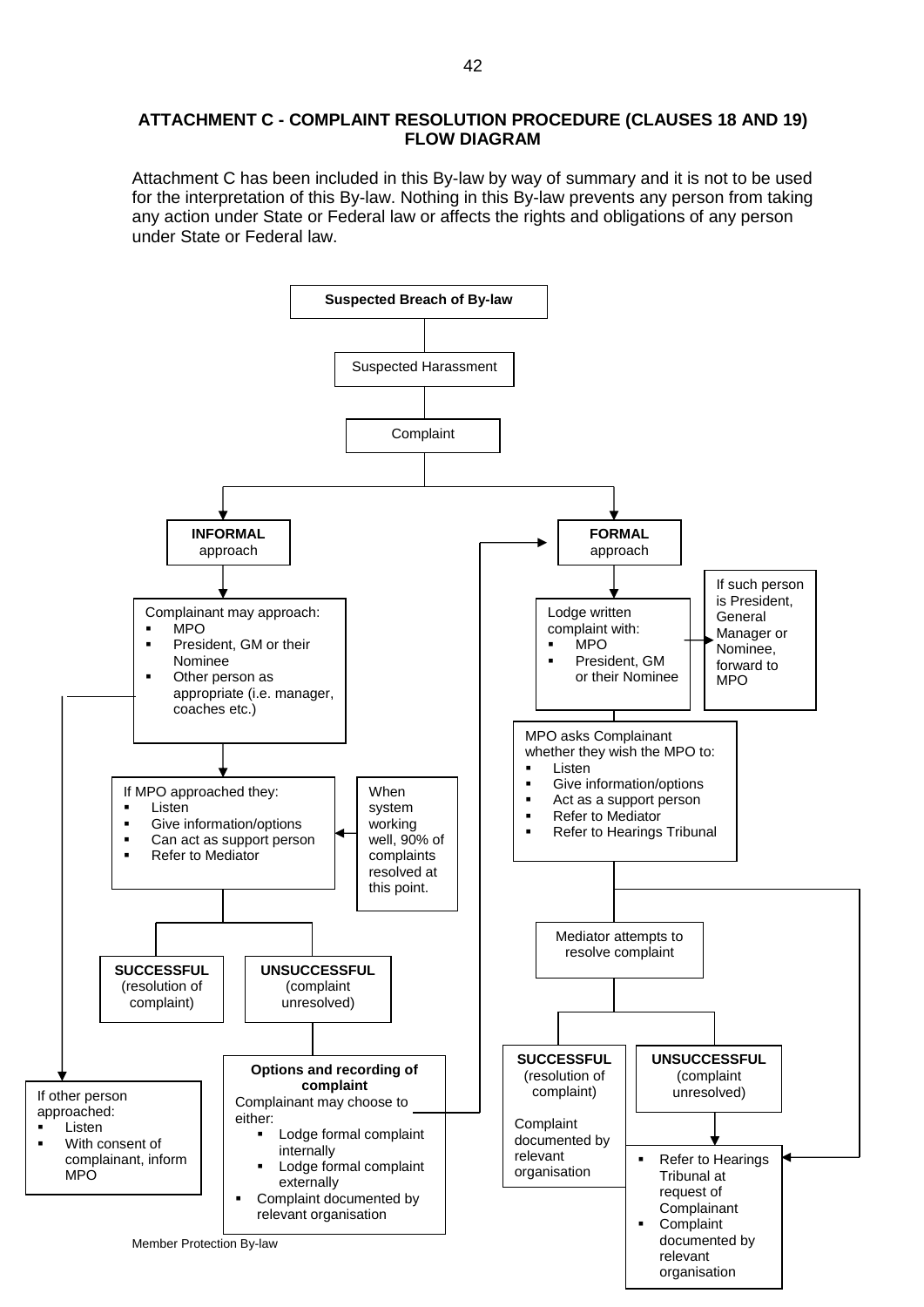# **ATTACHMENT D – HEARING TRIBUNAL PROCESS (CLAUSE [21\)](#page-29-1) FLOW DIAGRAM**

Attachment D has been included in this Regulation by way of summary and it is not to be used for the interpretation of this Regulation.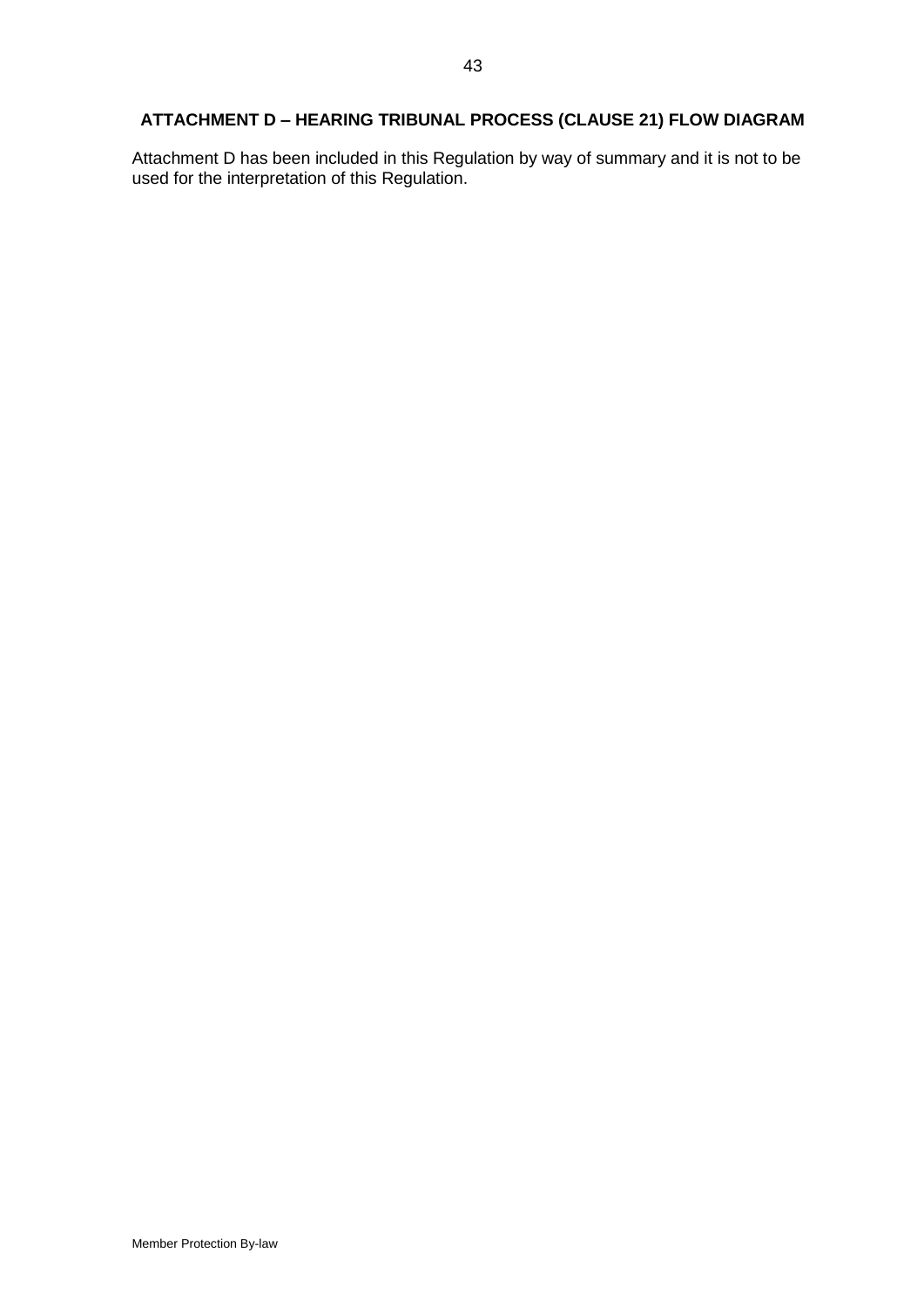

44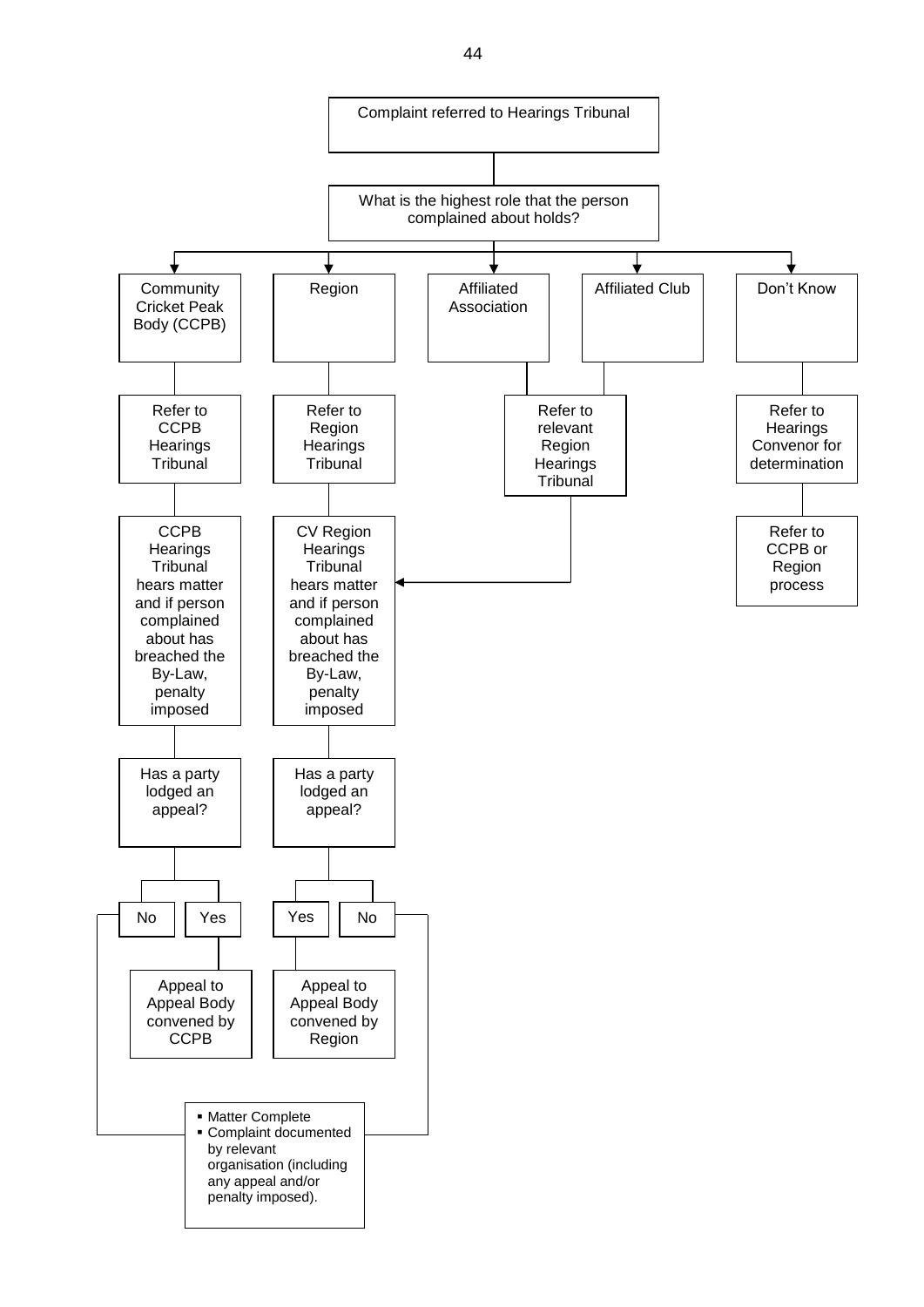# **ATTACHMENT E - CODES OF BEHAVIOUR**

## **GENERAL CODE OF BEHAVIOUR**

As a person required to comply with this By-law, you must meet the following requirements in regard to your conduct during any activity held by, sanctioned by or under the auspices of a CV Organisation:

- 1 Respect the rights, dignity and worth of others.
- 2 Be fair, considerate and honest in all dealings with others.
- 3 Be professional in, and accept responsibility for your actions.
- 4 Make a commitment to providing quality service.
- 5 Operate within the rules of the sport including state guidelines which govern CV Organisations.
- 6 Do not use your involvement with a CV Organisation to promote your own beliefs, behaviours or practices where these are inconsistent with those of the CV Organisation.
- 7 Demonstrate a high degree of individual responsibility especially when dealing with persons under 18 years of age, as your words and actions are an example.
- 8 Avoid unaccompanied and unobserved activities with persons under 18 years of age, wherever possible.
- 9 Refrain from any behaviour that may bring the sport of cricket or a CV Organisation into disrepute.
- 10 Provide a safe environment for the conduct of the activity.
- 11 Show concern and caution towards others who may be sick or injured.
- 12 Be a positive role model.
- 13 Where required by this By-law, ensure proper recording and documentation procedures required by the By-law are undertaken and completed.
- 14 Understand the repercussions if you breach, or are aware of any breaches of this Code of Behaviour.
- 15 Act at all times to protect and promote the sport of cricket in accordance with the Spirit of Cricket.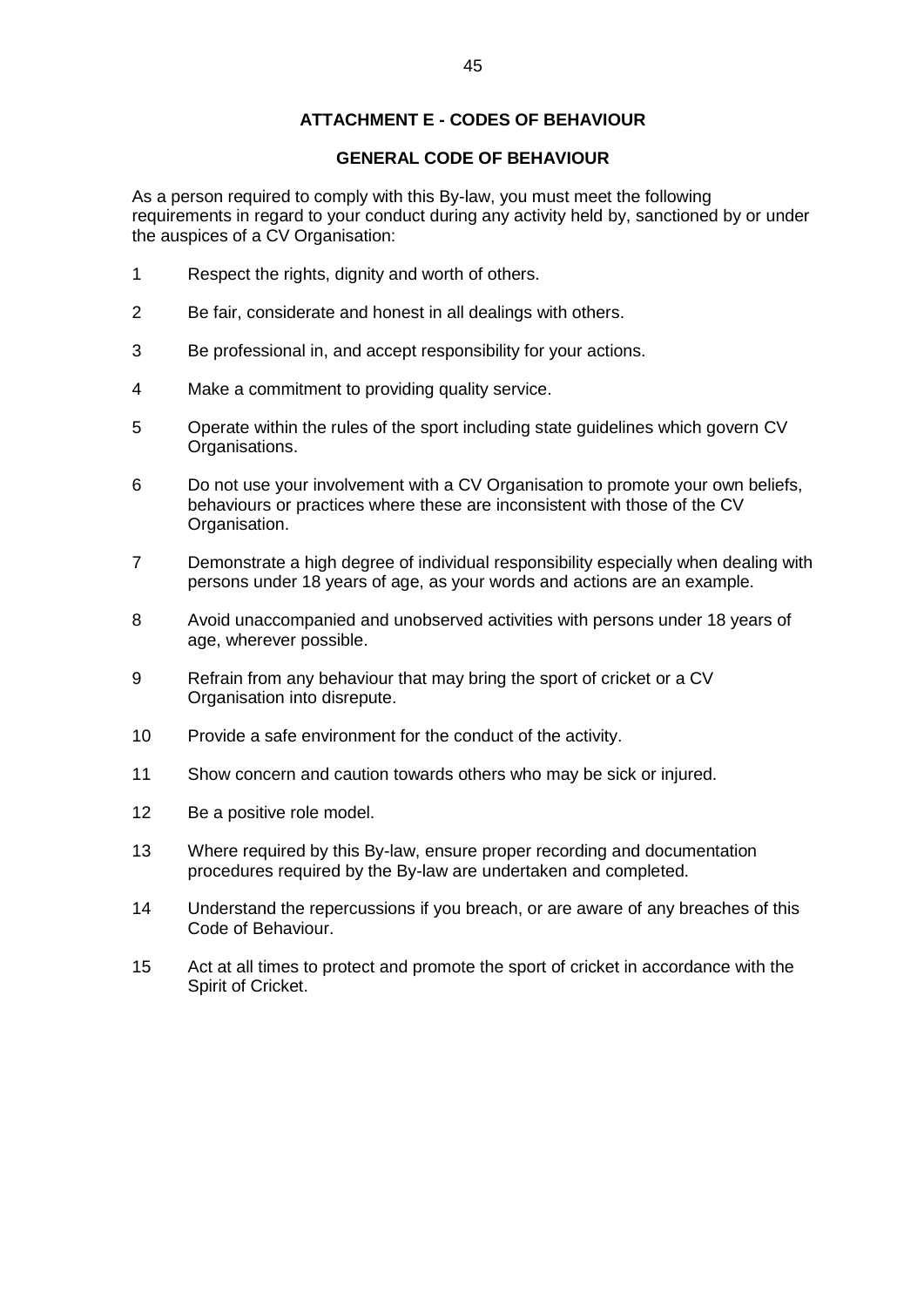# **APPROPRIATE BEHAVIOUR WITH CHILDREN CODE OF BEHAVIOUR**

In addition to the General Code of Behaviour set out in this By-law above, there are certain further requirements that apply when to you when you are interacting with Children. These further requirements are provided in this appropriate behaviour with Children code of conduct. These further requirements are as follows:

- 1 When disciplining or guiding Children, ensure that appropriate techniques are used to do so. At no stage should physical punishment or overly threatening or intimidating behaviour occur.
- 2 Understand the scope and limit of your authority. It is not appropriate for adults involved in cricket to take certain actions in relation to Children that aren't their own, without the express consent of the relevant Child's parents. For example, an adult should not provide unauthorised transportation to Children, contact Children outside of that required by virtue of the adult's role in cricket nor attend private functions with Children.
- 3 Use appropriate language and communication techniques.
- 4 Avoid discriminatory, derogatory, sexual or otherwise harmful language.
- 5 Avoid one-on-one unsupervised contact with Children.
- 6 Avoid use of electronic communications (text, email, social media, etc) to a Child without copying in their parent/guardian to the communication.
- 7 Do not give gifts to Children without the parent having previously approved of the gift being given.
- 8 Avoid taking photos, videos or other recordings of Children without the prior consent of their parent/guardian.
- 9 Ensure all physical contact is appropriate and necessary. Contact should not occur if it is rough, intended to cause pain, sexual or unnecessary.
- 10 Sexual behaviour Children is in no circumstances tolerated.
- 11 Ensure change room arrangements are appropriately considered. This means that you should avoid being in change rooms unsupervised with Children. Ensure that genders are adequately separated into different change rooms. Adults should not use the same facility as Children to get changed - to avoid exposing Children to adult nudity.
- 12 In no circumstances should you supply alcohol or drugs to Children. Nor should you be under the influence of either when in the presence of Children.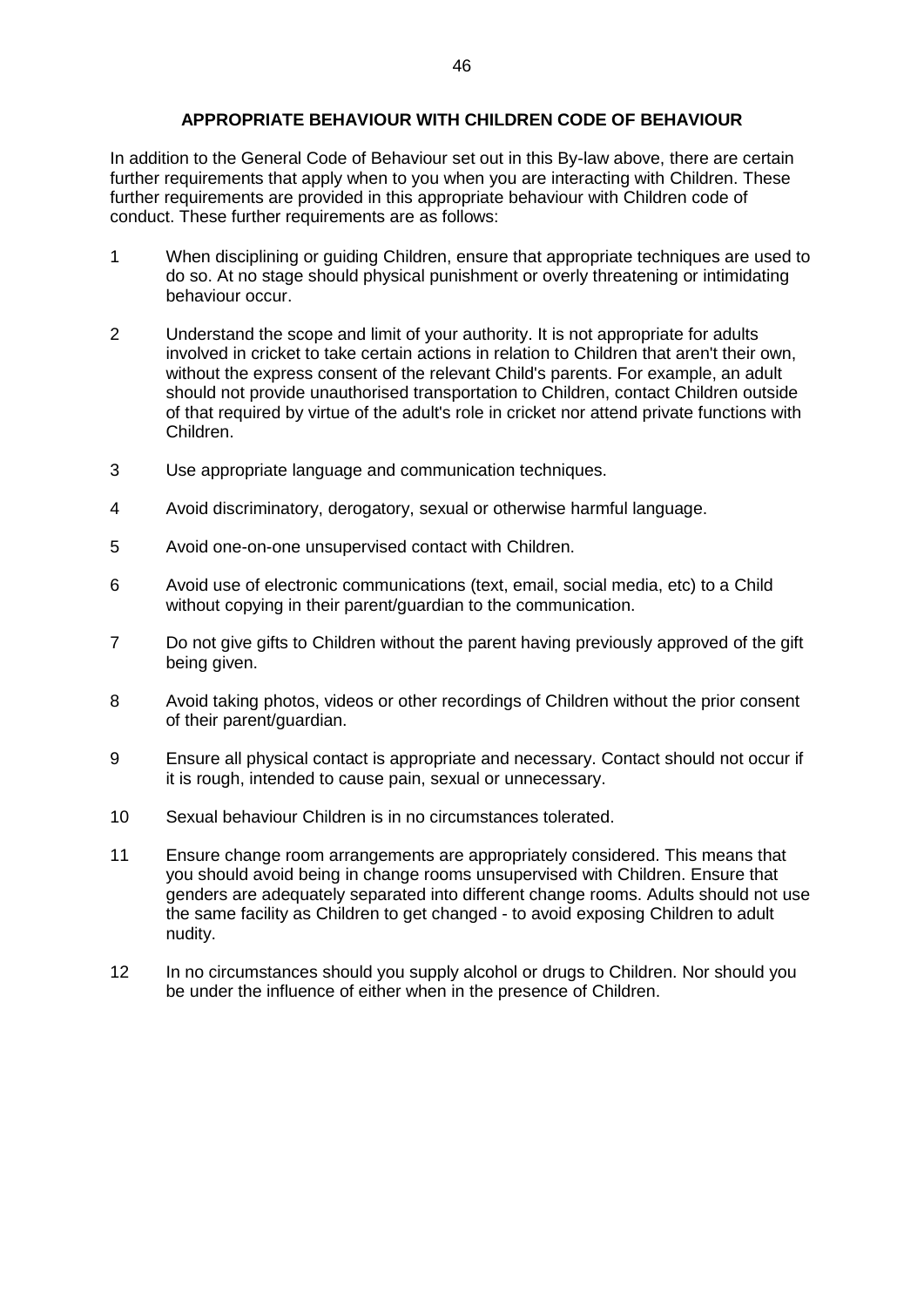# **ADMINISTRATOR CODE OF BEHAVIOUR**

In addition to the General Code of Behaviour set out in this By-law, you must meet the following requirements in regard to your conduct during any activity held by, sanctioned by or under the auspices of a CV Organisation and in your role as an administrator of a CV Organisation:

- 1 Be fair, considerate and honest in all dealings with others.
- 2 Be professional in, and accept responsibility for your actions. Your language, presentation, manners and punctuality should reflect high standards.
- 3 Resolve conflicts fairly and promptly through established procedures.
- 4 Maintain strict impartiality.
- 5 Be aware of your legal responsibilities.
- 6 Develop a positive sport environment by allowing for the special needs of the players (especially Children), by emphasising enjoyment and by providing appropriate development and competitive experiences.
- 7 Involve players in the planning, leadership, evaluation and decision making relating to the activity.
- 8 Ensure activities, equipment and facilities are safe and appropriate to the ability level of participating players. Activities, rules, equipment, lengths of games and training schedules should take into consideration the age, ability and maturity level of participating players.
- 9 Ensure that everyone (administrators, coaches, players, umpires, parents, spectators, sponsors and physicians) emphasise fair play in Cricket activities and games.
- 10 Where appropriate, distribute a Code of Behaviour sheet to coaches, players, umpires, parents, spectators and the media.
- 11 Protect and promote the sport of Cricket in accordance with the Spirit of Cricket.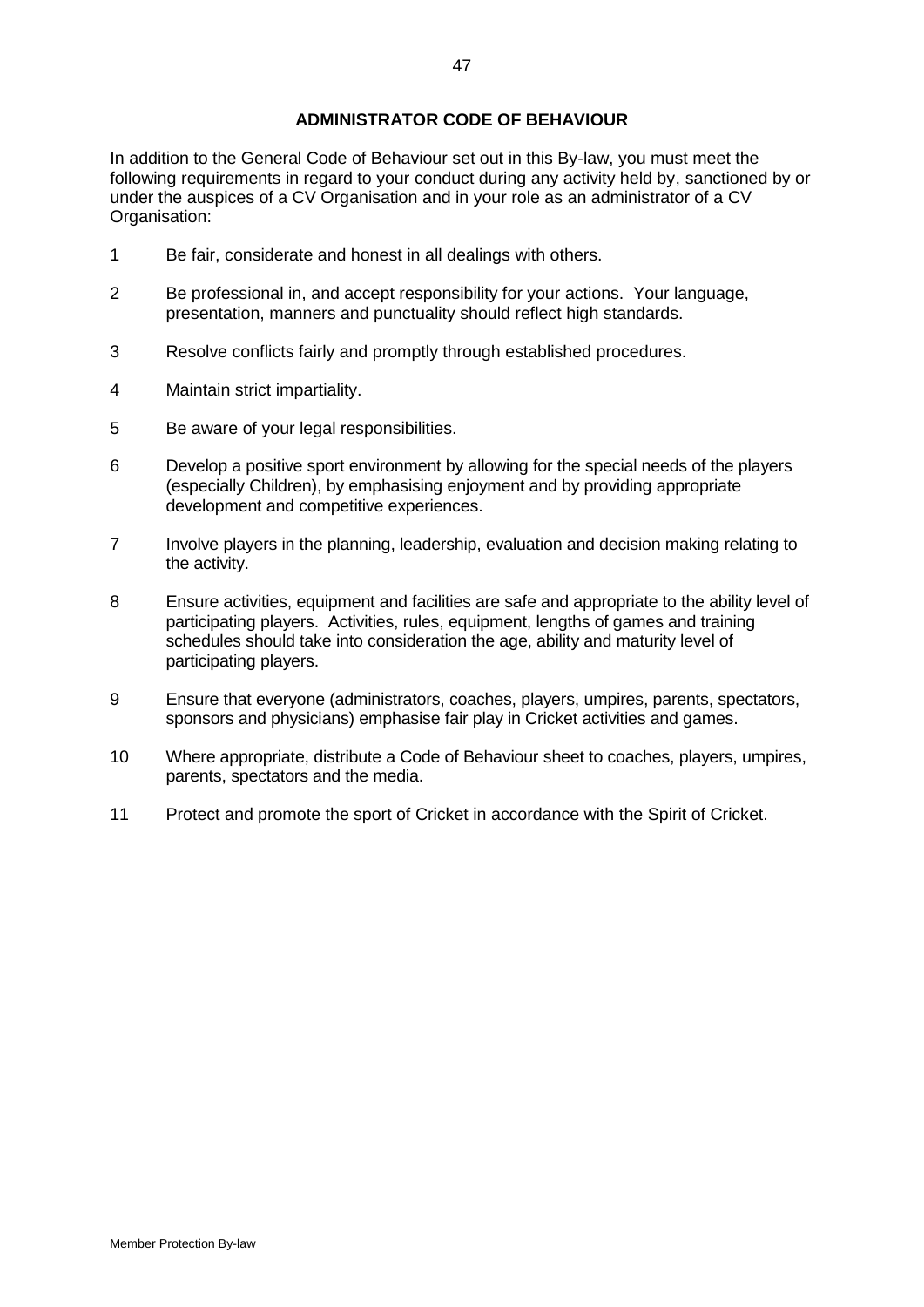# **COACH CODE OF BEHAVIOUR**

In addition to the General Code of Behaviour set out in this By-law, you must meet the following requirements in regard to your conduct during any activity held by or under the auspices of a CV Organisation and in your role as a coach of a, CV Organisation:

- 1 Operate within the rules and Spirit of Cricket and teach your players to do the same.
- 2 Remember that young people participate for pleasure and winning is only part of the fun.
- 3 Never ridicule or yell at a young player for making a mistake or not coming first.
- 4 Be reasonable in your demands on players' time, energy and enthusiasm.
- 5 Avoid overplaying the talented players; all young players need and deserve equal time, attention and opportunities.
- 6 Ensure that equipment and facilities meet safety standards and are appropriate to the age and ability of all players.
- 7 Display control and respect to all those involved in Cricket. This includes opponents, coaches, umpires, administrators, parents and spectators. Encourage your players to do the same.
- 8 Show concern and caution toward sick and injured players. Follow the advice of a physician when determining whether an injured player is ready to recommence training or competition.
- 9 Obtain appropriate qualifications and keep up to date with the latest Cricket coaching practices and principles of growth and development of young people. Be honest and ensure that qualifications are not misrepresented.
- 10 Respect the rights, dignity and worth of every young person regardless of their gender, ability, cultural background or religion.
- 11 Promote a climate of mutual support among your players. Encourage players to respect one another and to expect respect for their worth as individuals regardless of their level of play.
- 12 Encourage and facilitate players' independence and responsibility for their own behaviour, performance, decisions and actions.
- 13 Determine, in consultation with the players, what information is confidential and respect that confidentiality.
- 14 Provide feedback to players in a caring sensitive manner to their needs. Avoid overly negative feedback.
- 15 Refrain from any form of personal abuse towards your players. This includes verbal, physical and emotional abuse. Be alert to any forms of abuse directed toward your players from other sources while they are in your care. (Abide by Member Protection By-law).
- 16 Refrain from any form of harassment towards your players. Treat all players fairly within the context of their sporting activities, regardless of gender, race, place of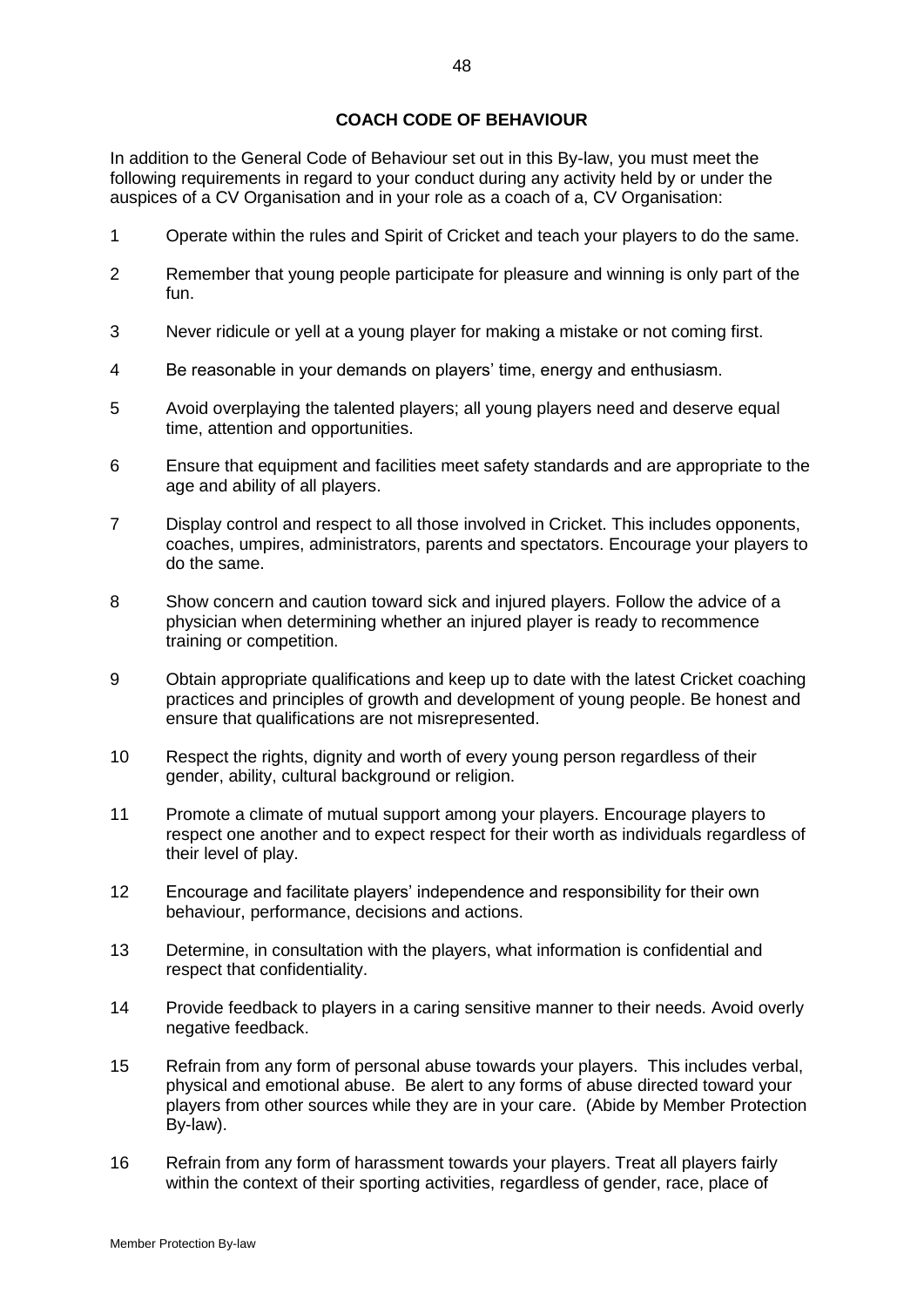origin, athletic potential, colour, sexual orientation, religion, political beliefs, socioeconomic status, and other condition. (Abide by Member Protection By-law).

- 17 Be acutely aware of the power that you as a coach develop with your players in the coaching relationship and avoid any sexual intimacy with players that could develop as a result.
- 18 Avoid situations with your players that could be construed as compromising. Any physical contact with a young person should be appropriate to the situation and necessary for the player's skill development.
- 19 At all times use appropriate training methods which will benefit the players and avoid those which could be harmful. Ensure that the tasks, trainings, equipment and facilities are safe and suitable for age, experience, ability and physical and psychological conditions of the players.
- 20 Ensure the players time spent with you is a positive experience. All players are deserving of equal attention and opportunities. Provide training and game opportunities that ensure everyone has a reasonable chance to succeed and to improve/acquire skills and develop confidence.
- 21 Actively discourage the use of performance enhancing drugs, the use of alcohol and tobacco and illegal substance. (Abide by the Cricket Victoria Anti-Doping Policy).
- 22 Recognise individual differences in players and always think of the player's long-term best interests.
- 23 Set challenges for each player which are both achievable and motivating.
- 24 Respect the fact that your goal as a coach for the player may not always be the same as that of the player. Aim for excellence based upon realistic goals and due consideration for the participant's growth and development.
- 25 At all times act as a role model that promotes the positive aspects of sport and of Cricket by maintaining the highest standards of personal conduct and projecting a favourable image of Cricket and of coaching at all times.
- 26 Recognise your player's rights to consult with other coaches and advisers. Cooperate fully with other specialists (e.g. sports scientists, doctors, physiotherapists etc.).
- 27 Do not exploit any coaching relationship or information gained through Cricket Victoria Programs, to further personal, political, or business interests.
- 28 Encourage players and coaches to develop and maintain integrity in their relationship with others.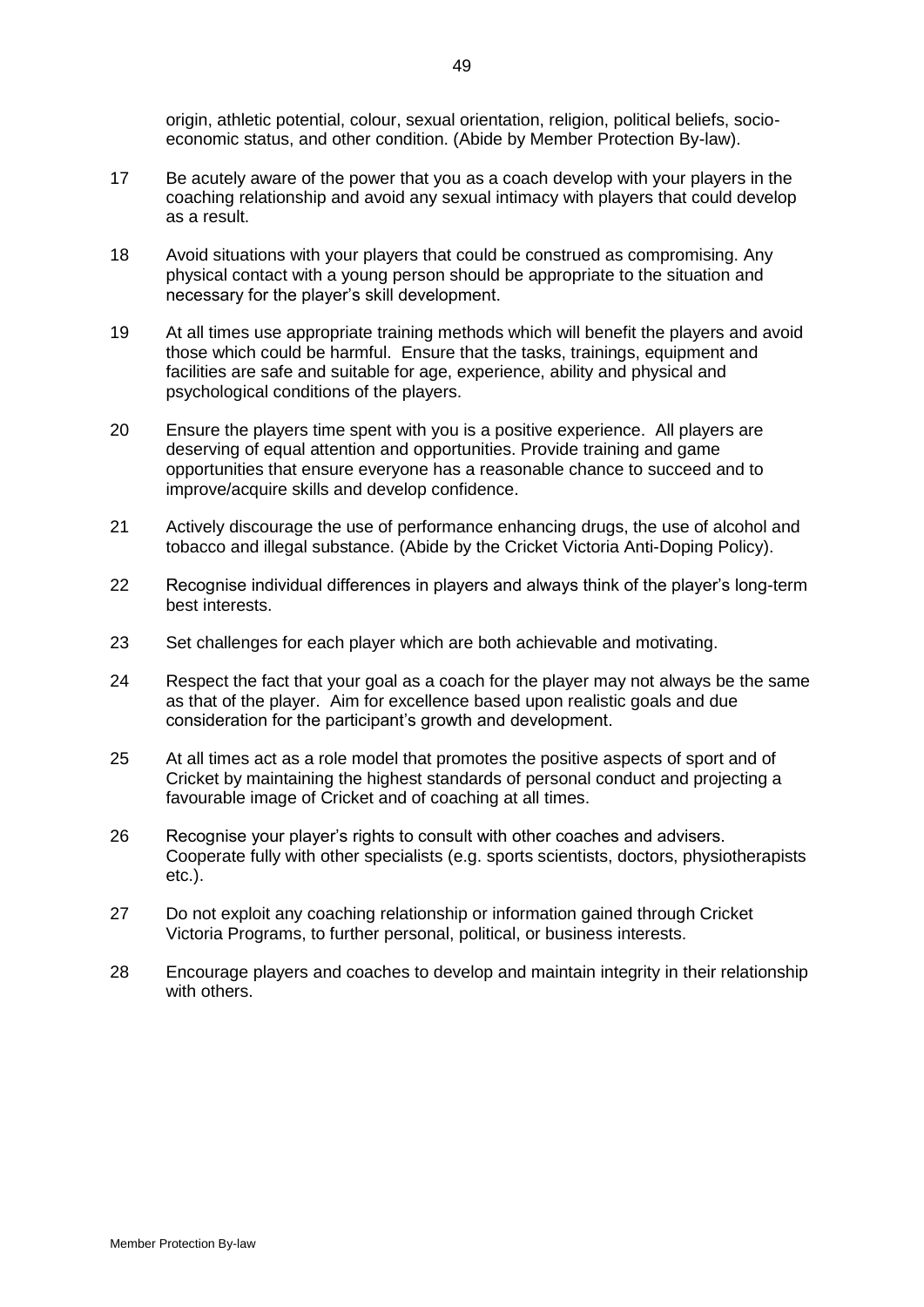### **JUNIOR PLAYER CODE OF BEHAVIOUR**

In addition to the General Code of Behaviour set out in this By-law, as a player in any activity held by or under the auspices of a CV Organisation you must meet the following requirements in regard to your conduct during any such activity or event:

- 1 Play by the rules and within the Spirit of Cricket.
- 2 Never argue with an umpire. If you disagree, have your captain, coach or manager approach the umpire during a break or after the game.
- 3 Control your temper. Verbal abuse of officials and sledging other players, deliberately distracting or provoking an opponent are not acceptable or permitted behaviours in Cricket.
- 4 Work equally hard for yourself and your teammates. Your team's performance will benefit and so will you.
- 5 Be a good sport. Applaud all good plays whether they are made by your team or the opposition.
- 6 Treat all participants in cricket as you like to be treated. Do not bully or take unfair advantage of another competitor.
- 7 Cooperate with your coach, teammates and opponents. Without them there would be no competition.
- 8 Participate for your own enjoyment and benefit, not just to please parents and coaches.
- 9 Respect the rights, dignity and worth of every young person regardless of their gender, ability, cultural background or religion.
- 10 Participate because you enjoy it, not just to please parents and coaches.
- 11 Participate fairly and safely.
- 12 Do not engage in practises that affect sporting performance (alcohol, tobacco and drug use.)
- 13 Respect and acknowledge the contribution of those who create the opportunity for you to play.
- 14 Respect your coach and train and play to the best of your ability and develop your participation in accordance with the Spirit of Cricket.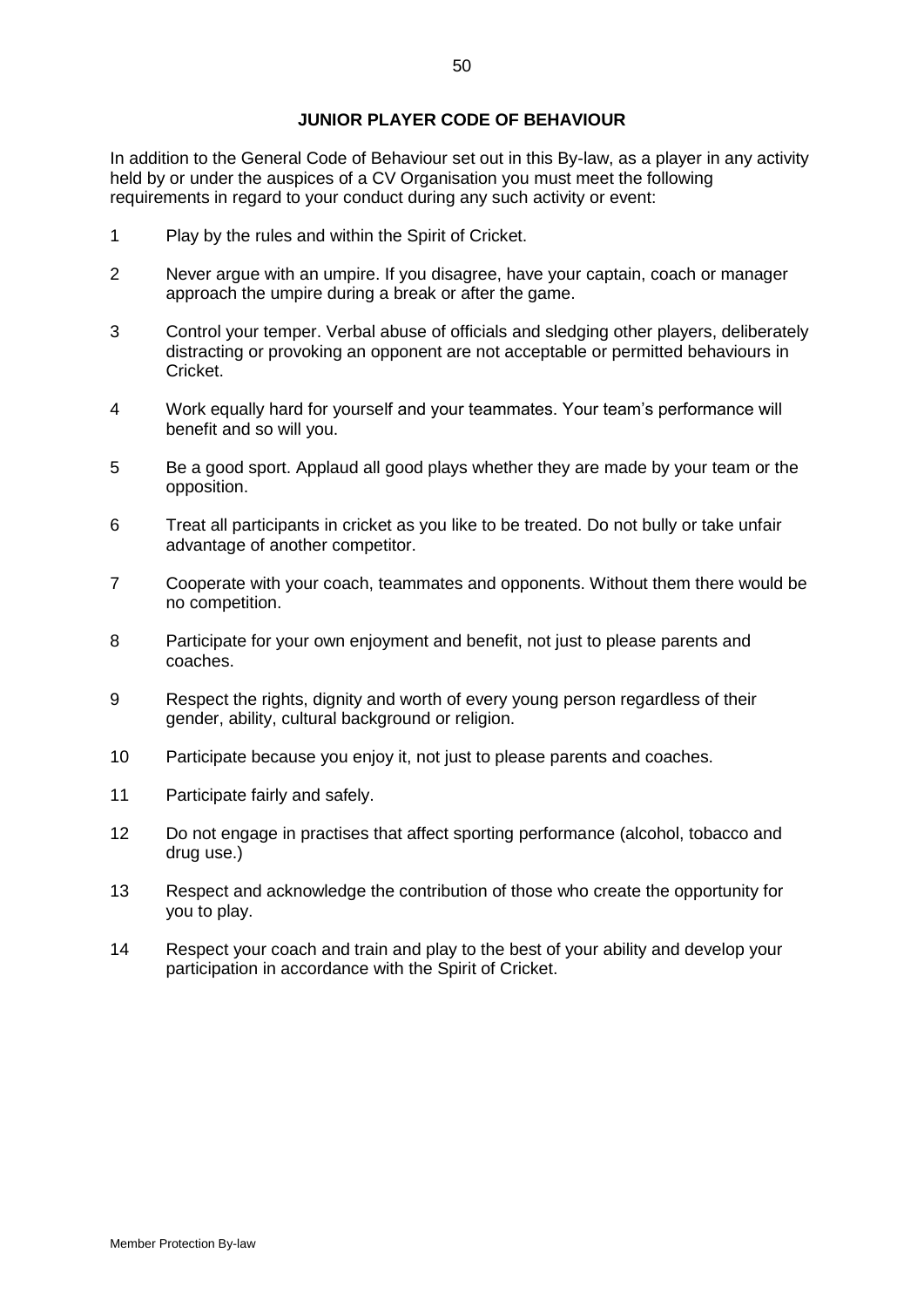### **SENIOR PLAYER CODE OF BEHAVIOUR**

In addition to the General Code of Behaviour set out in this By-law, as a player in any activity held by or under the auspices of a CV Organisation you must meet the following requirements in regard to your conduct during any such activity or event:

- 1 Play by the rules and abide by the Spirit of Cricket.
- 2 Never argue with an umpire. If you disagree, have your captain, coach or manager approach the umpire during a break or after the game.
- 3 Control your temper. Verbal abuse of officials and sledging other players, deliberately distracting or provoking an opponent are not acceptable or permitted behaviours in Cricket.
- 4 Work equally hard for yourself and your teammates. Your team's performance will benefit and so will you.
- 5 Be a good sport. Applaud all good plays whether they are made by your team or the opposition.
- 6 Treat all participants in cricket as you like to be treated. Do not bully or take unfair advantage of another competitor.
- 7 Cooperate with your coach, teammates and opponents. Without them there would be no competition.
- 8 Respect the rights, dignity and worth of fellow players, coaches, officials and spectators.
- 9 Refrain from conduct which could be regarded as sexual or other harassment.
- 10 Respect the talent, potential and development of fellow players and competitors.
- 11 Care and respect the uniform and equipment provided to you.
- 12 Be frank and honest with your coach concerning illness and injury and your ability to train and play fully.
- 13 Conduct yourself in a responsible manner relating to language, temper and punctuality.
- 14 Maintain a high standard of personal behaviour at all times.
- 15 Be honest in your attitude and preparation to training. Work equally hard for yourself and your team.
- 16 Cooperate with coaches and staff in relation to programs that adequately prepare you for competition.
- 17 Do not engage in practises that affect sporting performance (alcohol, tobacco and drug use.)

# **UMPIRE CODE OF BEHAVIOUR**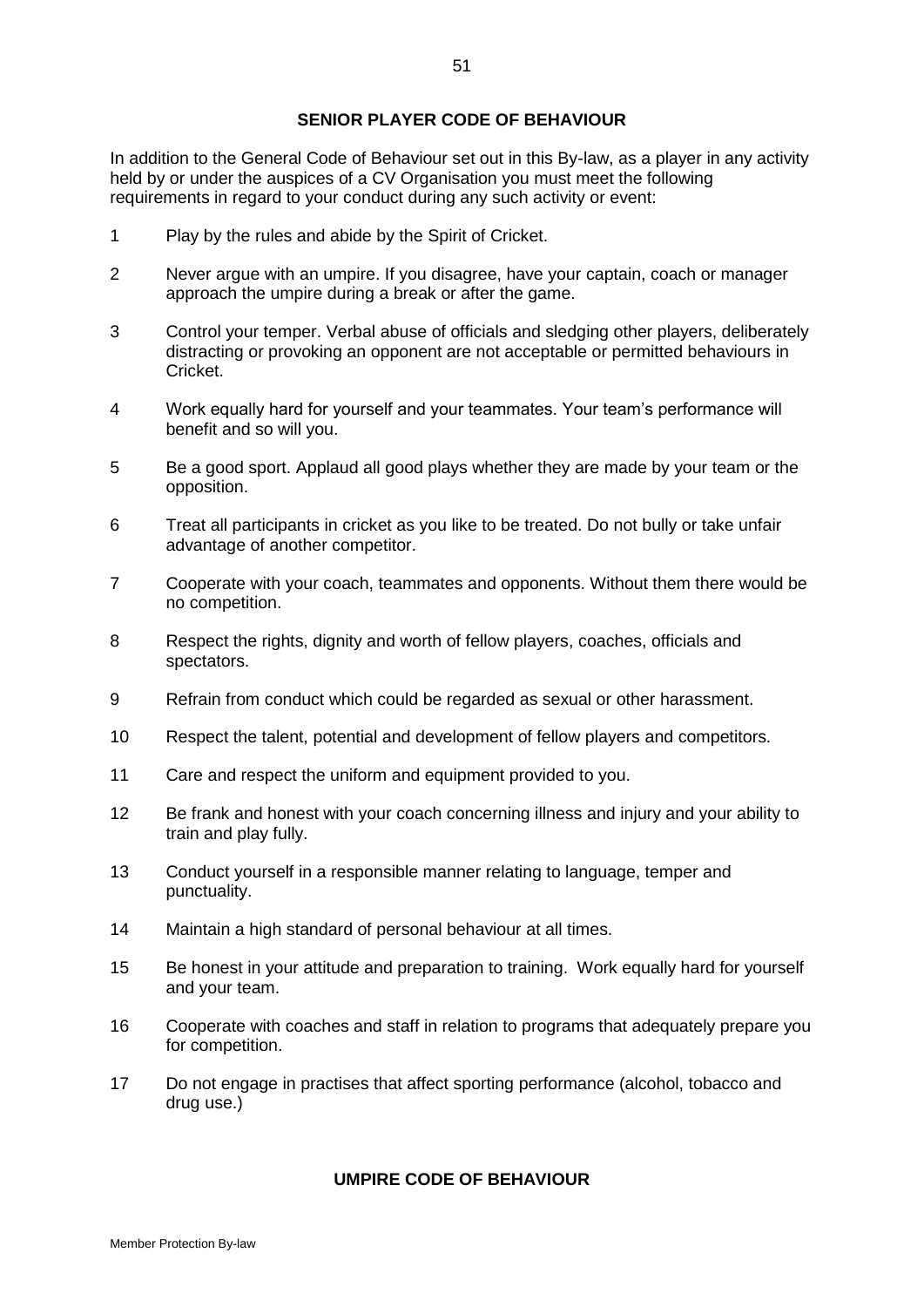In addition to the General Code of Behaviour set out in this By-law, you must meet the following requirements in regard to your conduct during any activity held or sanctioned by or under the auspices of a CV Organisation and in your role as an umpire appointed by a CV Organisation:

- 1 Compliment and encourage all participants.
- 2 Be consistent, objective and courteous when making decisions.
- 3 Condemn unsporting behaviour and promote respect for all opponents.
- 4 Emphasise the spirit of the game rather than the errors.
- 5 Be a good sport yourself- actions speak louder than words.
- 6 Keep up to date with the latest available resources for umpiring and the principles of growth and development of young people.
- 7 Remember, you set an example. Your behaviour and comments should be positive and supportive.
- 8 Place the safety and welfare of participants above all else.
- 9 Treat all players with respect at all times.
- 10 Accept responsibility for all actions taken. Exercise reasonable care to prevent injury by ensuring players play within the rules. Reasonable care consists of advising the players of illegal body movements, showing due diligence in detecting infringements and penalising rule breakers.
- 11 Umpires must be impartial and maintain integrity in their relationship with other umpires, players and coaches.
- 12 Avoid situations which may lead to a conflict of interest.
- 13 Value the individual in sport. Ensure the players have the opportunity for discussion with you after the match.
- 14 Encourage inclusivity and access to all areas of officiating. Aim for excellence based upon realistic goals and due consideration for growth and development.
- 15 Be a positive role model in behaviour and personal appearance by maintaining the highest standards of personal conduct and projecting a favourable image of Cricket and umpiring at all times.
- 16 Refrain from any form of personal abuse towards players. This includes verbal, physical and emotional abuse. Be alert to any forms of abuse directed towards the players from other sources while they are playing. (Abide by Member Protection Bylaw).
- 17 Refrain from any form of harassment towards players. Treat all players fairly within the context of their sporting activities, regardless of gender, race, place of origin, athletic potential, colour, sexual orientation, religion, political beliefs, socio-economic status, and other conditions. (Abide by Member Protection By-law).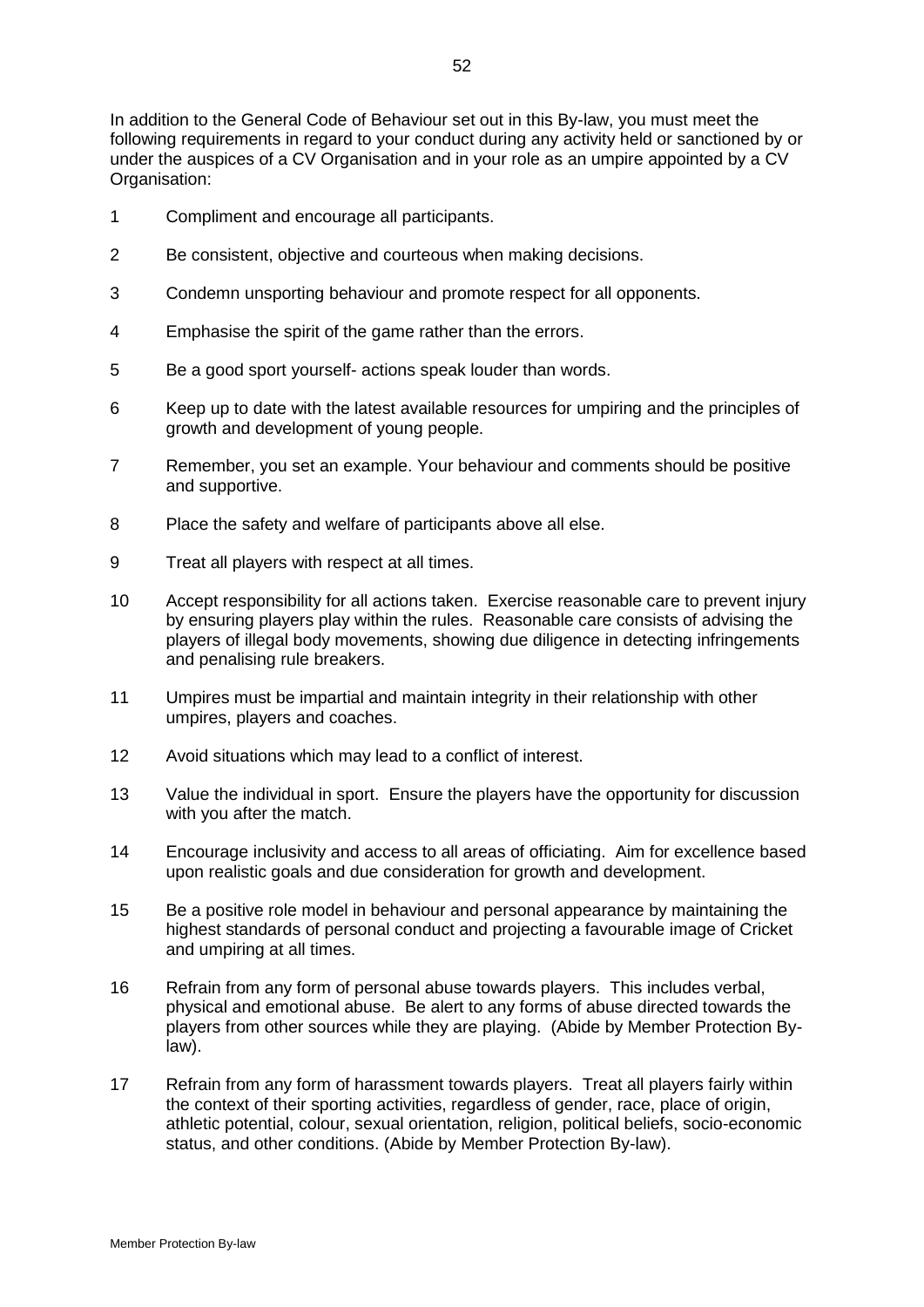- 18 Show concern and caution towards ill and injured players. You should enforce the blood rule and apply procedures regarding ill or injured players according to the rule book. Common sense must be applied in all cases.
- 19 In accordance with ACB and Cricket Victoria guidelines, modify rules and regulations to match the skill levels and needs of young people.
- 20 Encourage and promote rule changes which will make participation more enjoyable.
- 21 Give all young people a 'fair go' regardless of their gender, ability, cultural background or religion.
- 22 Institute disciplinary procedures when necessary without fear or favour in accordance with the rules of the competition and the Spirit of Cricket.
- 23 Participate in ongoing training, be aware of rule changes, be a member of an Umpires Association wherever possible and promote the Spirit of Cricket.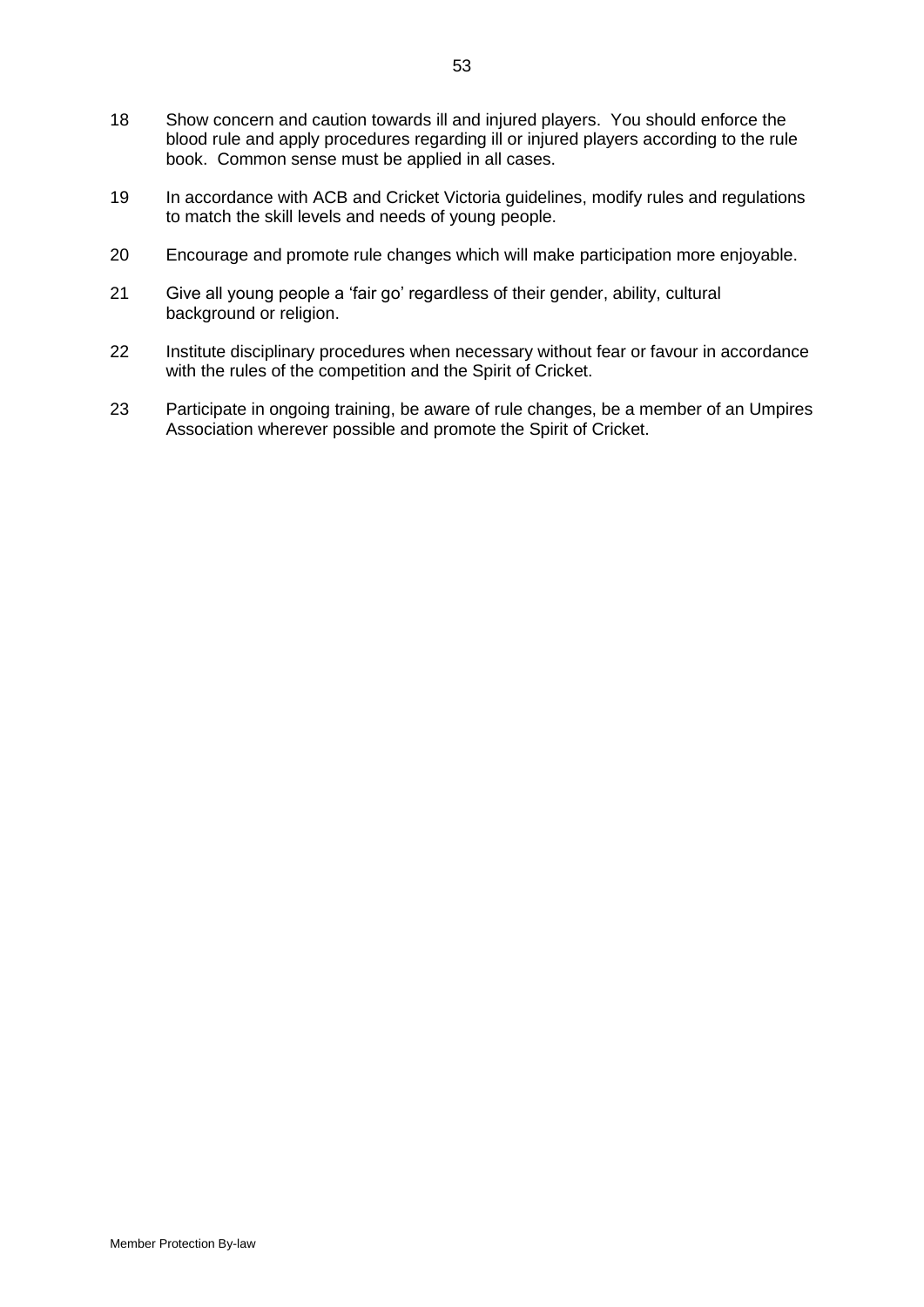### **PARENT/GUARDIAN CODE OF BEHAVIOUR**

In addition to the General Code of Behaviour set out in this By-law, as a parent/guardian of a player in any activity held by, sanctioned by or under the auspices of a CV Organisation you must meet the following requirements in regard to your conduct during any such activity or event:

- 1 Do not force an unwilling Child to participate in Cricket.
- 2 Remember, Children are involved in Cricket for their enjoyment, not yours.
- 3 Encourage your Child to play by the rules at all times.
- 4 Focus on the Child's efforts and performance rather than winning or losing.
- 5 Never ridicule or yell at a Child for making a mistake or losing a game. Positive comments are motivational.
- 6 Remember that Children learn best by example. Appreciate good performances and skilful plays by all participants.
- 7 Support all efforts to remove verbal and physical abuse from sporting activities.
- 8 Respect officials' decisions and teach Children to do likewise. If you disagree with an umpire or coach raise the issue through the appropriate channels rather than question their judgement and honesty in public.
- 9 Show appreciation for volunteer coaches, officials and administrators. Without them, your Child could not participate.
- 10 Respect the rights, dignity and worth of every young person regardless of their gender, ability, cultural background or religion.
- 11 Teach your Child that an honest effort is as important as victory, so that the result of each game is accepted without undue disappointment.
- 12 Support all efforts to remove verbal and physical abuse.
- 13 Be a model of good sports behaviour for Children to copy.
- 14 Be courteous in communication with administrators, coaches, players and umpires. Teach Children to do likewise.
- 15 Support the use of age appropriate development activities and modified rules.
- 16 Do not undermine the efforts of coaches.
- 17 Encourage junior players to participate in the sport of cricket in a safe manner.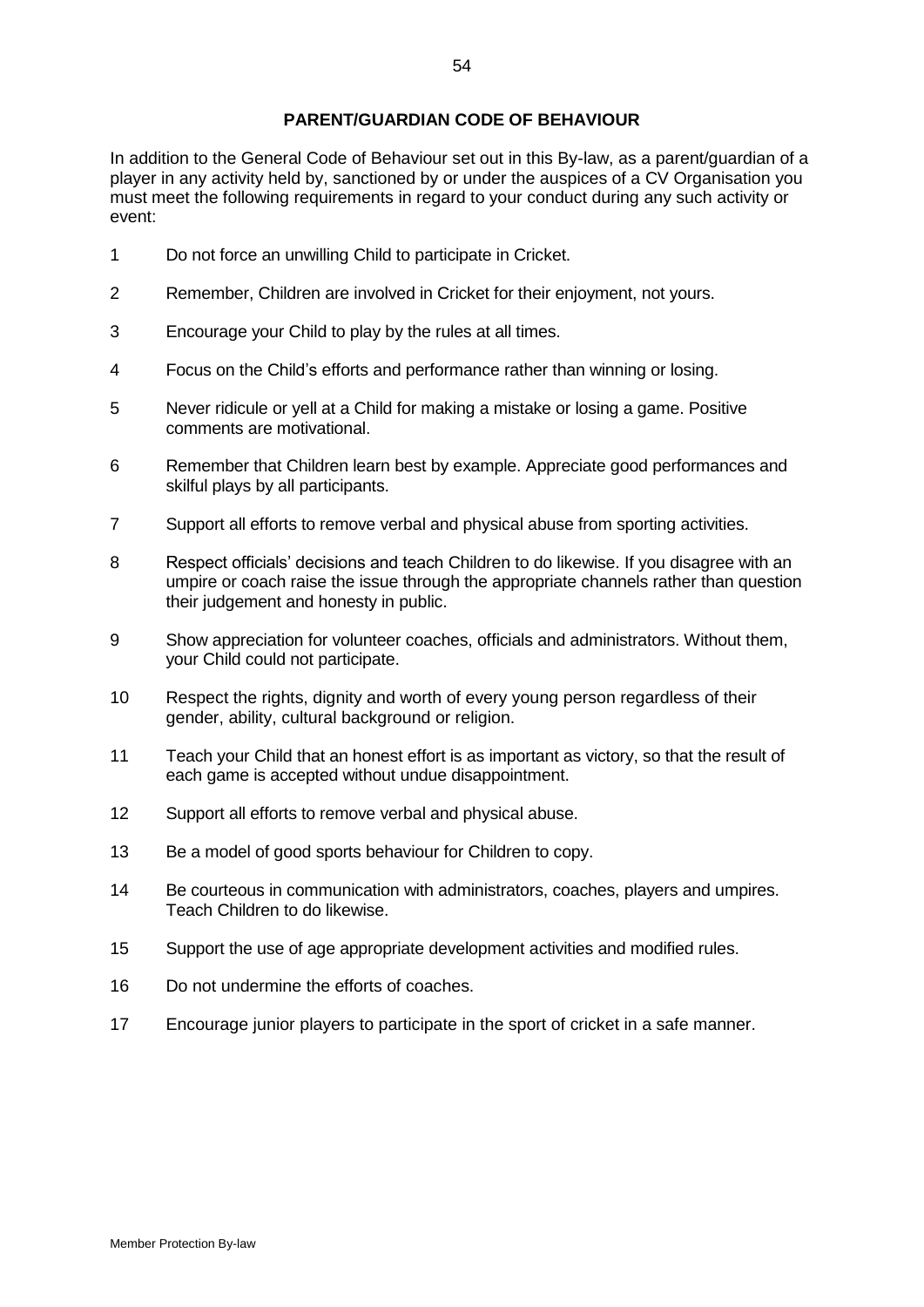# **SPECTATOR CODE OF BEHAVIOUR**

In addition to the General Code of Behaviour set out in this By-law, as a spectator in any activity held by, sanctioned by or under the auspices of a CV Organisation you must meet the following requirements in regard to your conduct during any such activity or event:

- 1 Most players (in particular Children) participate in Cricket activities for fun. They are not participating for entertainment of spectators only.
- 2 Applaud good performance and efforts by all players. When watching a game congratulate both teams upon their performance regardless of the game's outcome.
- 3 Respect the umpires' and coaches decisions. If there is a disagreement, follow the appropriate procedure in order to question the decision and teach Children to do likewise.
- 4 Never ridicule or scold a player for making a mistake during a competition. Positive comments are motivational.
- 5 Condemn the use of violence in any form, be it by administrators, coaches, players, umpires or parents/guardians.
- 6 Show respect for your team's coach, the umpire and opponents. Without them there would be no game.
- 7 Encourage players to play according to the rules and the official decisions, and develop your own knowledge of the rules.
- 8 Demonstrate appropriate social behaviour by not using foul language, and not harassing administrators, coaches, players or umpires.
- 9 Support the use of age appropriate development activities and modified rules.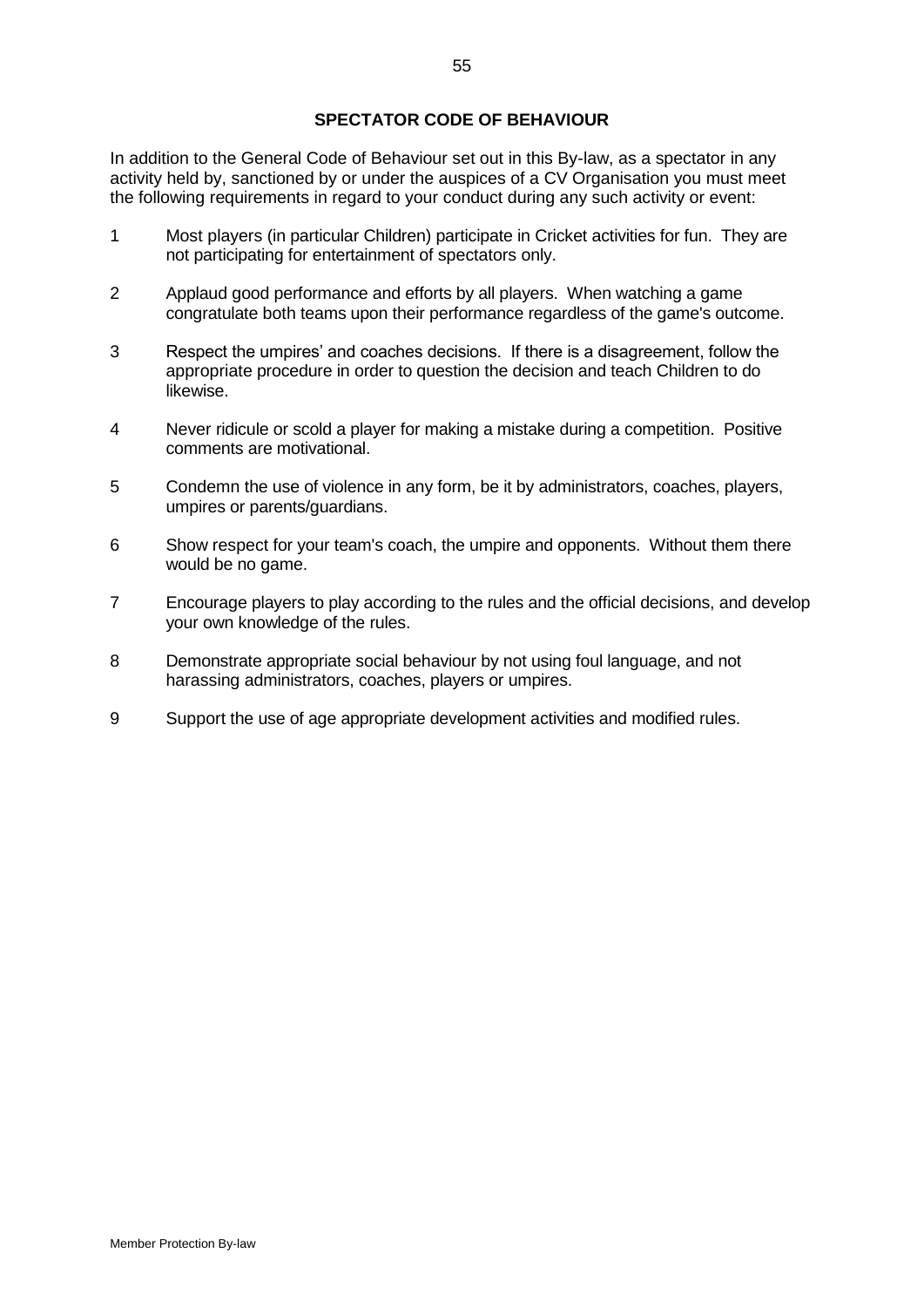# **MEDIA CODE OF BEHAVIOUR**

In addition to the General Code of Behaviour set out in this By-law, as a media representative in any activity held by, sanctioned by or under the auspices of a CV Organisation, you must meet the following requirements in regard to your conduct during any such activity or event:

- 1 Provide coverage of all players' cricket activities, including development programs, competitive and non-competitive Cricket.
- 2 Be aware of the difference between adult cricket programs and Children's Cricket programs.
- 3 Place in proper perspective the isolated incidents of unsportsmanlike behaviour rather than make such incidents the "highlight" of the event.
- 4 Focus upon player's fair play and their honest effort.
- 5 Identify and report on the problems of players participating in organised cricket and report the violations and distortions of their rights as players.
- 6 Recognise the sporting achievements of players from disadvantaged groups, including adolescent girls, people with disabilities, Koories and Torres Strait islanders, people from non-English speaking backgrounds and rural population.
- 7 Recognise and report the achievements of volunteers as administrators, coaches, officials and mentors of cricket.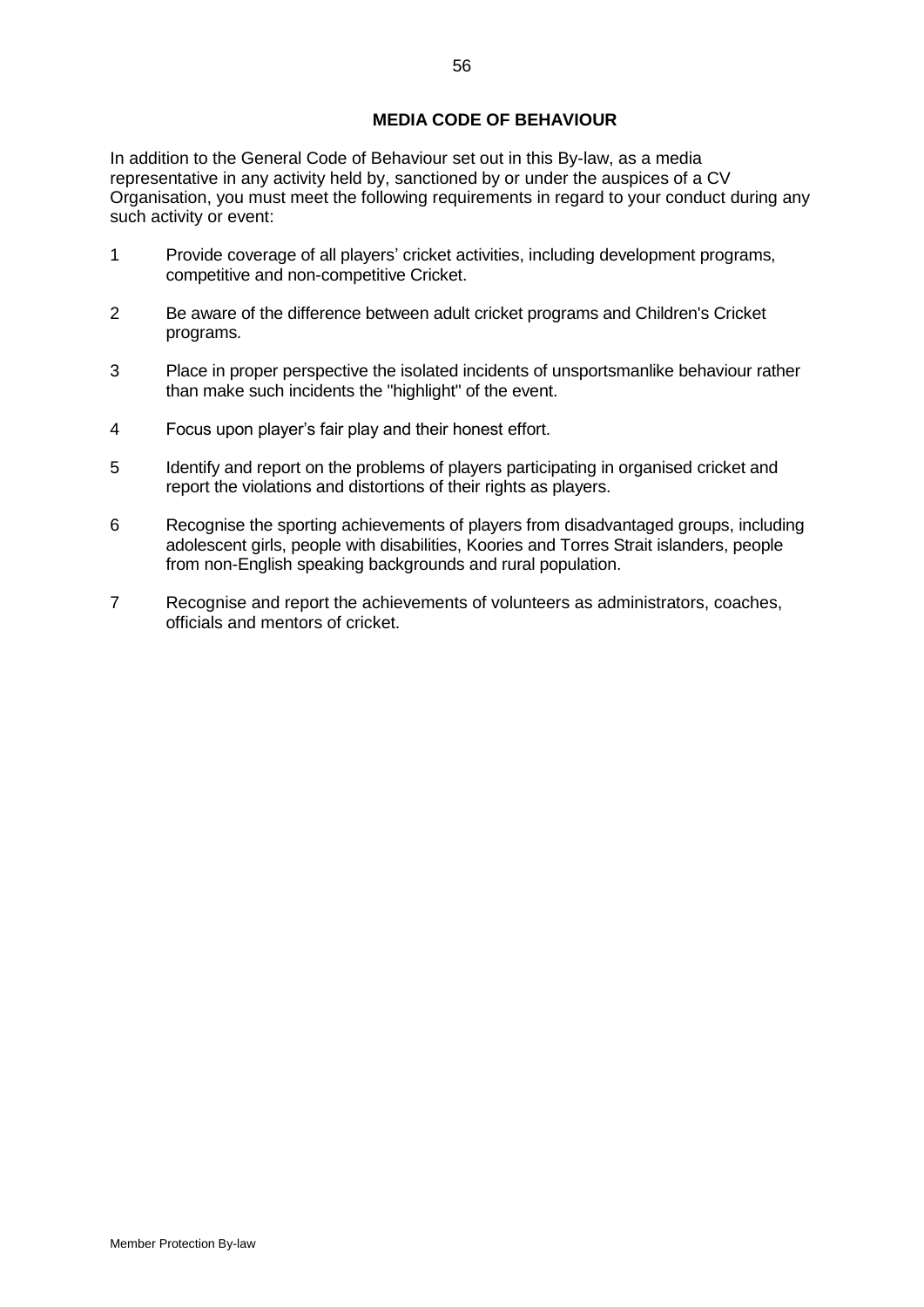### **ATTACHMENT F - PROHIBITED PERSON DECLARATION**

The Member Protection By-law makes it a breach of the policy for a Prohibited Person (defined as a person who has been convicted of a Serious Sex Offence) to work or seek work in the following roles:

- coaches who are appointed or seeking appointment (whether employed, contracted or otherwise) for reward;
- volunteer personnel appointed or seeking appointment, who will or are likely to travel away with teams of players under 18 years of age; and
- persons appointed or seeking appointment to a role in which that person is likely to have individual and unsupervised contact with players under 18 years of age.

The Member Protection By-law also makes it a breach of the policy to appoint, or continue to appoint, a person to a role set out above:

- without first obtaining this declaration; or
- where this declaration reveals the person is a Prohibited Person.

The Member Protection By-law defines a Serious Sex Offence to mean an offence involving sexual activity or acts of indecency including but not limited to:

- rape;
- indecent assault;
- sexual assault;
- assault with intent to have sexual intercourse;
- incest;
- sexual penetration of Child under the age of 16;
- indecent act with person under the age of 16;
- sexual relationship with person under the age of 16;
- sexual offences against people with impaired mental functioning;
- abduction and detention;
- procuring sexual penetration by threats or fraud;
- procuring sexual penetration from a person under the age of 16;
- bestiality;
- soliciting acts of sexual penetration or indecent acts;
- promoting or engaging in acts of Child prostitution;
- obtaining benefits from Child prostitution;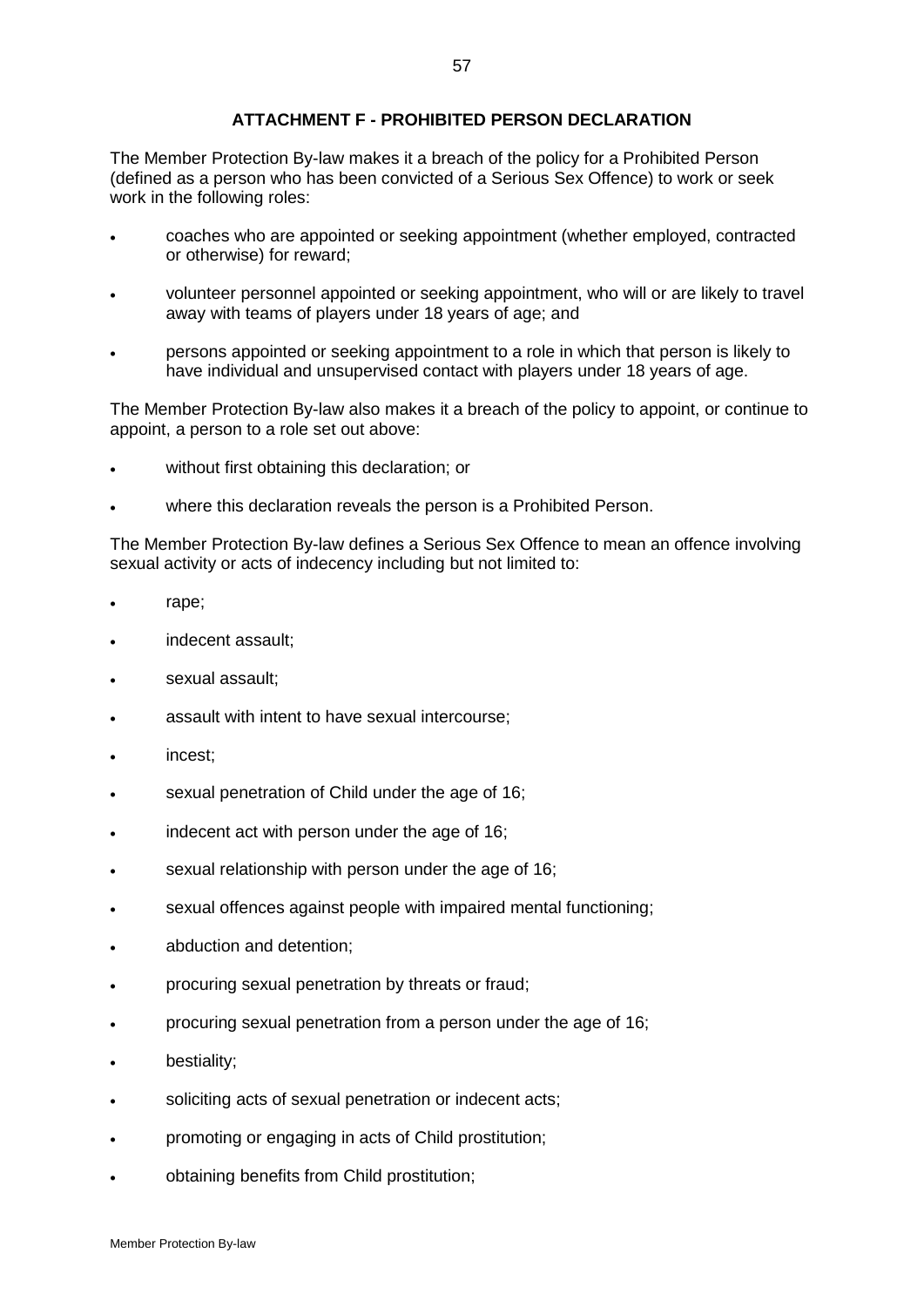- possession of Child pornography; and
- publishing Child pornography and indecent articles.

### **Declaration**

I am aware that I am ineligible to work or seek work in the roles set out above if I have been convicted of a Serious Sex Offence, as defined in the Member Protection By-law.

I have read and understood the above information in relation to the Member Protection Bylaw and understand my responsibilities and obligations under it.

I declare that I am not a person prohibited under the Member Protection By-law from working or seeking work in the roles set out above.

I acknowledge that I am required to advise the President or the CEO of the organisation appointing me, immediately upon becoming a Prohibited Person.

Name: ...................................................................................................................................... Signature:..................................................................Date:......................................................

Note: Seek legal advice if you are unsure of your status.

**Parent/Guardian Consent** (in respect of person under the age of 18 years)

I have read and understood the declaration provided by my Child. I confirm and warrant that the contents of the declaration provided by my Child are true and correct in every particular.

Name: ...................................................................................................................................... Signature:..................................................................Date:......................................................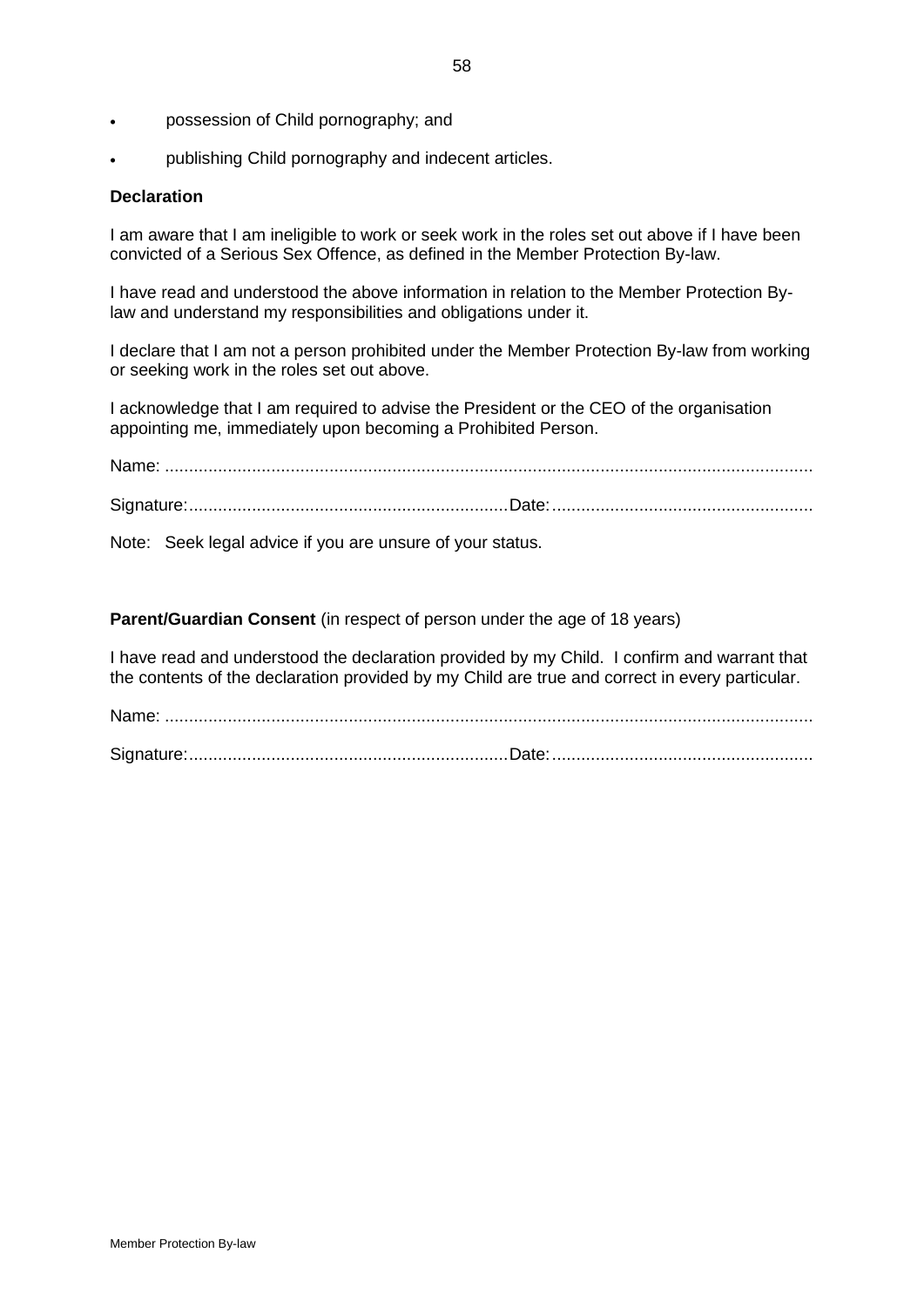# **ATTACHMENT G- WORKING WITH CHILDREN CHECK REQUIREMENTS IN VICTORIA**

### *This information is subject to change at any time. Refer to the Working with Children Check website at http://www.justice.vic.gov.au/workingwithchildren or contact 1300 652 879. The Working with Children Check is administered by the Department of Justice who can also be contacted for more information. This information was updated on 28 November 2016.*

The *Working with Children Act (2005)* (**Act**), requires some people who work or volunteer with Children, or otherwise undertake Child-related work in Victoria to obtain a Working with Children Check (**Check**). A Check is valid for five years and must be renewed if a person intends to continue Child-related work after the Check expires.

The Check involves a national police records check and a review of relevant findings from prescribed professional disciplinary bodes (currently only the Victorian Institute of Teaching). There is an exemption for volunteers whose own Children are involved in the particular activity; however they should still be required to complete the screening process.

A person who has no relevant criminal or professional disciplinary history will be granted an assessment notice (which, as at 1 December 2010, became the Check card). That notice will entitle the person to undertake Child-related work in Victoria and is valid for five years, unless revoked. A person deemed unsuitable to work or volunteer with Children will be given a negative notice and cannot work in [Child-related work.](http://www.justice.vic.gov.au/CA2569020010922A/page/Business+Units-Working+With+Children+Check?OpenDocument&1=0-Business+Units~&2=0-Working+With+Children+Check~&3=~#what#what) A negative notice can be appealed to Victorian Civil and Administrative Tribunal (VCAT) provided the individual is not listed on the Sex Offenders Register or subject to an extended supervision order.

#### **Who needs to apply for a Check**

Under the Act, any person who works in, or in connection with, Child-related work (either paid or unpaid) must apply for the Check. This work also usually involves (or be likely to involve) regular, direct contact with a Child where that contact is not directly supervised. The following Child-related categories are relevant to our sport:

- educational institutions for Children (such as schools and some TAFE programs);
- clubs, associations or movements that provide services or conduct activities for or directed at Children or whose Membership is mainly comprised of Children;
- coaching or private tuition services of any kind for Children; and
- direct commercial provision (and not incidental or in support of other business activities) of gym or play facilities specifically for Children.

Cricket Victoria will have a policy about who should apply for the Check and this should be consulted from time to time.

#### **Exemptions**

The following people will not need to have a Check:

- individuals aged under 18;
- volunteers involved in an activity in which their Child ordinarily participates;
- individuals working only with Children who are close family relations;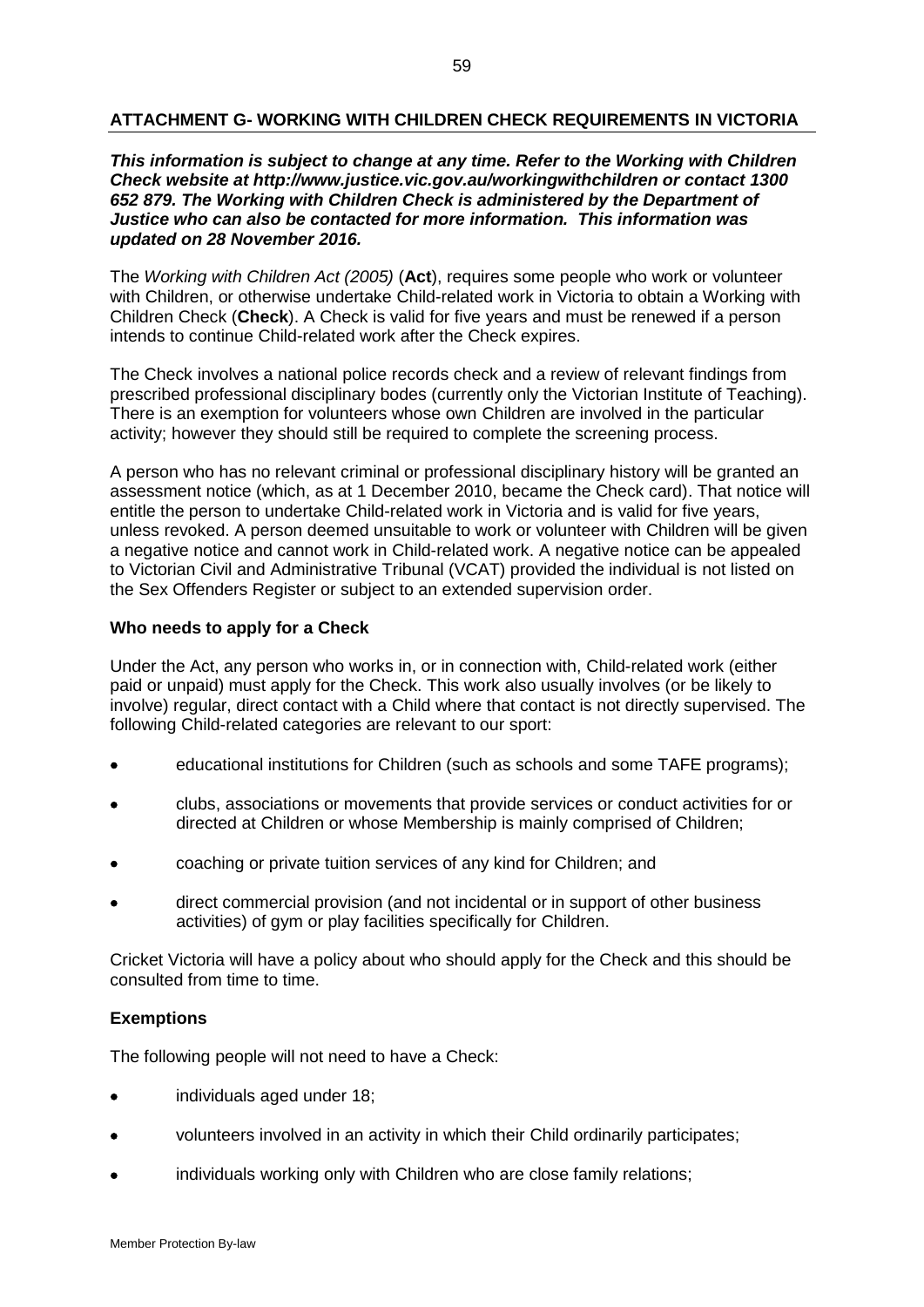- secondary school students aged under 20 performing volunteer work arranged through the school where they are studying;
- members of Victoria Police;
- teachers registered with the Victorian Institute of Teaching;
- a visiting worker who does not ordinarily reside and perform Child-related work in Victoria;
- a driver who is an accredited driver for the purposes of the Act; and
- a driver who is an accredited commercial passenger vehicle driver for the purposes of the Act.

#### **Employer requirements**

An employer or volunteer organisation must:

- ensure all employees or volunteers who are required to get a Check do so;
- where employees or volunteers are not required to get a Check because their contact with Children is directly supervised, ensure the supervisor has a Check unless an exemption applies. For example, the supervisor may be a registered teacher with the Victorian Institute of Teaching, making them exempt;
- ensure that employees or volunteers issued with a [Negative Notice](http://ndoj102/CA25711C001EBB33/page/Application+Outcomes-Negative+Notice?OpenDocument&1=60-Application+Outcomes~&2=30-Negative+Notice~&3=~) do not undertake Child-related work as defined by the Act;
- record employee's and volunteer's unique application receipt number received when they submit their application. The Act enables a person to continue or commence work while his or her application is pending;
- confirm that employees and volunteers have been issued with an Assessment Notice after Check applications have been assessed by the Department of Justice;
- sight employee's or volunteer's Check card and [confirm the status](http://www.justice.vic.gov.au/CA25711C001EBB33/page/Confirm+the+status?OpenDocument&1=70-Confirm+the+status~&2=~&3=~) of his or her card number to verify that they have passed the Check. This can be done online or by calling 1300 652 872;
- record your employee's or volunteer's Card Number, which is different from his or her Application Receipt Number; and
- develop internal processes in the event of an existing employee or volunteer is issued with an interim negative notice or a negative notice.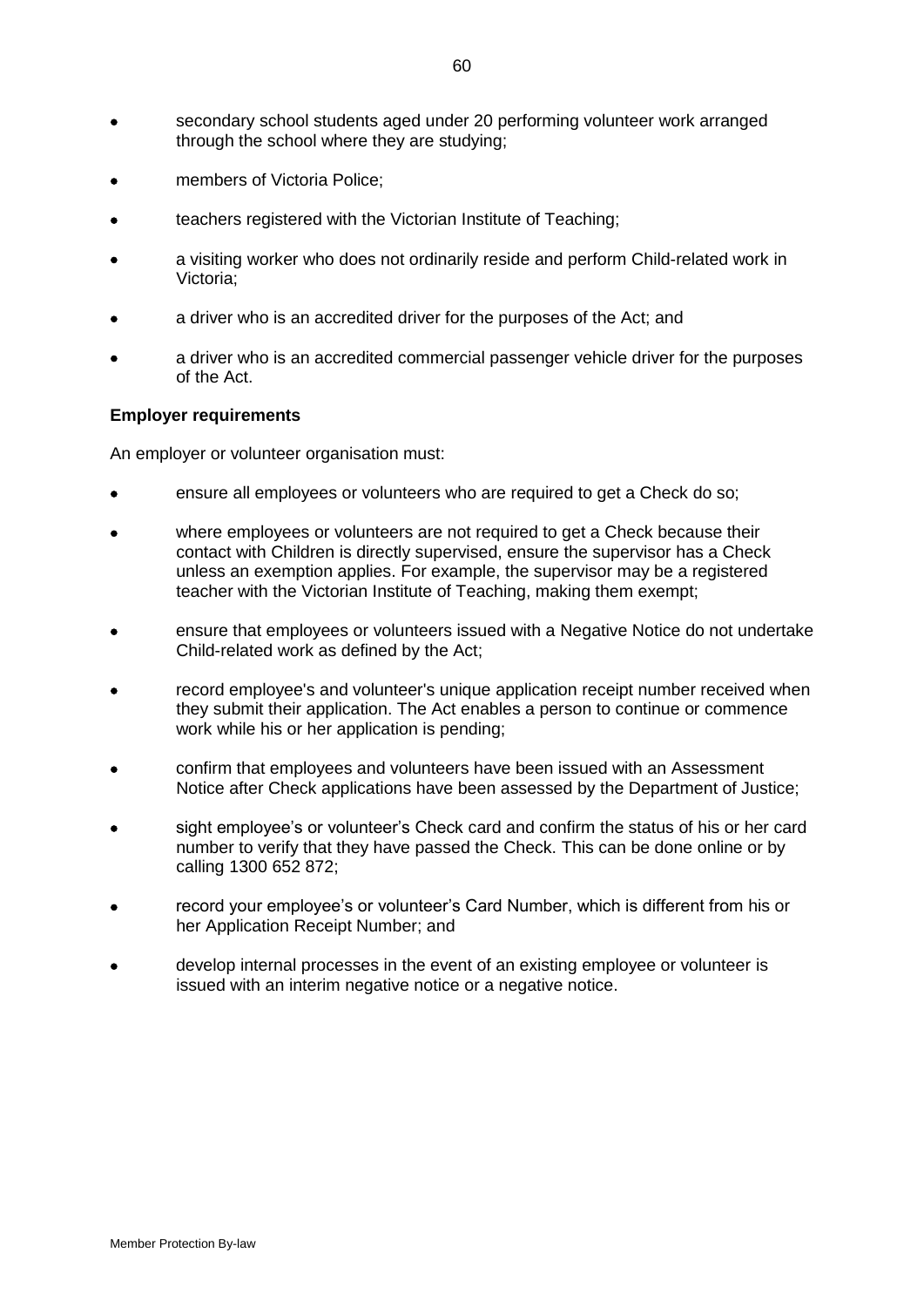# **ATTACHMENT H- SOCIAL MEDIA CODE OF CONDUCT**

#### **Code of Conduct**

- 1. Cricket Victoria recognises that social media is an important part of the way members communicate. Cricket Victoria actively encourages members to participate in social media and share their experiences in cricket. Cricket Victoria recognises the importance of the internet to improve and increase the flow of information, shaping public thinking about our organisation, members, sponsors and stakeholders. Accordingly, Cricket Victoria will look to develop and maintain its own online social media presence through which it hopes to deliver content to its members and the public to develop and increase opportunities in cricket at all levels in Victoria.
- 2. However, Cricket Victoria's public reputation is valuable and so are the reputations of Cricket Victoria's members, sponsors and stakeholders, so Cricket Victoria prohibits any communication on social media that is defamatory, obscene, proprietary, and misrepresentative of Cricket Victoria or for commercial purposes.
- 3. Social media is a broad and changing concept. It generally refers to interactive electronic forums or online media where people are communicating, posting participating, sharing, networking or bookmarking. For the purposes of this by-law, social media extends to:
	- A. electronically communicated material, whether written, photographic, video, or audio, which is accessible by more than the member alone;
	- B. Facebook, YouTube, twitter, MySpace, LinkedIn, Wikipedia, Flickr and related domains;
	- C. Blogs; social networking sites; instant messaging; social bookmarking, media sharing and collaborative editing websites;
	- D. Any other forum which might reasonably be classified as social media as that term is generally understood; and
	- E. Any other forum for public comment

#### **Prohibitions**

- 4. When using social media, a person must not:
	- A. Abuse others or expose others to content that is offensive, inappropriate or for an illegal purpose;
	- B. Impersonate or falsely represent any other person, including Cricket Victoria or another member;
	- C. Abuse, harass or threaten any other person, including Cricket Victoria or another member;
	- D. Make defamatory or libellous comments;
	- E. Use obscene, offensive, insulting, provocative or hateful language;
	- F. Post material that infringes the intellectual property rights of others;
	- G. Intrude upon the privacy of other members of Cricket Victoria without the consent of such members;